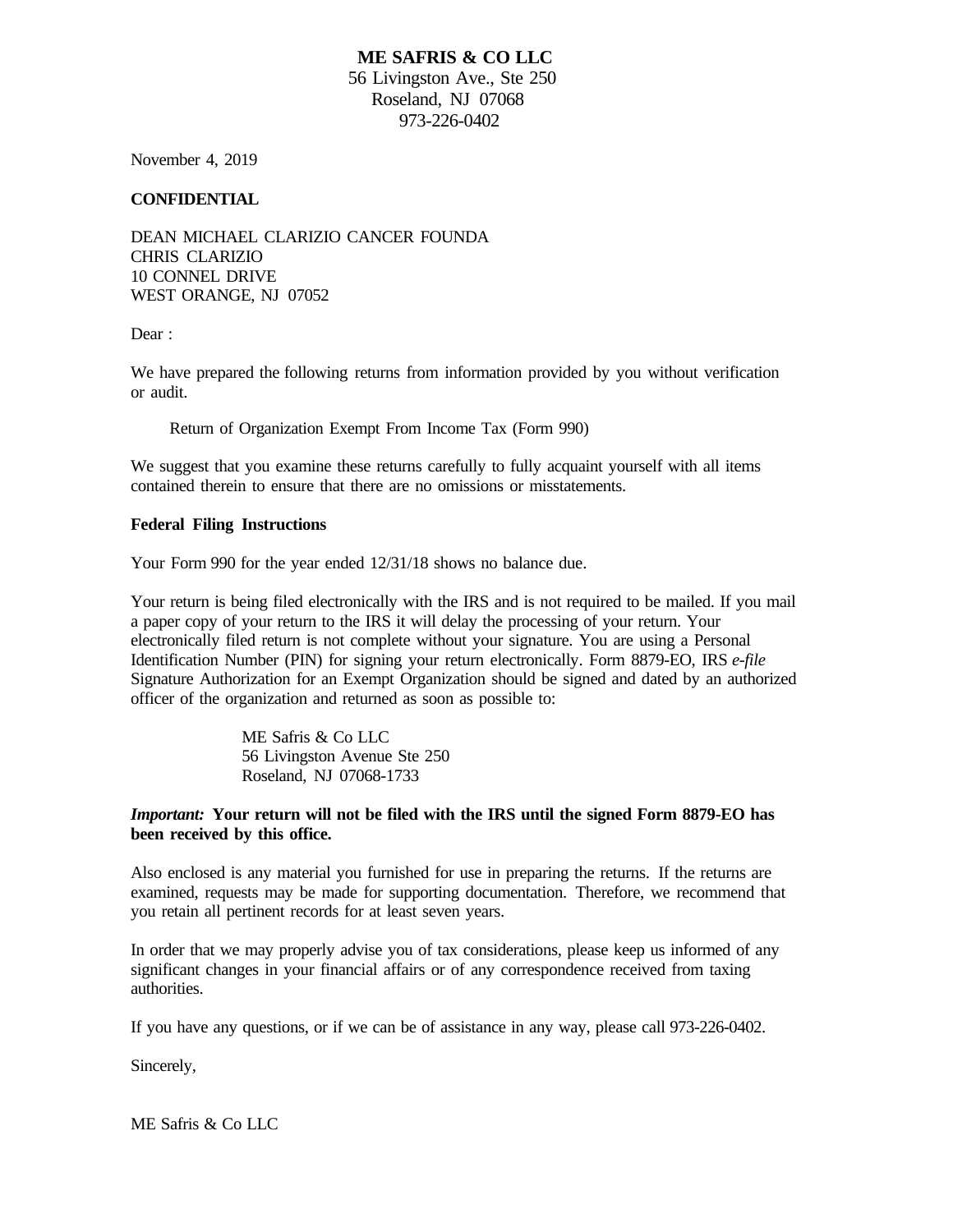|                                                 |                                         | For calendar year 2018, or tax year beginning |                      |                        | , and ending                                   |         |
|-------------------------------------------------|-----------------------------------------|-----------------------------------------------|----------------------|------------------------|------------------------------------------------|---------|
|                                                 | CHRIS CLARIZIO                          |                                               |                      |                        | DEAN MICHAEL CLARIZIO CANCER FOUNDA 20-4835509 |         |
| Net Asset / Fund Balance at Beginning of Year   |                                         |                                               |                      |                        |                                                | 172     |
| Revenue                                         |                                         |                                               |                      |                        |                                                |         |
| Contributions                                   |                                         |                                               | 124,647              |                        |                                                |         |
| Program service revenue                         |                                         |                                               | 227,508              |                        |                                                |         |
| Investment income                               |                                         |                                               |                      |                        |                                                |         |
| Capital gain / loss                             |                                         |                                               |                      |                        |                                                |         |
| Fundraising / Gaming:                           |                                         |                                               |                      |                        |                                                |         |
| Gross revenue                                   |                                         |                                               |                      |                        |                                                |         |
| Direct expenses<br>Net income                   |                                         |                                               |                      |                        |                                                |         |
| Other income                                    |                                         |                                               | $\pmb{0}$            |                        |                                                |         |
| <b>Total revenue</b>                            |                                         |                                               |                      |                        | 352,155                                        |         |
| <b>Expenses</b>                                 |                                         |                                               |                      |                        |                                                |         |
| Program services                                |                                         |                                               | 335,608              |                        |                                                |         |
| Management and general                          |                                         |                                               | $\overline{4,423}$   |                        |                                                |         |
| Fundraising                                     |                                         |                                               |                      |                        |                                                |         |
| <b>Total expenses</b>                           |                                         |                                               |                      |                        | 340,031                                        |         |
| Excess / (deficit)                              |                                         |                                               |                      |                        |                                                | 12,124  |
| Changes                                         | Net Asset / Fund Balance at End of Year |                                               |                      |                        |                                                | 12,296  |
|                                                 |                                         |                                               |                      |                        |                                                |         |
| <b>Reconciliation of Revenue</b>                |                                         |                                               |                      |                        | <b>Reconciliation of Expenses</b>              |         |
| Total revenue per financial statements<br>Less: |                                         |                                               | Less:                |                        | Total expenses per financial statements        |         |
| Unrealized gains                                |                                         |                                               |                      | Donated services       |                                                |         |
| Donated services                                |                                         |                                               |                      | Prior year adjustments |                                                |         |
| Recoveries                                      |                                         |                                               |                      | Losses                 |                                                |         |
| Other                                           |                                         |                                               |                      | Other                  |                                                |         |
|                                                 |                                         |                                               | Plus:                |                        |                                                |         |
| Plus:<br>Investment expenses                    |                                         |                                               |                      | Investment expenses    |                                                |         |
| Other                                           |                                         |                                               |                      | Other                  |                                                |         |
| Total revenue per return                        |                                         | 352,155                                       |                      |                        | Total expenses per return                      |         |
|                                                 |                                         |                                               | <b>Balance Sheet</b> |                        |                                                |         |
|                                                 |                                         | <b>Beginning</b>                              | Ending               |                        | <b>Differences</b>                             |         |
| Assets                                          |                                         | 172                                           |                      | 12,296                 |                                                |         |
| Liabilities                                     |                                         |                                               |                      |                        |                                                | 340,031 |
| Net assets                                      |                                         | $\overline{172}$                              |                      | 12,296                 | <u>12,124</u>                                  |         |
|                                                 |                                         |                                               |                      |                        |                                                |         |
|                                                 |                                         | Miscellaneous Information<br>Amended return   |                      |                        |                                                |         |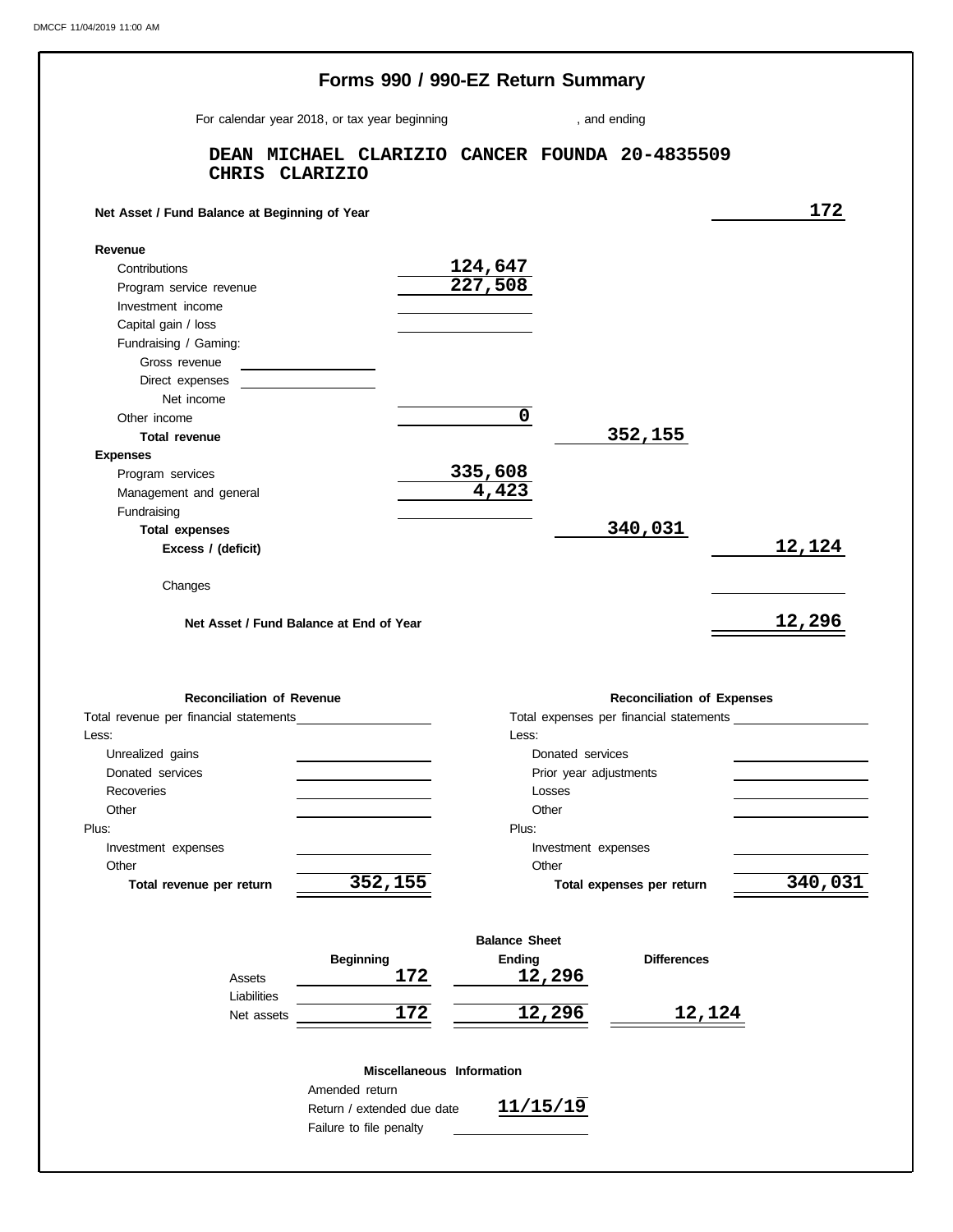| Form 8879-EO                                           | <b>IRS</b> e-file Signature Authorization<br>for an Exempt Organization                                                                                                                                                                                                                                                                                                                                                                                                                                                                                                                                                                                                                                                                                                                                                                                                                                                                                                                                                                                                                                                                                                                                                                                                                                                                                                                 |                 |                                                   | OMB No. 1545-1878                     |
|--------------------------------------------------------|-----------------------------------------------------------------------------------------------------------------------------------------------------------------------------------------------------------------------------------------------------------------------------------------------------------------------------------------------------------------------------------------------------------------------------------------------------------------------------------------------------------------------------------------------------------------------------------------------------------------------------------------------------------------------------------------------------------------------------------------------------------------------------------------------------------------------------------------------------------------------------------------------------------------------------------------------------------------------------------------------------------------------------------------------------------------------------------------------------------------------------------------------------------------------------------------------------------------------------------------------------------------------------------------------------------------------------------------------------------------------------------------|-----------------|---------------------------------------------------|---------------------------------------|
| Department of the Treasury<br>Internal Revenue Service | For calendar year 2018, or fiscal year beginning 2018, and ending 20<br>u Do not send to the IRS. Keep for your records.<br>u Go to www.irs.gov/Form8879EO for the latest information.                                                                                                                                                                                                                                                                                                                                                                                                                                                                                                                                                                                                                                                                                                                                                                                                                                                                                                                                                                                                                                                                                                                                                                                                  |                 |                                                   | 2018                                  |
| Name of exempt organization                            | DEAN MICHAEL CLARIZIO CANCER FOUNDA                                                                                                                                                                                                                                                                                                                                                                                                                                                                                                                                                                                                                                                                                                                                                                                                                                                                                                                                                                                                                                                                                                                                                                                                                                                                                                                                                     |                 | Employer identification number                    |                                       |
| Name and title of officer                              | <b>CLARIZIO</b><br><b>CHRIS</b><br>CHRIS CLARIZIO                                                                                                                                                                                                                                                                                                                                                                                                                                                                                                                                                                                                                                                                                                                                                                                                                                                                                                                                                                                                                                                                                                                                                                                                                                                                                                                                       |                 | 20-4835509                                        |                                       |
|                                                        | PRESIDENT                                                                                                                                                                                                                                                                                                                                                                                                                                                                                                                                                                                                                                                                                                                                                                                                                                                                                                                                                                                                                                                                                                                                                                                                                                                                                                                                                                               |                 |                                                   |                                       |
| Part I                                                 | Type of Return and Return Information (Whole Dollars Only)                                                                                                                                                                                                                                                                                                                                                                                                                                                                                                                                                                                                                                                                                                                                                                                                                                                                                                                                                                                                                                                                                                                                                                                                                                                                                                                              |                 |                                                   |                                       |
|                                                        | Check the box for the return for which you are using this Form 8879-EO and enter the applicable amount, if any, from the return. If you<br>check the box on line 1a, 2a, 3a, 4a, or 5a, below, and the amount on that line for the return being filed with this form was blank, then<br>leave line 1b, 2b, 3b, 4b, or 5b, whichever is applicable, blank (do not enter -0-). But, if you entered -0- on the return, then enter -0- on<br>the applicable line below. Do not complete more than one line in Part I.                                                                                                                                                                                                                                                                                                                                                                                                                                                                                                                                                                                                                                                                                                                                                                                                                                                                       |                 |                                                   |                                       |
| 1a Form 990 check here >                               | $\mathbf{X}$<br>b. Total revenue, if any (Form 990, Part VIII, column (A), line 12) <b>contain the container the container the conta</b>                                                                                                                                                                                                                                                                                                                                                                                                                                                                                                                                                                                                                                                                                                                                                                                                                                                                                                                                                                                                                                                                                                                                                                                                                                                |                 |                                                   | 352,155                               |
| 2a Form 990-EZ check here $\blacktriangleright$        | <b>b</b> Total revenue, if any (Form 990-EZ, line 9) $\ldots$ $\ldots$ $\ldots$ $\ldots$ $\ldots$ 2b $\ldots$                                                                                                                                                                                                                                                                                                                                                                                                                                                                                                                                                                                                                                                                                                                                                                                                                                                                                                                                                                                                                                                                                                                                                                                                                                                                           |                 |                                                   |                                       |
| 3a Form 1120-POL check here                            | <b>b</b> Total tax (Form 1120-POL, line 22) $\ldots$ $\ldots$ $\ldots$ $\ldots$ $\ldots$ $\ldots$                                                                                                                                                                                                                                                                                                                                                                                                                                                                                                                                                                                                                                                                                                                                                                                                                                                                                                                                                                                                                                                                                                                                                                                                                                                                                       |                 |                                                   |                                       |
| 4a Form 990-PF check here                              | b Tax based on investment income (Form 990-PF, Part VI, line 5)  4b                                                                                                                                                                                                                                                                                                                                                                                                                                                                                                                                                                                                                                                                                                                                                                                                                                                                                                                                                                                                                                                                                                                                                                                                                                                                                                                     |                 |                                                   |                                       |
| 5a Form 8868 check here $\blacktriangleright$          | b Balance Due (Form 8868, line 3c) [11] Balance Due (Form 8868, line 3c) [11] Balance Due (Form 8868, line 3c)                                                                                                                                                                                                                                                                                                                                                                                                                                                                                                                                                                                                                                                                                                                                                                                                                                                                                                                                                                                                                                                                                                                                                                                                                                                                          |                 | 5b                                                |                                       |
| Part II                                                | Declaration and Signature Authorization of Officer                                                                                                                                                                                                                                                                                                                                                                                                                                                                                                                                                                                                                                                                                                                                                                                                                                                                                                                                                                                                                                                                                                                                                                                                                                                                                                                                      |                 |                                                   |                                       |
|                                                        | organization's electronic return. I consent to allow my intermediate service provider, transmitter, or electronic return originator (ERO)<br>to send the organization's return to the IRS and to receive from the IRS (a) an acknowledgement of receipt or reason for rejection of<br>the transmission, (b) the reason for any delay in processing the return or refund, and (c) the date of any refund. If applicable, I<br>authorize the U.S. Treasury and its designated Financial Agent to initiate an electronic funds withdrawal (direct debit) entry to the<br>financial institution account indicated in the tax preparation software for payment of the organization's federal taxes owed on this<br>return, and the financial institution to debit the entry to this account. To revoke a payment, I must contact the U.S. Treasury Financial<br>Agent at 1-888-353-4537 no later than 2 business days prior to the payment (settlement) date. I also authorize the financial institutions<br>involved in the processing of the electronic payment of taxes to receive confidential information necessary to answer inquiries and<br>resolve issues related to the payment. I have selected a personal identification number (PIN) as my signature for the organization's<br>electronic return and, if applicable, the organization's consent to electronic funds withdrawal. |                 |                                                   |                                       |
| Officer's PIN: check one box only                      |                                                                                                                                                                                                                                                                                                                                                                                                                                                                                                                                                                                                                                                                                                                                                                                                                                                                                                                                                                                                                                                                                                                                                                                                                                                                                                                                                                                         |                 |                                                   |                                       |
|                                                        |                                                                                                                                                                                                                                                                                                                                                                                                                                                                                                                                                                                                                                                                                                                                                                                                                                                                                                                                                                                                                                                                                                                                                                                                                                                                                                                                                                                         |                 |                                                   |                                       |
|                                                        | <b>ERO</b> firm name                                                                                                                                                                                                                                                                                                                                                                                                                                                                                                                                                                                                                                                                                                                                                                                                                                                                                                                                                                                                                                                                                                                                                                                                                                                                                                                                                                    | to enter my PIN | Enter five numbers, but<br>do not enter all zeros | as my signature                       |
| X                                                      | on the organization's tax year 2018 electronically filed return. If I have indicated within this return that a copy of the return is<br>being filed with a state agency(ies) regulating charities as part of the IRS Fed/State program, I also authorize the aforementioned<br>ERO to enter my PIN on the return's disclosure consent screen.<br>As an officer of the organization, I will enter my PIN as my signature on the organization's tax year 2018 electronically filed return.<br>If I have indicated within this return that a copy of the return is being filed with a state agency(ies) regulating charities as part of<br>the IRS Fed/State program, I will enter my PIN on the return's disclosure consent screen.                                                                                                                                                                                                                                                                                                                                                                                                                                                                                                                                                                                                                                                       |                 |                                                   |                                       |
|                                                        |                                                                                                                                                                                                                                                                                                                                                                                                                                                                                                                                                                                                                                                                                                                                                                                                                                                                                                                                                                                                                                                                                                                                                                                                                                                                                                                                                                                         |                 |                                                   |                                       |
| Officer's signature<br>Part III                        | <b>Certification and Authentication</b>                                                                                                                                                                                                                                                                                                                                                                                                                                                                                                                                                                                                                                                                                                                                                                                                                                                                                                                                                                                                                                                                                                                                                                                                                                                                                                                                                 | Date            | 11/04/19                                          |                                       |
|                                                        | ERO's EFIN/PIN. Enter your six-digit electronic filing identification<br>number (EFIN) followed by your five-digit self-selected PIN.                                                                                                                                                                                                                                                                                                                                                                                                                                                                                                                                                                                                                                                                                                                                                                                                                                                                                                                                                                                                                                                                                                                                                                                                                                                   |                 |                                                   | 20074577777<br>Do not enter all zeros |
|                                                        | I certify that the above numeric entry is my PIN, which is my signature on the 2018 electronically filed return for the organization<br>indicated above. I confirm that I am submitting this return in accordance with the requirements of Pub. 4163, Modernized e-File (MeF)<br>Information for Authorized IRS e-file Providers for Business Returns.                                                                                                                                                                                                                                                                                                                                                                                                                                                                                                                                                                                                                                                                                                                                                                                                                                                                                                                                                                                                                                  |                 |                                                   |                                       |
| <b>KEVIN</b><br>ERO's signature                        | <b>BRECHKA</b>                                                                                                                                                                                                                                                                                                                                                                                                                                                                                                                                                                                                                                                                                                                                                                                                                                                                                                                                                                                                                                                                                                                                                                                                                                                                                                                                                                          | Date }          | 11/04/19                                          |                                       |
|                                                        | <b>ERO Must Retain This Form - See Instructions</b>                                                                                                                                                                                                                                                                                                                                                                                                                                                                                                                                                                                                                                                                                                                                                                                                                                                                                                                                                                                                                                                                                                                                                                                                                                                                                                                                     |                 |                                                   |                                       |
|                                                        | Do Not Submit This Form to the IRS Unless Requested To Do So                                                                                                                                                                                                                                                                                                                                                                                                                                                                                                                                                                                                                                                                                                                                                                                                                                                                                                                                                                                                                                                                                                                                                                                                                                                                                                                            |                 |                                                   |                                       |
|                                                        | For Paperwork Reduction Act Notice, see back of form.                                                                                                                                                                                                                                                                                                                                                                                                                                                                                                                                                                                                                                                                                                                                                                                                                                                                                                                                                                                                                                                                                                                                                                                                                                                                                                                                   |                 |                                                   | Form 8879-EO (2018)                   |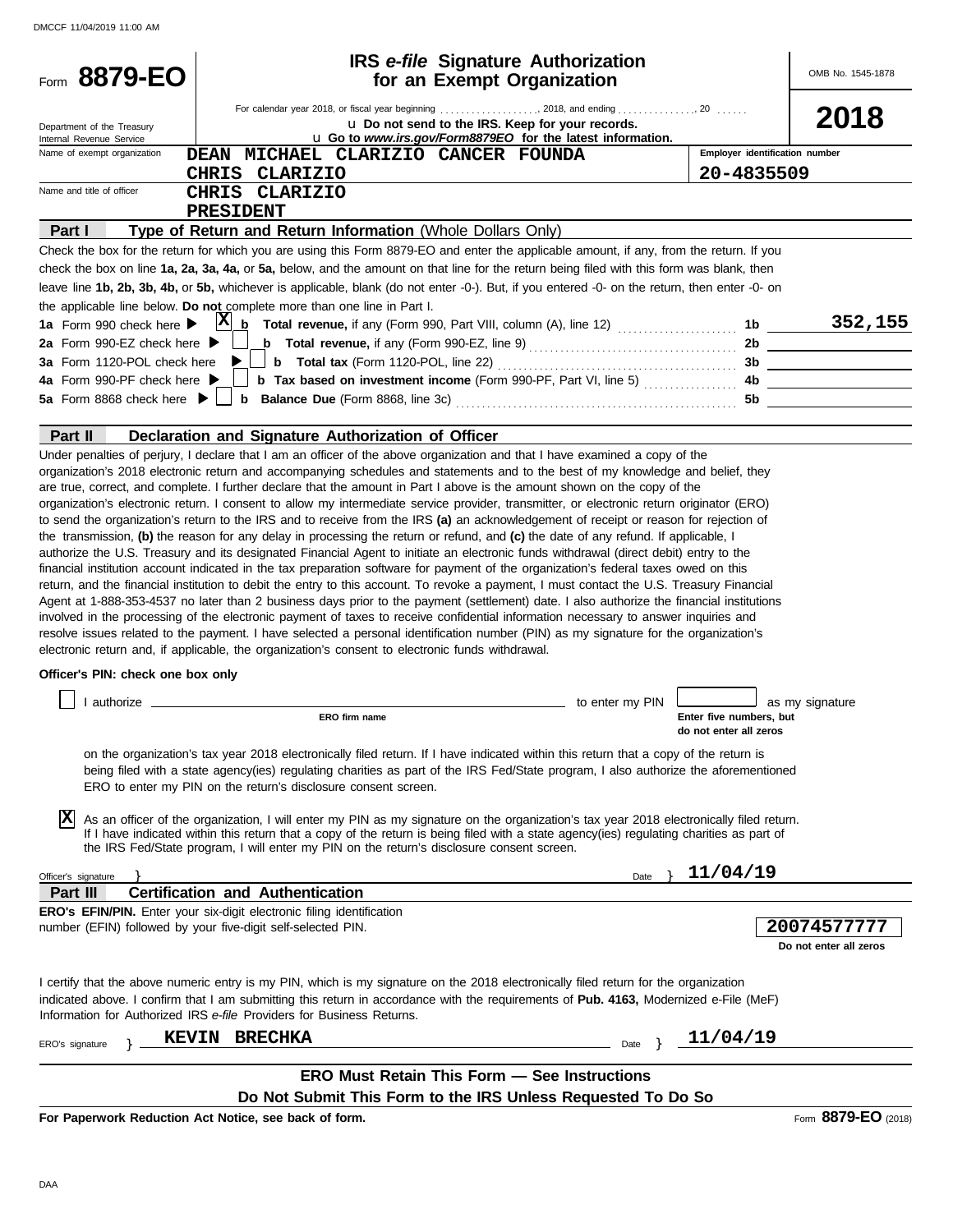Department of the Treasury<br>Internal Revenue Service Form

**u** Go to *www.irs.gov/Form990* for instructions and the latest information. **u** Do not enter social security numbers on this form as it may be made public. **990 1990 2018 Depending Solution Solution Solution Script Script Script Script Script Prom Income Tax 1947(a)(1)** of the Internal Revenue Code (except private foundations)

OMB No. 1545-0047

| 2010                  |
|-----------------------|
| <b>Open to Public</b> |
| <b>Inspection</b>     |

|                                                                                                                                                                                                                                                                                                                                                                                                                                                                                                                                                                                                                                                                                                                                                                                                                                                                                                                                                                                                                                                                                                                                                                                                                                                                                                                                                                                                                                                                                                                                                                                                                                                                                                                                                                                                                                                                                                                                                                                                                                                                                                                                                                                                                                                                                                                                                                                                                                                                                                                                                                                                                                                                                                                                                                                                                                                                                                                                                                                                                                                                                                                                                                                                                                                                                                                                                                                                                                                                                                                                                                                                                                                                                                                                                                 |                | For the 2018 calendar year, or tax year beginning<br>and ending                       |            |    |                                  |
|-----------------------------------------------------------------------------------------------------------------------------------------------------------------------------------------------------------------------------------------------------------------------------------------------------------------------------------------------------------------------------------------------------------------------------------------------------------------------------------------------------------------------------------------------------------------------------------------------------------------------------------------------------------------------------------------------------------------------------------------------------------------------------------------------------------------------------------------------------------------------------------------------------------------------------------------------------------------------------------------------------------------------------------------------------------------------------------------------------------------------------------------------------------------------------------------------------------------------------------------------------------------------------------------------------------------------------------------------------------------------------------------------------------------------------------------------------------------------------------------------------------------------------------------------------------------------------------------------------------------------------------------------------------------------------------------------------------------------------------------------------------------------------------------------------------------------------------------------------------------------------------------------------------------------------------------------------------------------------------------------------------------------------------------------------------------------------------------------------------------------------------------------------------------------------------------------------------------------------------------------------------------------------------------------------------------------------------------------------------------------------------------------------------------------------------------------------------------------------------------------------------------------------------------------------------------------------------------------------------------------------------------------------------------------------------------------------------------------------------------------------------------------------------------------------------------------------------------------------------------------------------------------------------------------------------------------------------------------------------------------------------------------------------------------------------------------------------------------------------------------------------------------------------------------------------------------------------------------------------------------------------------------------------------------------------------------------------------------------------------------------------------------------------------------------------------------------------------------------------------------------------------------------------------------------------------------------------------------------------------------------------------------------------------------------------------------------------------------------------------------------------------|----------------|---------------------------------------------------------------------------------------|------------|----|----------------------------------|
| в                                                                                                                                                                                                                                                                                                                                                                                                                                                                                                                                                                                                                                                                                                                                                                                                                                                                                                                                                                                                                                                                                                                                                                                                                                                                                                                                                                                                                                                                                                                                                                                                                                                                                                                                                                                                                                                                                                                                                                                                                                                                                                                                                                                                                                                                                                                                                                                                                                                                                                                                                                                                                                                                                                                                                                                                                                                                                                                                                                                                                                                                                                                                                                                                                                                                                                                                                                                                                                                                                                                                                                                                                                                                                                                                                               |                | C Name of organization<br>DEAN MICHAEL CLARIZIO CANCER FOUNDA<br>Check if applicable: |            |    | D Employer identification number |
|                                                                                                                                                                                                                                                                                                                                                                                                                                                                                                                                                                                                                                                                                                                                                                                                                                                                                                                                                                                                                                                                                                                                                                                                                                                                                                                                                                                                                                                                                                                                                                                                                                                                                                                                                                                                                                                                                                                                                                                                                                                                                                                                                                                                                                                                                                                                                                                                                                                                                                                                                                                                                                                                                                                                                                                                                                                                                                                                                                                                                                                                                                                                                                                                                                                                                                                                                                                                                                                                                                                                                                                                                                                                                                                                                                 | Address change | CHRIS CLARIZIO                                                                        |            |    |                                  |
|                                                                                                                                                                                                                                                                                                                                                                                                                                                                                                                                                                                                                                                                                                                                                                                                                                                                                                                                                                                                                                                                                                                                                                                                                                                                                                                                                                                                                                                                                                                                                                                                                                                                                                                                                                                                                                                                                                                                                                                                                                                                                                                                                                                                                                                                                                                                                                                                                                                                                                                                                                                                                                                                                                                                                                                                                                                                                                                                                                                                                                                                                                                                                                                                                                                                                                                                                                                                                                                                                                                                                                                                                                                                                                                                                                 |                | Doing business as                                                                     |            |    |                                  |
|                                                                                                                                                                                                                                                                                                                                                                                                                                                                                                                                                                                                                                                                                                                                                                                                                                                                                                                                                                                                                                                                                                                                                                                                                                                                                                                                                                                                                                                                                                                                                                                                                                                                                                                                                                                                                                                                                                                                                                                                                                                                                                                                                                                                                                                                                                                                                                                                                                                                                                                                                                                                                                                                                                                                                                                                                                                                                                                                                                                                                                                                                                                                                                                                                                                                                                                                                                                                                                                                                                                                                                                                                                                                                                                                                                 |                | Number and street (or P.O. box if mail is not delivered to street address)            | Room/suite |    |                                  |
|                                                                                                                                                                                                                                                                                                                                                                                                                                                                                                                                                                                                                                                                                                                                                                                                                                                                                                                                                                                                                                                                                                                                                                                                                                                                                                                                                                                                                                                                                                                                                                                                                                                                                                                                                                                                                                                                                                                                                                                                                                                                                                                                                                                                                                                                                                                                                                                                                                                                                                                                                                                                                                                                                                                                                                                                                                                                                                                                                                                                                                                                                                                                                                                                                                                                                                                                                                                                                                                                                                                                                                                                                                                                                                                                                                 |                | <b>10 CONNEL DRIVE</b>                                                                |            |    |                                  |
|                                                                                                                                                                                                                                                                                                                                                                                                                                                                                                                                                                                                                                                                                                                                                                                                                                                                                                                                                                                                                                                                                                                                                                                                                                                                                                                                                                                                                                                                                                                                                                                                                                                                                                                                                                                                                                                                                                                                                                                                                                                                                                                                                                                                                                                                                                                                                                                                                                                                                                                                                                                                                                                                                                                                                                                                                                                                                                                                                                                                                                                                                                                                                                                                                                                                                                                                                                                                                                                                                                                                                                                                                                                                                                                                                                 |                |                                                                                       |            |    |                                  |
|                                                                                                                                                                                                                                                                                                                                                                                                                                                                                                                                                                                                                                                                                                                                                                                                                                                                                                                                                                                                                                                                                                                                                                                                                                                                                                                                                                                                                                                                                                                                                                                                                                                                                                                                                                                                                                                                                                                                                                                                                                                                                                                                                                                                                                                                                                                                                                                                                                                                                                                                                                                                                                                                                                                                                                                                                                                                                                                                                                                                                                                                                                                                                                                                                                                                                                                                                                                                                                                                                                                                                                                                                                                                                                                                                                 |                | <b>WEST ORANGE</b><br>NJ 07052                                                        |            |    | 352,155                          |
|                                                                                                                                                                                                                                                                                                                                                                                                                                                                                                                                                                                                                                                                                                                                                                                                                                                                                                                                                                                                                                                                                                                                                                                                                                                                                                                                                                                                                                                                                                                                                                                                                                                                                                                                                                                                                                                                                                                                                                                                                                                                                                                                                                                                                                                                                                                                                                                                                                                                                                                                                                                                                                                                                                                                                                                                                                                                                                                                                                                                                                                                                                                                                                                                                                                                                                                                                                                                                                                                                                                                                                                                                                                                                                                                                                 |                | F Name and address of principal officer:                                              |            |    | X No                             |
|                                                                                                                                                                                                                                                                                                                                                                                                                                                                                                                                                                                                                                                                                                                                                                                                                                                                                                                                                                                                                                                                                                                                                                                                                                                                                                                                                                                                                                                                                                                                                                                                                                                                                                                                                                                                                                                                                                                                                                                                                                                                                                                                                                                                                                                                                                                                                                                                                                                                                                                                                                                                                                                                                                                                                                                                                                                                                                                                                                                                                                                                                                                                                                                                                                                                                                                                                                                                                                                                                                                                                                                                                                                                                                                                                                 |                | CHRIS CLARIZIO                                                                        |            |    |                                  |
|                                                                                                                                                                                                                                                                                                                                                                                                                                                                                                                                                                                                                                                                                                                                                                                                                                                                                                                                                                                                                                                                                                                                                                                                                                                                                                                                                                                                                                                                                                                                                                                                                                                                                                                                                                                                                                                                                                                                                                                                                                                                                                                                                                                                                                                                                                                                                                                                                                                                                                                                                                                                                                                                                                                                                                                                                                                                                                                                                                                                                                                                                                                                                                                                                                                                                                                                                                                                                                                                                                                                                                                                                                                                                                                                                                 |                | 10 CONNEL DR                                                                          |            |    | No<br>Yes                        |
|                                                                                                                                                                                                                                                                                                                                                                                                                                                                                                                                                                                                                                                                                                                                                                                                                                                                                                                                                                                                                                                                                                                                                                                                                                                                                                                                                                                                                                                                                                                                                                                                                                                                                                                                                                                                                                                                                                                                                                                                                                                                                                                                                                                                                                                                                                                                                                                                                                                                                                                                                                                                                                                                                                                                                                                                                                                                                                                                                                                                                                                                                                                                                                                                                                                                                                                                                                                                                                                                                                                                                                                                                                                                                                                                                                 |                | 07052<br><b>WEST ORANGE</b><br>ΝJ                                                     |            |    |                                  |
|                                                                                                                                                                                                                                                                                                                                                                                                                                                                                                                                                                                                                                                                                                                                                                                                                                                                                                                                                                                                                                                                                                                                                                                                                                                                                                                                                                                                                                                                                                                                                                                                                                                                                                                                                                                                                                                                                                                                                                                                                                                                                                                                                                                                                                                                                                                                                                                                                                                                                                                                                                                                                                                                                                                                                                                                                                                                                                                                                                                                                                                                                                                                                                                                                                                                                                                                                                                                                                                                                                                                                                                                                                                                                                                                                                 |                |                                                                                       |            |    |                                  |
|                                                                                                                                                                                                                                                                                                                                                                                                                                                                                                                                                                                                                                                                                                                                                                                                                                                                                                                                                                                                                                                                                                                                                                                                                                                                                                                                                                                                                                                                                                                                                                                                                                                                                                                                                                                                                                                                                                                                                                                                                                                                                                                                                                                                                                                                                                                                                                                                                                                                                                                                                                                                                                                                                                                                                                                                                                                                                                                                                                                                                                                                                                                                                                                                                                                                                                                                                                                                                                                                                                                                                                                                                                                                                                                                                                 |                |                                                                                       |            |    |                                  |
|                                                                                                                                                                                                                                                                                                                                                                                                                                                                                                                                                                                                                                                                                                                                                                                                                                                                                                                                                                                                                                                                                                                                                                                                                                                                                                                                                                                                                                                                                                                                                                                                                                                                                                                                                                                                                                                                                                                                                                                                                                                                                                                                                                                                                                                                                                                                                                                                                                                                                                                                                                                                                                                                                                                                                                                                                                                                                                                                                                                                                                                                                                                                                                                                                                                                                                                                                                                                                                                                                                                                                                                                                                                                                                                                                                 |                |                                                                                       |            |    |                                  |
|                                                                                                                                                                                                                                                                                                                                                                                                                                                                                                                                                                                                                                                                                                                                                                                                                                                                                                                                                                                                                                                                                                                                                                                                                                                                                                                                                                                                                                                                                                                                                                                                                                                                                                                                                                                                                                                                                                                                                                                                                                                                                                                                                                                                                                                                                                                                                                                                                                                                                                                                                                                                                                                                                                                                                                                                                                                                                                                                                                                                                                                                                                                                                                                                                                                                                                                                                                                                                                                                                                                                                                                                                                                                                                                                                                 |                |                                                                                       |            |    |                                  |
|                                                                                                                                                                                                                                                                                                                                                                                                                                                                                                                                                                                                                                                                                                                                                                                                                                                                                                                                                                                                                                                                                                                                                                                                                                                                                                                                                                                                                                                                                                                                                                                                                                                                                                                                                                                                                                                                                                                                                                                                                                                                                                                                                                                                                                                                                                                                                                                                                                                                                                                                                                                                                                                                                                                                                                                                                                                                                                                                                                                                                                                                                                                                                                                                                                                                                                                                                                                                                                                                                                                                                                                                                                                                                                                                                                 |                |                                                                                       |            |    |                                  |
|                                                                                                                                                                                                                                                                                                                                                                                                                                                                                                                                                                                                                                                                                                                                                                                                                                                                                                                                                                                                                                                                                                                                                                                                                                                                                                                                                                                                                                                                                                                                                                                                                                                                                                                                                                                                                                                                                                                                                                                                                                                                                                                                                                                                                                                                                                                                                                                                                                                                                                                                                                                                                                                                                                                                                                                                                                                                                                                                                                                                                                                                                                                                                                                                                                                                                                                                                                                                                                                                                                                                                                                                                                                                                                                                                                 |                |                                                                                       |            |    |                                  |
|                                                                                                                                                                                                                                                                                                                                                                                                                                                                                                                                                                                                                                                                                                                                                                                                                                                                                                                                                                                                                                                                                                                                                                                                                                                                                                                                                                                                                                                                                                                                                                                                                                                                                                                                                                                                                                                                                                                                                                                                                                                                                                                                                                                                                                                                                                                                                                                                                                                                                                                                                                                                                                                                                                                                                                                                                                                                                                                                                                                                                                                                                                                                                                                                                                                                                                                                                                                                                                                                                                                                                                                                                                                                                                                                                                 |                |                                                                                       |            |    |                                  |
|                                                                                                                                                                                                                                                                                                                                                                                                                                                                                                                                                                                                                                                                                                                                                                                                                                                                                                                                                                                                                                                                                                                                                                                                                                                                                                                                                                                                                                                                                                                                                                                                                                                                                                                                                                                                                                                                                                                                                                                                                                                                                                                                                                                                                                                                                                                                                                                                                                                                                                                                                                                                                                                                                                                                                                                                                                                                                                                                                                                                                                                                                                                                                                                                                                                                                                                                                                                                                                                                                                                                                                                                                                                                                                                                                                 |                |                                                                                       |            |    |                                  |
|                                                                                                                                                                                                                                                                                                                                                                                                                                                                                                                                                                                                                                                                                                                                                                                                                                                                                                                                                                                                                                                                                                                                                                                                                                                                                                                                                                                                                                                                                                                                                                                                                                                                                                                                                                                                                                                                                                                                                                                                                                                                                                                                                                                                                                                                                                                                                                                                                                                                                                                                                                                                                                                                                                                                                                                                                                                                                                                                                                                                                                                                                                                                                                                                                                                                                                                                                                                                                                                                                                                                                                                                                                                                                                                                                                 |                |                                                                                       |            |    |                                  |
|                                                                                                                                                                                                                                                                                                                                                                                                                                                                                                                                                                                                                                                                                                                                                                                                                                                                                                                                                                                                                                                                                                                                                                                                                                                                                                                                                                                                                                                                                                                                                                                                                                                                                                                                                                                                                                                                                                                                                                                                                                                                                                                                                                                                                                                                                                                                                                                                                                                                                                                                                                                                                                                                                                                                                                                                                                                                                                                                                                                                                                                                                                                                                                                                                                                                                                                                                                                                                                                                                                                                                                                                                                                                                                                                                                 |                |                                                                                       |            |    |                                  |
| න්                                                                                                                                                                                                                                                                                                                                                                                                                                                                                                                                                                                                                                                                                                                                                                                                                                                                                                                                                                                                                                                                                                                                                                                                                                                                                                                                                                                                                                                                                                                                                                                                                                                                                                                                                                                                                                                                                                                                                                                                                                                                                                                                                                                                                                                                                                                                                                                                                                                                                                                                                                                                                                                                                                                                                                                                                                                                                                                                                                                                                                                                                                                                                                                                                                                                                                                                                                                                                                                                                                                                                                                                                                                                                                                                                              |                |                                                                                       |            | 3  |                                  |
|                                                                                                                                                                                                                                                                                                                                                                                                                                                                                                                                                                                                                                                                                                                                                                                                                                                                                                                                                                                                                                                                                                                                                                                                                                                                                                                                                                                                                                                                                                                                                                                                                                                                                                                                                                                                                                                                                                                                                                                                                                                                                                                                                                                                                                                                                                                                                                                                                                                                                                                                                                                                                                                                                                                                                                                                                                                                                                                                                                                                                                                                                                                                                                                                                                                                                                                                                                                                                                                                                                                                                                                                                                                                                                                                                                 |                |                                                                                       |            |    |                                  |
|                                                                                                                                                                                                                                                                                                                                                                                                                                                                                                                                                                                                                                                                                                                                                                                                                                                                                                                                                                                                                                                                                                                                                                                                                                                                                                                                                                                                                                                                                                                                                                                                                                                                                                                                                                                                                                                                                                                                                                                                                                                                                                                                                                                                                                                                                                                                                                                                                                                                                                                                                                                                                                                                                                                                                                                                                                                                                                                                                                                                                                                                                                                                                                                                                                                                                                                                                                                                                                                                                                                                                                                                                                                                                                                                                                 |                |                                                                                       |            |    |                                  |
|                                                                                                                                                                                                                                                                                                                                                                                                                                                                                                                                                                                                                                                                                                                                                                                                                                                                                                                                                                                                                                                                                                                                                                                                                                                                                                                                                                                                                                                                                                                                                                                                                                                                                                                                                                                                                                                                                                                                                                                                                                                                                                                                                                                                                                                                                                                                                                                                                                                                                                                                                                                                                                                                                                                                                                                                                                                                                                                                                                                                                                                                                                                                                                                                                                                                                                                                                                                                                                                                                                                                                                                                                                                                                                                                                                 |                |                                                                                       |            | 6  | 15                               |
|                                                                                                                                                                                                                                                                                                                                                                                                                                                                                                                                                                                                                                                                                                                                                                                                                                                                                                                                                                                                                                                                                                                                                                                                                                                                                                                                                                                                                                                                                                                                                                                                                                                                                                                                                                                                                                                                                                                                                                                                                                                                                                                                                                                                                                                                                                                                                                                                                                                                                                                                                                                                                                                                                                                                                                                                                                                                                                                                                                                                                                                                                                                                                                                                                                                                                                                                                                                                                                                                                                                                                                                                                                                                                                                                                                 |                |                                                                                       |            | 7a | O                                |
|                                                                                                                                                                                                                                                                                                                                                                                                                                                                                                                                                                                                                                                                                                                                                                                                                                                                                                                                                                                                                                                                                                                                                                                                                                                                                                                                                                                                                                                                                                                                                                                                                                                                                                                                                                                                                                                                                                                                                                                                                                                                                                                                                                                                                                                                                                                                                                                                                                                                                                                                                                                                                                                                                                                                                                                                                                                                                                                                                                                                                                                                                                                                                                                                                                                                                                                                                                                                                                                                                                                                                                                                                                                                                                                                                                 |                |                                                                                       |            |    |                                  |
|                                                                                                                                                                                                                                                                                                                                                                                                                                                                                                                                                                                                                                                                                                                                                                                                                                                                                                                                                                                                                                                                                                                                                                                                                                                                                                                                                                                                                                                                                                                                                                                                                                                                                                                                                                                                                                                                                                                                                                                                                                                                                                                                                                                                                                                                                                                                                                                                                                                                                                                                                                                                                                                                                                                                                                                                                                                                                                                                                                                                                                                                                                                                                                                                                                                                                                                                                                                                                                                                                                                                                                                                                                                                                                                                                                 |                |                                                                                       |            |    | Current Year                     |
|                                                                                                                                                                                                                                                                                                                                                                                                                                                                                                                                                                                                                                                                                                                                                                                                                                                                                                                                                                                                                                                                                                                                                                                                                                                                                                                                                                                                                                                                                                                                                                                                                                                                                                                                                                                                                                                                                                                                                                                                                                                                                                                                                                                                                                                                                                                                                                                                                                                                                                                                                                                                                                                                                                                                                                                                                                                                                                                                                                                                                                                                                                                                                                                                                                                                                                                                                                                                                                                                                                                                                                                                                                                                                                                                                                 |                |                                                                                       |            |    | 124,647                          |
|                                                                                                                                                                                                                                                                                                                                                                                                                                                                                                                                                                                                                                                                                                                                                                                                                                                                                                                                                                                                                                                                                                                                                                                                                                                                                                                                                                                                                                                                                                                                                                                                                                                                                                                                                                                                                                                                                                                                                                                                                                                                                                                                                                                                                                                                                                                                                                                                                                                                                                                                                                                                                                                                                                                                                                                                                                                                                                                                                                                                                                                                                                                                                                                                                                                                                                                                                                                                                                                                                                                                                                                                                                                                                                                                                                 |                |                                                                                       |            |    | 227,508                          |
|                                                                                                                                                                                                                                                                                                                                                                                                                                                                                                                                                                                                                                                                                                                                                                                                                                                                                                                                                                                                                                                                                                                                                                                                                                                                                                                                                                                                                                                                                                                                                                                                                                                                                                                                                                                                                                                                                                                                                                                                                                                                                                                                                                                                                                                                                                                                                                                                                                                                                                                                                                                                                                                                                                                                                                                                                                                                                                                                                                                                                                                                                                                                                                                                                                                                                                                                                                                                                                                                                                                                                                                                                                                                                                                                                                 |                |                                                                                       |            |    | O                                |
|                                                                                                                                                                                                                                                                                                                                                                                                                                                                                                                                                                                                                                                                                                                                                                                                                                                                                                                                                                                                                                                                                                                                                                                                                                                                                                                                                                                                                                                                                                                                                                                                                                                                                                                                                                                                                                                                                                                                                                                                                                                                                                                                                                                                                                                                                                                                                                                                                                                                                                                                                                                                                                                                                                                                                                                                                                                                                                                                                                                                                                                                                                                                                                                                                                                                                                                                                                                                                                                                                                                                                                                                                                                                                                                                                                 |                |                                                                                       |            |    |                                  |
|                                                                                                                                                                                                                                                                                                                                                                                                                                                                                                                                                                                                                                                                                                                                                                                                                                                                                                                                                                                                                                                                                                                                                                                                                                                                                                                                                                                                                                                                                                                                                                                                                                                                                                                                                                                                                                                                                                                                                                                                                                                                                                                                                                                                                                                                                                                                                                                                                                                                                                                                                                                                                                                                                                                                                                                                                                                                                                                                                                                                                                                                                                                                                                                                                                                                                                                                                                                                                                                                                                                                                                                                                                                                                                                                                                 |                |                                                                                       |            |    |                                  |
|                                                                                                                                                                                                                                                                                                                                                                                                                                                                                                                                                                                                                                                                                                                                                                                                                                                                                                                                                                                                                                                                                                                                                                                                                                                                                                                                                                                                                                                                                                                                                                                                                                                                                                                                                                                                                                                                                                                                                                                                                                                                                                                                                                                                                                                                                                                                                                                                                                                                                                                                                                                                                                                                                                                                                                                                                                                                                                                                                                                                                                                                                                                                                                                                                                                                                                                                                                                                                                                                                                                                                                                                                                                                                                                                                                 |                |                                                                                       |            |    |                                  |
|                                                                                                                                                                                                                                                                                                                                                                                                                                                                                                                                                                                                                                                                                                                                                                                                                                                                                                                                                                                                                                                                                                                                                                                                                                                                                                                                                                                                                                                                                                                                                                                                                                                                                                                                                                                                                                                                                                                                                                                                                                                                                                                                                                                                                                                                                                                                                                                                                                                                                                                                                                                                                                                                                                                                                                                                                                                                                                                                                                                                                                                                                                                                                                                                                                                                                                                                                                                                                                                                                                                                                                                                                                                                                                                                                                 |                |                                                                                       |            |    |                                  |
|                                                                                                                                                                                                                                                                                                                                                                                                                                                                                                                                                                                                                                                                                                                                                                                                                                                                                                                                                                                                                                                                                                                                                                                                                                                                                                                                                                                                                                                                                                                                                                                                                                                                                                                                                                                                                                                                                                                                                                                                                                                                                                                                                                                                                                                                                                                                                                                                                                                                                                                                                                                                                                                                                                                                                                                                                                                                                                                                                                                                                                                                                                                                                                                                                                                                                                                                                                                                                                                                                                                                                                                                                                                                                                                                                                 |                |                                                                                       |            |    | 0                                |
|                                                                                                                                                                                                                                                                                                                                                                                                                                                                                                                                                                                                                                                                                                                                                                                                                                                                                                                                                                                                                                                                                                                                                                                                                                                                                                                                                                                                                                                                                                                                                                                                                                                                                                                                                                                                                                                                                                                                                                                                                                                                                                                                                                                                                                                                                                                                                                                                                                                                                                                                                                                                                                                                                                                                                                                                                                                                                                                                                                                                                                                                                                                                                                                                                                                                                                                                                                                                                                                                                                                                                                                                                                                                                                                                                                 |                |                                                                                       |            |    | 0                                |
|                                                                                                                                                                                                                                                                                                                                                                                                                                                                                                                                                                                                                                                                                                                                                                                                                                                                                                                                                                                                                                                                                                                                                                                                                                                                                                                                                                                                                                                                                                                                                                                                                                                                                                                                                                                                                                                                                                                                                                                                                                                                                                                                                                                                                                                                                                                                                                                                                                                                                                                                                                                                                                                                                                                                                                                                                                                                                                                                                                                                                                                                                                                                                                                                                                                                                                                                                                                                                                                                                                                                                                                                                                                                                                                                                                 |                |                                                                                       |            |    | 0                                |
|                                                                                                                                                                                                                                                                                                                                                                                                                                                                                                                                                                                                                                                                                                                                                                                                                                                                                                                                                                                                                                                                                                                                                                                                                                                                                                                                                                                                                                                                                                                                                                                                                                                                                                                                                                                                                                                                                                                                                                                                                                                                                                                                                                                                                                                                                                                                                                                                                                                                                                                                                                                                                                                                                                                                                                                                                                                                                                                                                                                                                                                                                                                                                                                                                                                                                                                                                                                                                                                                                                                                                                                                                                                                                                                                                                 |                |                                                                                       |            |    |                                  |
|                                                                                                                                                                                                                                                                                                                                                                                                                                                                                                                                                                                                                                                                                                                                                                                                                                                                                                                                                                                                                                                                                                                                                                                                                                                                                                                                                                                                                                                                                                                                                                                                                                                                                                                                                                                                                                                                                                                                                                                                                                                                                                                                                                                                                                                                                                                                                                                                                                                                                                                                                                                                                                                                                                                                                                                                                                                                                                                                                                                                                                                                                                                                                                                                                                                                                                                                                                                                                                                                                                                                                                                                                                                                                                                                                                 |                |                                                                                       |            |    | 80,895                           |
|                                                                                                                                                                                                                                                                                                                                                                                                                                                                                                                                                                                                                                                                                                                                                                                                                                                                                                                                                                                                                                                                                                                                                                                                                                                                                                                                                                                                                                                                                                                                                                                                                                                                                                                                                                                                                                                                                                                                                                                                                                                                                                                                                                                                                                                                                                                                                                                                                                                                                                                                                                                                                                                                                                                                                                                                                                                                                                                                                                                                                                                                                                                                                                                                                                                                                                                                                                                                                                                                                                                                                                                                                                                                                                                                                                 |                |                                                                                       |            |    | 340,031                          |
|                                                                                                                                                                                                                                                                                                                                                                                                                                                                                                                                                                                                                                                                                                                                                                                                                                                                                                                                                                                                                                                                                                                                                                                                                                                                                                                                                                                                                                                                                                                                                                                                                                                                                                                                                                                                                                                                                                                                                                                                                                                                                                                                                                                                                                                                                                                                                                                                                                                                                                                                                                                                                                                                                                                                                                                                                                                                                                                                                                                                                                                                                                                                                                                                                                                                                                                                                                                                                                                                                                                                                                                                                                                                                                                                                                 |                |                                                                                       |            |    | 12,124                           |
|                                                                                                                                                                                                                                                                                                                                                                                                                                                                                                                                                                                                                                                                                                                                                                                                                                                                                                                                                                                                                                                                                                                                                                                                                                                                                                                                                                                                                                                                                                                                                                                                                                                                                                                                                                                                                                                                                                                                                                                                                                                                                                                                                                                                                                                                                                                                                                                                                                                                                                                                                                                                                                                                                                                                                                                                                                                                                                                                                                                                                                                                                                                                                                                                                                                                                                                                                                                                                                                                                                                                                                                                                                                                                                                                                                 |                |                                                                                       |            |    |                                  |
|                                                                                                                                                                                                                                                                                                                                                                                                                                                                                                                                                                                                                                                                                                                                                                                                                                                                                                                                                                                                                                                                                                                                                                                                                                                                                                                                                                                                                                                                                                                                                                                                                                                                                                                                                                                                                                                                                                                                                                                                                                                                                                                                                                                                                                                                                                                                                                                                                                                                                                                                                                                                                                                                                                                                                                                                                                                                                                                                                                                                                                                                                                                                                                                                                                                                                                                                                                                                                                                                                                                                                                                                                                                                                                                                                                 |                |                                                                                       |            |    | 12,296                           |
|                                                                                                                                                                                                                                                                                                                                                                                                                                                                                                                                                                                                                                                                                                                                                                                                                                                                                                                                                                                                                                                                                                                                                                                                                                                                                                                                                                                                                                                                                                                                                                                                                                                                                                                                                                                                                                                                                                                                                                                                                                                                                                                                                                                                                                                                                                                                                                                                                                                                                                                                                                                                                                                                                                                                                                                                                                                                                                                                                                                                                                                                                                                                                                                                                                                                                                                                                                                                                                                                                                                                                                                                                                                                                                                                                                 |                |                                                                                       |            | 0  |                                  |
|                                                                                                                                                                                                                                                                                                                                                                                                                                                                                                                                                                                                                                                                                                                                                                                                                                                                                                                                                                                                                                                                                                                                                                                                                                                                                                                                                                                                                                                                                                                                                                                                                                                                                                                                                                                                                                                                                                                                                                                                                                                                                                                                                                                                                                                                                                                                                                                                                                                                                                                                                                                                                                                                                                                                                                                                                                                                                                                                                                                                                                                                                                                                                                                                                                                                                                                                                                                                                                                                                                                                                                                                                                                                                                                                                                 |                |                                                                                       |            |    | 12,296                           |
|                                                                                                                                                                                                                                                                                                                                                                                                                                                                                                                                                                                                                                                                                                                                                                                                                                                                                                                                                                                                                                                                                                                                                                                                                                                                                                                                                                                                                                                                                                                                                                                                                                                                                                                                                                                                                                                                                                                                                                                                                                                                                                                                                                                                                                                                                                                                                                                                                                                                                                                                                                                                                                                                                                                                                                                                                                                                                                                                                                                                                                                                                                                                                                                                                                                                                                                                                                                                                                                                                                                                                                                                                                                                                                                                                                 |                | <b>Signature Block</b>                                                                |            |    |                                  |
|                                                                                                                                                                                                                                                                                                                                                                                                                                                                                                                                                                                                                                                                                                                                                                                                                                                                                                                                                                                                                                                                                                                                                                                                                                                                                                                                                                                                                                                                                                                                                                                                                                                                                                                                                                                                                                                                                                                                                                                                                                                                                                                                                                                                                                                                                                                                                                                                                                                                                                                                                                                                                                                                                                                                                                                                                                                                                                                                                                                                                                                                                                                                                                                                                                                                                                                                                                                                                                                                                                                                                                                                                                                                                                                                                                 |                |                                                                                       |            |    |                                  |
|                                                                                                                                                                                                                                                                                                                                                                                                                                                                                                                                                                                                                                                                                                                                                                                                                                                                                                                                                                                                                                                                                                                                                                                                                                                                                                                                                                                                                                                                                                                                                                                                                                                                                                                                                                                                                                                                                                                                                                                                                                                                                                                                                                                                                                                                                                                                                                                                                                                                                                                                                                                                                                                                                                                                                                                                                                                                                                                                                                                                                                                                                                                                                                                                                                                                                                                                                                                                                                                                                                                                                                                                                                                                                                                                                                 |                |                                                                                       |            |    |                                  |
|                                                                                                                                                                                                                                                                                                                                                                                                                                                                                                                                                                                                                                                                                                                                                                                                                                                                                                                                                                                                                                                                                                                                                                                                                                                                                                                                                                                                                                                                                                                                                                                                                                                                                                                                                                                                                                                                                                                                                                                                                                                                                                                                                                                                                                                                                                                                                                                                                                                                                                                                                                                                                                                                                                                                                                                                                                                                                                                                                                                                                                                                                                                                                                                                                                                                                                                                                                                                                                                                                                                                                                                                                                                                                                                                                                 |                |                                                                                       |            |    |                                  |
| 20-4835509<br>Name change<br>E Telephone number<br>973-325-0551<br>Initial return<br>Final return/<br>City or town, state or province, country, and ZIP or foreign postal code<br>terminated<br>G Gross receipts \$<br>Amended return<br>H(a) Is this a group return for subordinates?<br>Yes<br>Application pending<br>H(b) Are all subordinates included?<br>If "No," attach a list. (see instructions)<br>$\overline{\mathbf{x}}$<br>501(c)(3)<br>$t$ (insert no.)<br>501(c)<br>4947(a)(1) or<br>Tax-exempt status:<br>527<br>DEANMICHAELCLARIZIOCANCERFOUNDATION.OR<br>Website: U<br>H(c) Group exemption number LI<br>$ \mathbf{X} $ Corporation<br>L Year of formation: 2006<br>M State of legal domicile: NJ<br>Form of organization:<br>Trust<br>Association<br>Other <b>u</b><br>κ<br>Part I<br><b>Summary</b><br>THE ORGANIZATION PROVIDES SUPPORT FOR CANCER PATIENTS, THEIR FAMILIES AND<br>Governance<br><b>THEIR CARE-GIVERS.</b><br>2 Check this box $\mathbf{u}$   if the organization discontinued its operations or disposed of more than 25% of its net assets.<br>5<br>3 Number of voting members of the governing body (Part VI, line 1a)<br>5<br>Activities<br>$\mathbf 0$<br>6 Total number of volunteers (estimate if neoessary)<br>7a Total unrelated business revenue from Part VIII_column (C), line 1<br><b>b</b> Net unrelated business taxable income from Form 990-T, line 38<br>7b<br>Prior <sup>y</sup> ear<br>55,795<br>8 Contributions and grants (Part VIII, line 1h)<br>Revenue<br>$\overline{1}$ 52,531<br>9 Program service revenue (Part VIII, line 2g)<br>10 Investment income (Part VIII, column (A), lines 3, 4, and 7d)<br>11 Other revenue (Part VIII, column (A), lines 5, 6d, 8c, 9c, 10c, and 11e)<br>208,326<br>352,155<br>12 Total revenue - add lines 8 through 11 (must equal Part VIII, column (A), line 12)<br>146,817<br>259,136<br>13 Grants and similar amounts paid (Part IX, column (A), lines 1-3)<br>14 Benefits paid to or for members (Part IX, column (A), line 4)<br>15 Salaries, other compensation, employee benefits (Part IX, column (A), lines 5-10)<br>cosuad<br>16a Professional fundraising fees (Part IX, column (A), line 11e)<br>0<br><b>b</b> Total fundraising expenses (Part IX, column (D), line 25) <b>u</b><br>ш<br>74,447<br>17 Other expenses (Part IX, column (A), lines 11a-11d, 11f-24e)<br>221,264<br>18 Total expenses. Add lines 13-17 (must equal Part IX, column (A), line 25) [<br>$-12,938$<br>19 Revenue less expenses. Subtract line 18 from line 12<br>Net Assets or<br>Fund Balances<br>Beginning of Current Year<br>End of Year<br>172<br>20 Total assets (Part X, line 16) <b>CONVERTED ASSETS</b> Total assets (Part X, line 16)<br>21 Total liabilities (Part X, line 26)<br>172<br>Part II<br>Under penalties of perjury, I declare that I have examined this return, including accompanying schedules and statements, and to the best of my knowledge and belief, it is<br>true, correct, and complete. Declaration of preparer (other than officer) is based on all information of which preparer has any knowledge.<br>Signature of officer<br>Date<br><b>Sign</b><br><b>PRESIDENT</b><br>Here<br><b>CHRIS</b><br><b>CLARIZIO</b><br>Type or print name and title<br>Print/Type preparer's name<br>Preparer's signature<br>PTIN<br>Date<br>Check<br>Paid<br><b>KEVIN BRECHKA</b><br>$11/04/19$ self-employed<br>P01403770<br><b>KEVIN BRECHKA</b><br>Preparer<br>27-2987943<br>MAGONE & COMPANY, P.C.<br>Firm's $EIN$ }<br>Firm's name<br>Use Only<br>56 LIVINGSTON AVENUE STE 250<br>07068-1733<br><b>ROSELAND,</b><br>NJ<br>Firm's address<br>Phone no.<br>May the IRS discuss this return with the preparer shown above? (see instructions)<br>Yes |                |                                                                                       |            |    |                                  |
|                                                                                                                                                                                                                                                                                                                                                                                                                                                                                                                                                                                                                                                                                                                                                                                                                                                                                                                                                                                                                                                                                                                                                                                                                                                                                                                                                                                                                                                                                                                                                                                                                                                                                                                                                                                                                                                                                                                                                                                                                                                                                                                                                                                                                                                                                                                                                                                                                                                                                                                                                                                                                                                                                                                                                                                                                                                                                                                                                                                                                                                                                                                                                                                                                                                                                                                                                                                                                                                                                                                                                                                                                                                                                                                                                                 |                |                                                                                       |            |    |                                  |
|                                                                                                                                                                                                                                                                                                                                                                                                                                                                                                                                                                                                                                                                                                                                                                                                                                                                                                                                                                                                                                                                                                                                                                                                                                                                                                                                                                                                                                                                                                                                                                                                                                                                                                                                                                                                                                                                                                                                                                                                                                                                                                                                                                                                                                                                                                                                                                                                                                                                                                                                                                                                                                                                                                                                                                                                                                                                                                                                                                                                                                                                                                                                                                                                                                                                                                                                                                                                                                                                                                                                                                                                                                                                                                                                                                 |                |                                                                                       |            |    |                                  |
|                                                                                                                                                                                                                                                                                                                                                                                                                                                                                                                                                                                                                                                                                                                                                                                                                                                                                                                                                                                                                                                                                                                                                                                                                                                                                                                                                                                                                                                                                                                                                                                                                                                                                                                                                                                                                                                                                                                                                                                                                                                                                                                                                                                                                                                                                                                                                                                                                                                                                                                                                                                                                                                                                                                                                                                                                                                                                                                                                                                                                                                                                                                                                                                                                                                                                                                                                                                                                                                                                                                                                                                                                                                                                                                                                                 |                |                                                                                       |            |    |                                  |
|                                                                                                                                                                                                                                                                                                                                                                                                                                                                                                                                                                                                                                                                                                                                                                                                                                                                                                                                                                                                                                                                                                                                                                                                                                                                                                                                                                                                                                                                                                                                                                                                                                                                                                                                                                                                                                                                                                                                                                                                                                                                                                                                                                                                                                                                                                                                                                                                                                                                                                                                                                                                                                                                                                                                                                                                                                                                                                                                                                                                                                                                                                                                                                                                                                                                                                                                                                                                                                                                                                                                                                                                                                                                                                                                                                 |                |                                                                                       |            |    |                                  |
|                                                                                                                                                                                                                                                                                                                                                                                                                                                                                                                                                                                                                                                                                                                                                                                                                                                                                                                                                                                                                                                                                                                                                                                                                                                                                                                                                                                                                                                                                                                                                                                                                                                                                                                                                                                                                                                                                                                                                                                                                                                                                                                                                                                                                                                                                                                                                                                                                                                                                                                                                                                                                                                                                                                                                                                                                                                                                                                                                                                                                                                                                                                                                                                                                                                                                                                                                                                                                                                                                                                                                                                                                                                                                                                                                                 |                |                                                                                       |            |    |                                  |
|                                                                                                                                                                                                                                                                                                                                                                                                                                                                                                                                                                                                                                                                                                                                                                                                                                                                                                                                                                                                                                                                                                                                                                                                                                                                                                                                                                                                                                                                                                                                                                                                                                                                                                                                                                                                                                                                                                                                                                                                                                                                                                                                                                                                                                                                                                                                                                                                                                                                                                                                                                                                                                                                                                                                                                                                                                                                                                                                                                                                                                                                                                                                                                                                                                                                                                                                                                                                                                                                                                                                                                                                                                                                                                                                                                 |                |                                                                                       |            |    |                                  |
|                                                                                                                                                                                                                                                                                                                                                                                                                                                                                                                                                                                                                                                                                                                                                                                                                                                                                                                                                                                                                                                                                                                                                                                                                                                                                                                                                                                                                                                                                                                                                                                                                                                                                                                                                                                                                                                                                                                                                                                                                                                                                                                                                                                                                                                                                                                                                                                                                                                                                                                                                                                                                                                                                                                                                                                                                                                                                                                                                                                                                                                                                                                                                                                                                                                                                                                                                                                                                                                                                                                                                                                                                                                                                                                                                                 |                |                                                                                       |            |    |                                  |
|                                                                                                                                                                                                                                                                                                                                                                                                                                                                                                                                                                                                                                                                                                                                                                                                                                                                                                                                                                                                                                                                                                                                                                                                                                                                                                                                                                                                                                                                                                                                                                                                                                                                                                                                                                                                                                                                                                                                                                                                                                                                                                                                                                                                                                                                                                                                                                                                                                                                                                                                                                                                                                                                                                                                                                                                                                                                                                                                                                                                                                                                                                                                                                                                                                                                                                                                                                                                                                                                                                                                                                                                                                                                                                                                                                 |                |                                                                                       |            |    | 973-301-2300                     |
|                                                                                                                                                                                                                                                                                                                                                                                                                                                                                                                                                                                                                                                                                                                                                                                                                                                                                                                                                                                                                                                                                                                                                                                                                                                                                                                                                                                                                                                                                                                                                                                                                                                                                                                                                                                                                                                                                                                                                                                                                                                                                                                                                                                                                                                                                                                                                                                                                                                                                                                                                                                                                                                                                                                                                                                                                                                                                                                                                                                                                                                                                                                                                                                                                                                                                                                                                                                                                                                                                                                                                                                                                                                                                                                                                                 |                |                                                                                       |            |    | No                               |

| Sign<br>Here |                             | Signature of officer<br><b>CHRIS</b><br>Type or print name and title | CLARIZIO                   |    |                                                                                   | <b>PRESIDENT</b> |      |              | Date                     |                         |          |           |
|--------------|-----------------------------|----------------------------------------------------------------------|----------------------------|----|-----------------------------------------------------------------------------------|------------------|------|--------------|--------------------------|-------------------------|----------|-----------|
| Paid         |                             | Print/Type preparer's name                                           |                            |    | Preparer's signature                                                              |                  | Date |              | Check                    | PTIN                    |          |           |
| Preparer     | <b>KEVIN</b><br>Firm's name | <b>BRECHKA</b>                                                       | <b>MAGONE</b><br>&ε.       |    | BRECHKA<br><b>KEVIN</b><br>COMPANY, P.C.                                          |                  |      | Firm's $EIN$ | $11/04/19$ self-employed | P01403770<br>27-2987943 |          |           |
| Use Only     | Firm's address              |                                                                      | 56 LIVINGSTON<br>ROSELAND, | NJ | <b>AVENUE STE 250</b><br>07068-1733                                               |                  |      | Phone no.    |                          | 973-301-2300            |          |           |
|              |                             |                                                                      |                            |    | May the IRS discuss this return with the preparer shown above? (see instructions) |                  |      |              |                          | Yes                     | $\cdots$ | <b>No</b> |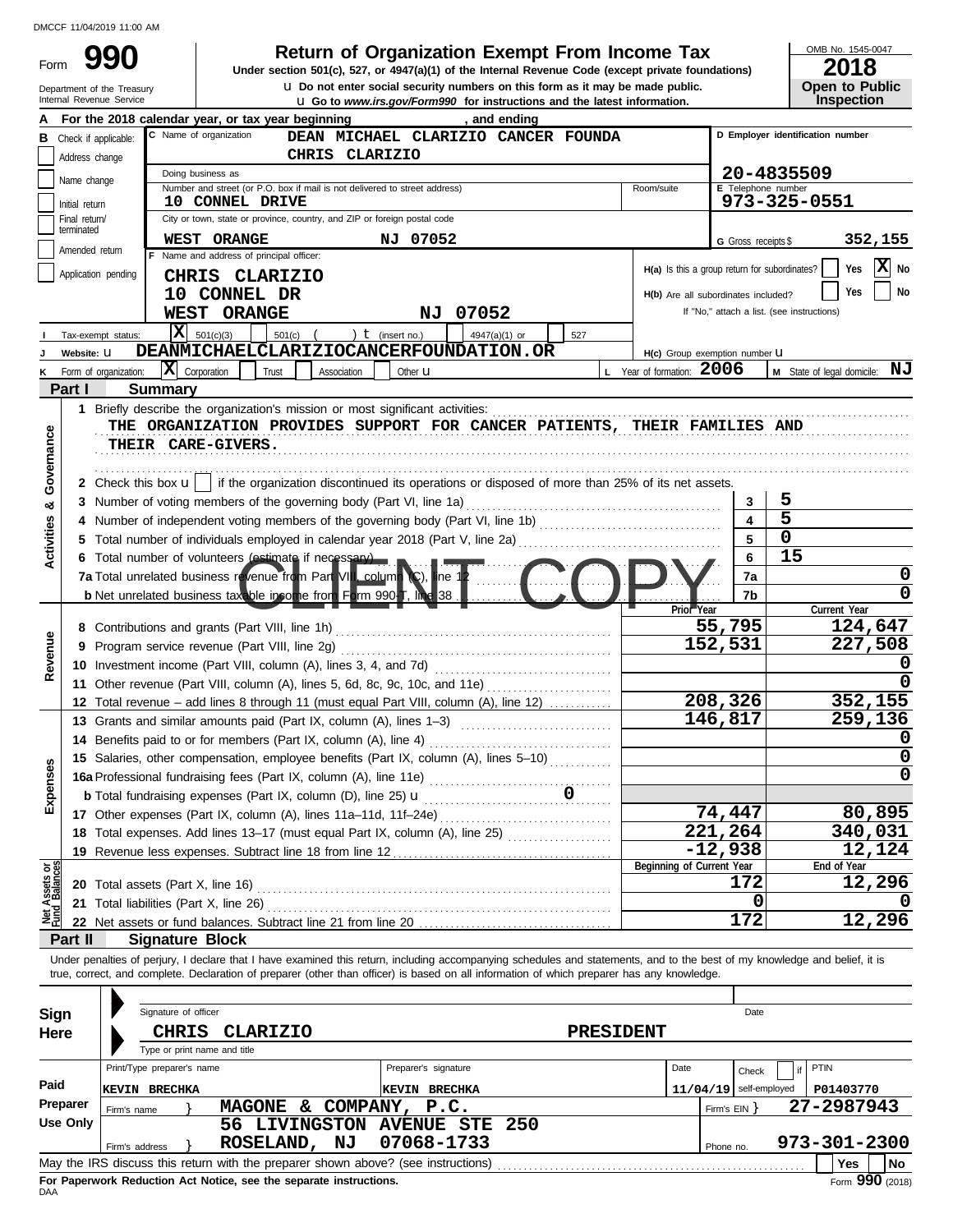|              | Form 990 (2018) DEAN MICHAEL CLARIZIO CANCER FOUNDA 20-4835509                                                                                                                                                                                               | Page 2                           |
|--------------|--------------------------------------------------------------------------------------------------------------------------------------------------------------------------------------------------------------------------------------------------------------|----------------------------------|
|              | <b>Statement of Program Service Accomplishments</b><br>Part III                                                                                                                                                                                              |                                  |
|              |                                                                                                                                                                                                                                                              | $\boxed{\mathbf{x}}$             |
| 1.           | Briefly describe the organization's mission:<br>SEE SCHEDULE O                                                                                                                                                                                               |                                  |
|              |                                                                                                                                                                                                                                                              |                                  |
|              |                                                                                                                                                                                                                                                              |                                  |
|              |                                                                                                                                                                                                                                                              |                                  |
| $\mathbf{2}$ | Did the organization undertake any significant program services during the year which were not listed on the                                                                                                                                                 |                                  |
|              |                                                                                                                                                                                                                                                              | Yes $ \mathbf{X} $ No            |
|              | If "Yes," describe these new services on Schedule O.                                                                                                                                                                                                         |                                  |
| 3            | Did the organization cease conducting, or make significant changes in how it conducts, any program                                                                                                                                                           |                                  |
|              | services?                                                                                                                                                                                                                                                    | $Yes \quad X$ No<br>$\mathbf{I}$ |
|              | If "Yes," describe these changes on Schedule O.                                                                                                                                                                                                              |                                  |
| 4            | Describe the organization's program service accomplishments for each of its three largest program services, as measured by<br>expenses. Section 501(c)(3) and 501(c)(4) organizations are required to report the amount of grants and allocations to others, |                                  |
|              | the total expenses, and revenue, if any, for each program service reported.                                                                                                                                                                                  |                                  |
|              |                                                                                                                                                                                                                                                              |                                  |
|              | 4a (Code:<br>) (Expenses \$<br>including grants of \$<br>) (Revenue \$                                                                                                                                                                                       |                                  |
|              | SUPPORT TO CANCER PATIENTS, THEIR FAMILIES AND CARE-GIVERS.<br>PROVIDED                                                                                                                                                                                      |                                  |
|              |                                                                                                                                                                                                                                                              |                                  |
|              |                                                                                                                                                                                                                                                              |                                  |
|              |                                                                                                                                                                                                                                                              |                                  |
|              |                                                                                                                                                                                                                                                              |                                  |
|              |                                                                                                                                                                                                                                                              |                                  |
|              |                                                                                                                                                                                                                                                              |                                  |
|              |                                                                                                                                                                                                                                                              |                                  |
|              |                                                                                                                                                                                                                                                              |                                  |
|              |                                                                                                                                                                                                                                                              |                                  |
|              |                                                                                                                                                                                                                                                              |                                  |
|              | $4b$ (Code:                                                                                                                                                                                                                                                  |                                  |
|              | N/A                                                                                                                                                                                                                                                          |                                  |
|              |                                                                                                                                                                                                                                                              |                                  |
|              |                                                                                                                                                                                                                                                              |                                  |
|              |                                                                                                                                                                                                                                                              |                                  |
|              |                                                                                                                                                                                                                                                              |                                  |
|              |                                                                                                                                                                                                                                                              |                                  |
|              |                                                                                                                                                                                                                                                              |                                  |
|              |                                                                                                                                                                                                                                                              |                                  |
|              |                                                                                                                                                                                                                                                              |                                  |
|              |                                                                                                                                                                                                                                                              |                                  |
|              |                                                                                                                                                                                                                                                              |                                  |
|              | including grants of \$<br>4c (Code:<br>) (Expenses \$<br>) (Revenue \$                                                                                                                                                                                       |                                  |
|              | N/A                                                                                                                                                                                                                                                          |                                  |
|              |                                                                                                                                                                                                                                                              |                                  |
|              |                                                                                                                                                                                                                                                              |                                  |
|              |                                                                                                                                                                                                                                                              |                                  |
|              |                                                                                                                                                                                                                                                              |                                  |
|              |                                                                                                                                                                                                                                                              |                                  |
|              |                                                                                                                                                                                                                                                              |                                  |
|              |                                                                                                                                                                                                                                                              |                                  |
|              |                                                                                                                                                                                                                                                              |                                  |
|              |                                                                                                                                                                                                                                                              |                                  |
|              |                                                                                                                                                                                                                                                              |                                  |
|              | 4d Other program services (Describe in Schedule O.)                                                                                                                                                                                                          |                                  |
|              | 259,136<br>335,608<br>(Revenue \$<br>(Expenses \$<br>including grants of \$<br>$\rightarrow$                                                                                                                                                                 |                                  |
|              | 335,608<br>4e Total program service expenses u                                                                                                                                                                                                               |                                  |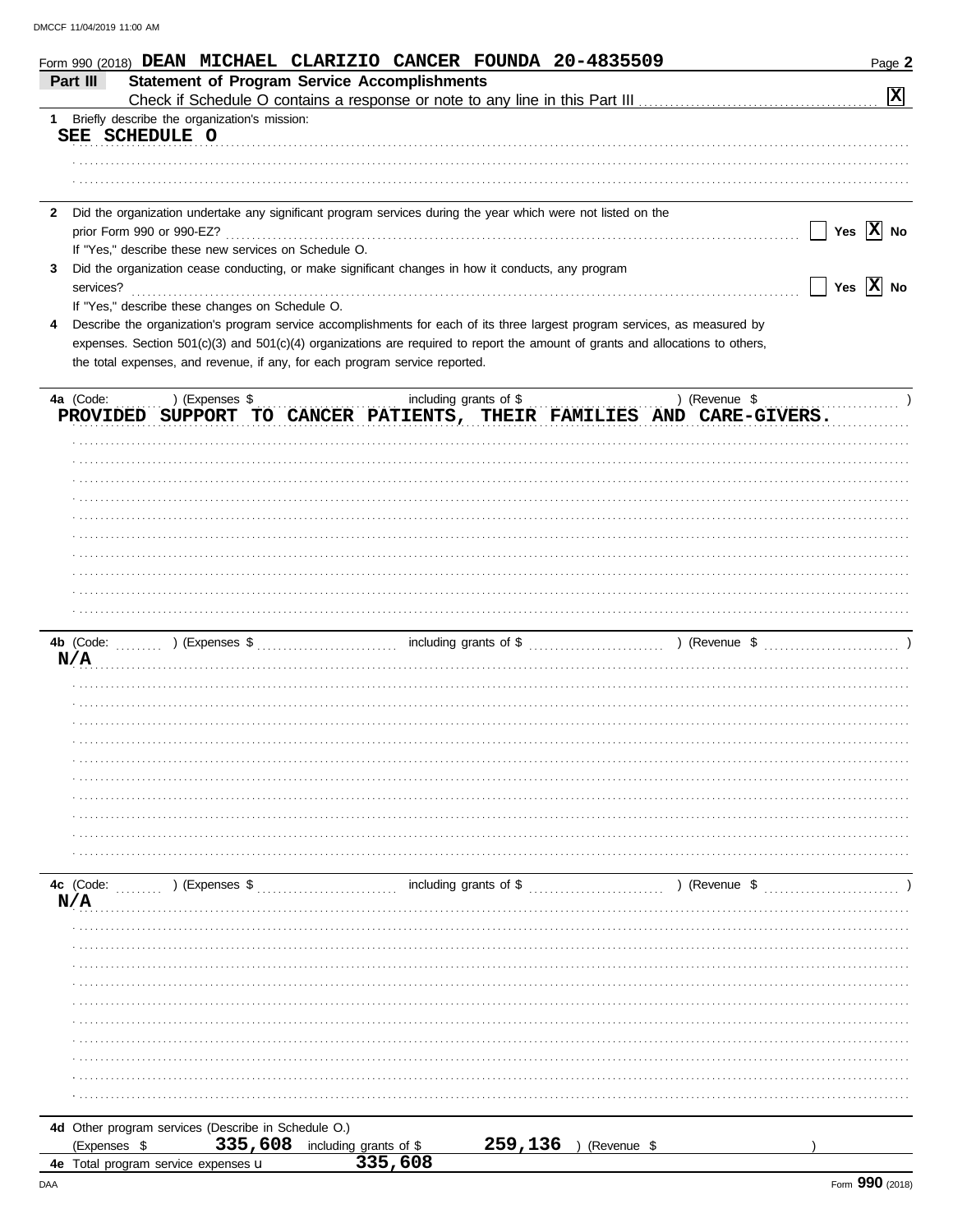### **Part IV Checklist of Required Schedules Form 990 (2018) DEAN MICHAEL CLARIZIO CANCER FOUNDA 20-4835509** Page 3

|     |                                                                                                                                                                                                               |                 | Yes | No |
|-----|---------------------------------------------------------------------------------------------------------------------------------------------------------------------------------------------------------------|-----------------|-----|----|
| 1   | Is the organization described in section $501(c)(3)$ or $4947(a)(1)$ (other than a private foundation)? If "Yes,"<br>complete Schedule A                                                                      | 1               | х   |    |
| 2   |                                                                                                                                                                                                               | $\mathbf{2}$    | X   |    |
| 3   | Did the organization engage in direct or indirect political campaign activities on behalf of or in opposition to                                                                                              |                 |     |    |
|     | candidates for public office? If "Yes," complete Schedule C, Part I                                                                                                                                           | 3               |     | x  |
| 4   | Section 501(c)(3) organizations. Did the organization engage in lobbying activities, or have a section 501(h)                                                                                                 |                 |     |    |
|     | election in effect during the tax year? If "Yes," complete Schedule C, Part II                                                                                                                                | 4               |     | X  |
| 5   | Is the organization a section $501(c)(4)$ , $501(c)(5)$ , or $501(c)(6)$ organization that receives membership dues,                                                                                          |                 |     |    |
|     |                                                                                                                                                                                                               | 5               |     | X  |
| 6   | Did the organization maintain any donor advised funds or any similar funds or accounts for which donors                                                                                                       |                 |     |    |
|     | have the right to provide advice on the distribution or investment of amounts in such funds or accounts? If                                                                                                   |                 |     |    |
|     | "Yes," complete Schedule D, Part I                                                                                                                                                                            | 6               |     | x  |
| 7   | Did the organization receive or hold a conservation easement, including easements to preserve open space,                                                                                                     |                 |     |    |
|     |                                                                                                                                                                                                               | 7               |     | x  |
| 8   | Did the organization maintain collections of works of art, historical treasures, or other similar assets? If "Yes,"                                                                                           |                 |     |    |
|     | complete Schedule D, Part III                                                                                                                                                                                 | 8               |     | X  |
| 9   | Did the organization report an amount in Part X, line 21, for escrow or custodial account liability, serve as a                                                                                               |                 |     |    |
|     | custodian for amounts not listed in Part X; or provide credit counseling, debt management, credit repair, or                                                                                                  |                 |     |    |
|     | debt negotiation services? If "Yes," complete Schedule D, Part IV                                                                                                                                             | 9               |     | x  |
| 10  | Did the organization, directly or through a related organization, hold assets in temporarily restricted<br>endowments, permanent endowments, or quasi-endowments? If "Yes," complete Schedule D, Part V       | 10              |     | X  |
| 11  | If the organization's answer to any of the following questions is "Yes," then complete Schedule D, Parts VI,                                                                                                  |                 |     |    |
|     | VII, VIII, IX, or X as applicable.                                                                                                                                                                            |                 |     |    |
| а   | Did the organization report an amount for land, buildings, and equipment in Part X, line 10? If "Yes,"                                                                                                        |                 |     |    |
|     | complete Schedule D, Part VI                                                                                                                                                                                  | 11a             |     | x  |
| b   | Did the organization report an amount for investments—other securities in Part X, line 12 that is 5% or more                                                                                                  |                 |     |    |
|     | of its total assets reported in Part X, line 16? If "Yes," complete Schedule D, Part VII                                                                                                                      | 11b             |     | x  |
| c   | Did the organization report an amount for investments—program related in Part X, line 13 that is 5% or more                                                                                                   |                 |     |    |
|     | of its total assets reported in Part X, line 16? If "Yes," complete Schedule D, Part VIII                                                                                                                     | 11c             |     | x  |
| d   | Did the organization report an amount for other assets in Part X, line 15 that is 5% or more of its total assets                                                                                              |                 |     |    |
|     | reported in Part X, line 16? If "Yes," complete Schedule D, Part IX                                                                                                                                           | 11d             |     | x  |
| е   | Did the organization report an amount for other liabilities in Part X, line 25? If "Yes," complete Schedule D, Part X                                                                                         | 11e             |     | X  |
| f   | Did the organization's separate or consolidated financial statements for the tax year include a footnote that addresses                                                                                       |                 |     |    |
|     | the organization's liability for uncertain tax positions under FIN 48 (ASC 740)? If "Yes," complete Schedule D, Part X                                                                                        | 11f             |     | x  |
| 12a | Did the organization obtain separate, independent audited financial statements for the tax year? If "Yes," complete                                                                                           |                 |     |    |
|     |                                                                                                                                                                                                               | 12a             |     | x  |
|     | <b>b</b> Was the organization included in consolidated, independent audited financial statements for the tax year? If                                                                                         |                 |     |    |
|     | "Yes," and if the organization answered "No" to line 12a, then completing Schedule D, Parts XI and XII is optional                                                                                            | 12b             |     | X  |
| 13  |                                                                                                                                                                                                               | 13              |     | х  |
| 14a |                                                                                                                                                                                                               | 14a             |     | X  |
| b   | Did the organization have aggregate revenues or expenses of more than \$10,000 from grantmaking,<br>fundraising, business, investment, and program service activities outside the United States, or aggregate |                 |     |    |
|     |                                                                                                                                                                                                               | 14b             |     | X  |
| 15  | Did the organization report on Part IX, column (A), line 3, more than \$5,000 of grants or other assistance to or                                                                                             |                 |     |    |
|     | for any foreign organization? If "Yes," complete Schedule F, Parts II and IV                                                                                                                                  | 15              |     | X  |
| 16  | Did the organization report on Part IX, column (A), line 3, more than \$5,000 of aggregate grants or other                                                                                                    |                 |     |    |
|     | assistance to or for foreign individuals? If "Yes," complete Schedule F, Parts III and IV [[[[[[[[[[[[[[[[[[[                                                                                                 | 16              |     | X  |
| 17  | Did the organization report a total of more than \$15,000 of expenses for professional fundraising services on                                                                                                |                 |     |    |
|     |                                                                                                                                                                                                               | 17              |     | x  |
| 18  | Did the organization report more than \$15,000 total of fundraising event gross income and contributions on                                                                                                   |                 |     |    |
|     |                                                                                                                                                                                                               | 18              |     | x  |
| 19  | Did the organization report more than \$15,000 of gross income from gaming activities on Part VIII, line 9a?                                                                                                  |                 |     |    |
|     |                                                                                                                                                                                                               | 19              |     | x  |
| 20a |                                                                                                                                                                                                               | <b>20a</b>      |     | X  |
| b   |                                                                                                                                                                                                               | 20 <sub>b</sub> |     |    |
| 21  | Did the organization report more than \$5,000 of grants or other assistance to any domestic organization or                                                                                                   |                 |     |    |
|     |                                                                                                                                                                                                               | 21              |     | X, |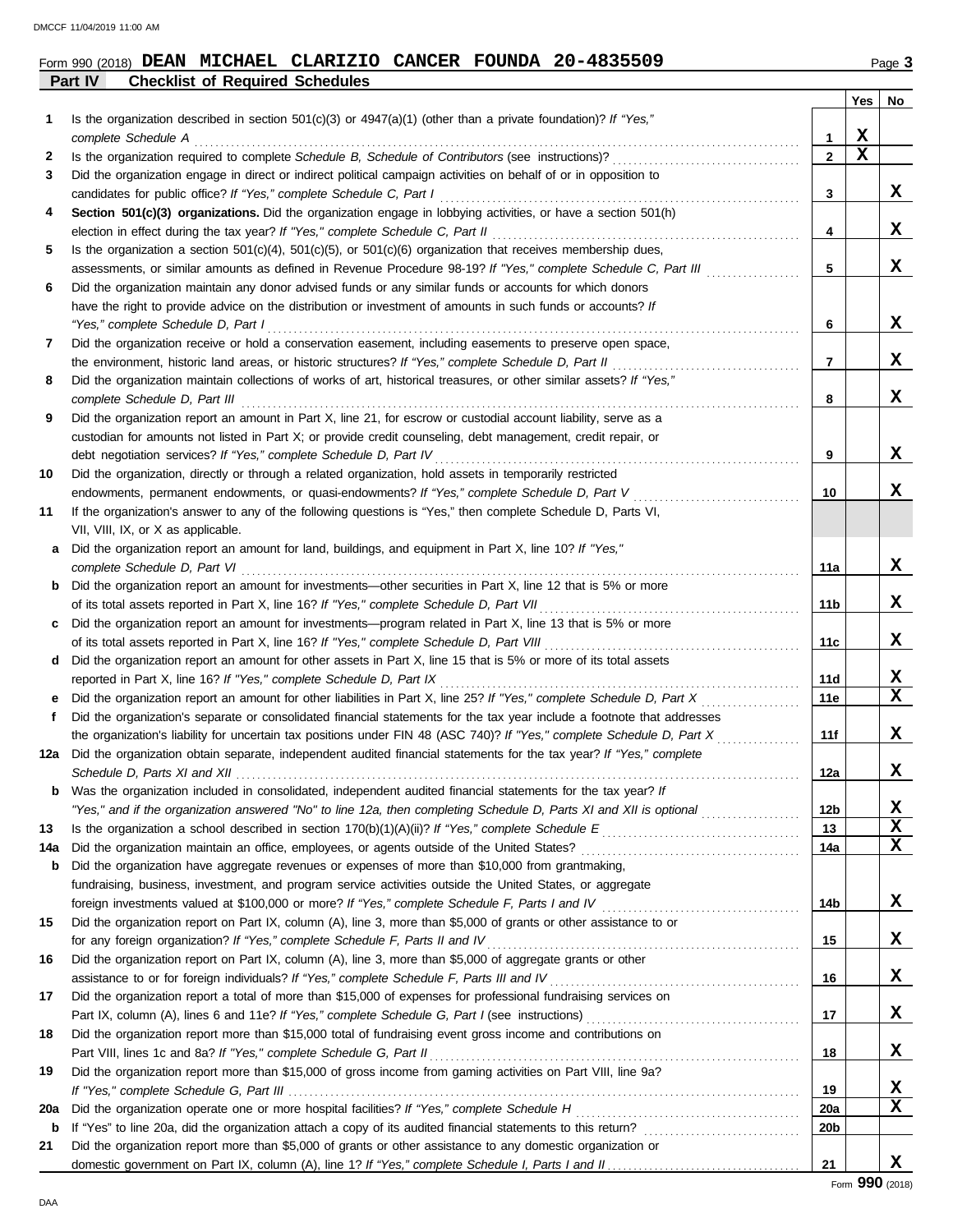### **Form 990 (2018) DEAN MICHAEL CLARIZIO CANCER FOUNDA 20-4835509** Page 4 **Part IV Checklist of Required Schedules** *(continued)*

|          |                                                                                                                                             |                 | Yes | No     |
|----------|---------------------------------------------------------------------------------------------------------------------------------------------|-----------------|-----|--------|
| 22       | Did the organization report more than \$5,000 of grants or other assistance to or for domestic individuals on                               |                 |     |        |
|          | Part IX, column (A), line 2? If "Yes," complete Schedule I, Parts I and III                                                                 | 22              | X   |        |
| 23       | Did the organization answer "Yes" to Part VII, Section A, line 3, 4, or 5 about compensation of the                                         |                 |     |        |
|          | organization's current and former officers, directors, trustees, key employees, and highest compensated                                     |                 |     |        |
|          | employees? If "Yes," complete Schedule J                                                                                                    | 23              |     | x      |
| 24a      | Did the organization have a tax-exempt bond issue with an outstanding principal amount of more than                                         |                 |     |        |
|          | \$100,000 as of the last day of the year, that was issued after December 31, 2002? If "Yes," answer lines 24b                               |                 |     |        |
|          | through 24d and complete Schedule K. If "No," go to line 25a                                                                                | 24a             |     | x      |
| b        | Did the organization invest any proceeds of tax-exempt bonds beyond a temporary period exception?                                           | 24b             |     |        |
| c        | Did the organization maintain an escrow account other than a refunding escrow at any time during the year                                   |                 |     |        |
|          | to defease any tax-exempt bonds?                                                                                                            | 24c             |     |        |
| d        | Did the organization act as an "on behalf of" issuer for bonds outstanding at any time during the year?                                     | 24d             |     |        |
| 25а      | Section 501(c)(3), 501(c)(4), and 501(c)(29) organizations. Did the organization engage in an excess benefit                                |                 |     |        |
|          | transaction with a disqualified person during the year? If "Yes," complete Schedule L, Part I                                               | 25a             |     | x      |
| b        | Is the organization aware that it engaged in an excess benefit transaction with a disqualified person in a prior                            |                 |     |        |
|          | year, and that the transaction has not been reported on any of the organization's prior Forms 990 or 990-EZ?                                |                 |     |        |
|          | If "Yes," complete Schedule L, Part I                                                                                                       | 25 <sub>b</sub> |     | x      |
| 26       | Did the organization report any amount on Part X, line 5, 6, or 22 for receivables from or payables to any                                  |                 |     |        |
|          | current or former officers, directors, trustees, key employees, highest compensated employees, or                                           |                 |     |        |
|          | disqualified persons? If "Yes," complete Schedule L, Part II                                                                                | 26              |     | X      |
| 27       | Did the organization provide a grant or other assistance to an officer, director, trustee, key employee,                                    |                 |     |        |
|          | substantial contributor or employee thereof, a grant selection committee member, or to a 35% controlled                                     |                 |     |        |
|          | entity or family member of any of these persons? If "Yes," complete Schedule L, Part III                                                    | 27              |     | x      |
| 28       | Was the organization a party to a business transaction with one of the following parties (see Schedule L,                                   |                 |     |        |
|          | Part IV instructions for applicable filing thresholds, conditions, and exceptions):                                                         |                 |     |        |
| а        | A current or former officer, director, trustee, or key employee? If "Yes," complete Schedule L, Part IV                                     | 28a             |     | X      |
| b        | A family member of a current or former officer, director, trustee, or key employee? If "Yes," complete                                      |                 |     |        |
|          | Schedule L, Part IV                                                                                                                         | 28b             |     | x      |
| c        | An entity of which a current or former officer, director, trustee, or key employee (or a family member thereof)                             |                 |     |        |
|          | was an officer, director, trustee, or direct or indirect owner? If "Yes," complete Schedule L, Part IV                                      | 28c             |     | X<br>X |
| 29       | Did the organization receive more than \$25,000 in non-cash contributions? If "Yes," complete Schedule M                                    | 29              |     |        |
| 30       | Did the organization receive contributions of art, historical treasures, or other similar assets, or qualified                              |                 |     |        |
|          | conservation contributions? If "Yes," complete Schedule M                                                                                   | 30              |     | X<br>X |
| 31       | Did the organization liquidate, terminate, or dissolve and cease operations? If "Yes," complete Schedule N, Part I                          | 31              |     |        |
| 32       | Did the organization sell, exchange, dispose of, or transfer more than 25% of its net assets? If "Yes,"                                     |                 |     | X      |
|          | complete Schedule N, Part II                                                                                                                | 32              |     |        |
| 33       | Did the organization own 100% of an entity disregarded as separate from the organization under Regulations                                  |                 |     | X      |
|          | sections 301.7701-2 and 301.7701-3? If "Yes," complete Schedule R, Part I                                                                   | 33              |     |        |
| 34       | Was the organization related to any tax-exempt or taxable entity? If "Yes," complete Schedule R, Part II, III,<br>or IV, and Part V, line 1 | 34              |     | X      |
|          | Did the organization have a controlled entity within the meaning of section 512(b)(13)?                                                     |                 |     | X      |
| 35a<br>b | If "Yes" to line 35a, did the organization receive any payment from or engage in any transaction with a                                     | 35a             |     |        |
|          | controlled entity within the meaning of section 512(b)(13)? If "Yes," complete Schedule R, Part V, line 2                                   | 35b             |     |        |
| 36       | Section 501(c)(3) organizations. Did the organization make any transfers to an exempt non-charitable                                        |                 |     |        |
|          | related organization? If "Yes," complete Schedule R, Part V, line 2                                                                         | 36              |     | X      |
| 37       | Did the organization conduct more than 5% of its activities through an entity that is not a related organization                            |                 |     |        |
|          | and that is treated as a partnership for federal income tax purposes? If "Yes," complete Schedule R, Part VI                                | 37              |     | X      |
| 38       | Did the organization complete Schedule O and provide explanations in Schedule O for Part VI, lines 11b and                                  |                 |     |        |
|          | 19? Note. All Form 990 filers are required to complete Schedule O.                                                                          | 38              |     | X      |
|          | Statements Regarding Other IRS Filings and Tax Compliance<br>Part V                                                                         |                 |     |        |
|          | Check if Schedule O contains a response or note to any line in this Part V                                                                  |                 |     |        |
|          |                                                                                                                                             |                 | Yes | No     |
| 1a       | $\boldsymbol{0}$<br>Enter the number reported in Box 3 of Form 1096. Enter -0- if not applicable<br>1a                                      |                 |     |        |
| b        | $\pmb{0}$<br>1 <sub>b</sub><br>Enter the number of Forms W-2G included in line 1a. Enter -0- if not applicable                              |                 |     |        |
| с        | Did the organization comply with backup withholding rules for reportable payments to vendors and                                            |                 |     |        |
|          |                                                                                                                                             | 1c              |     |        |
|          |                                                                                                                                             |                 |     |        |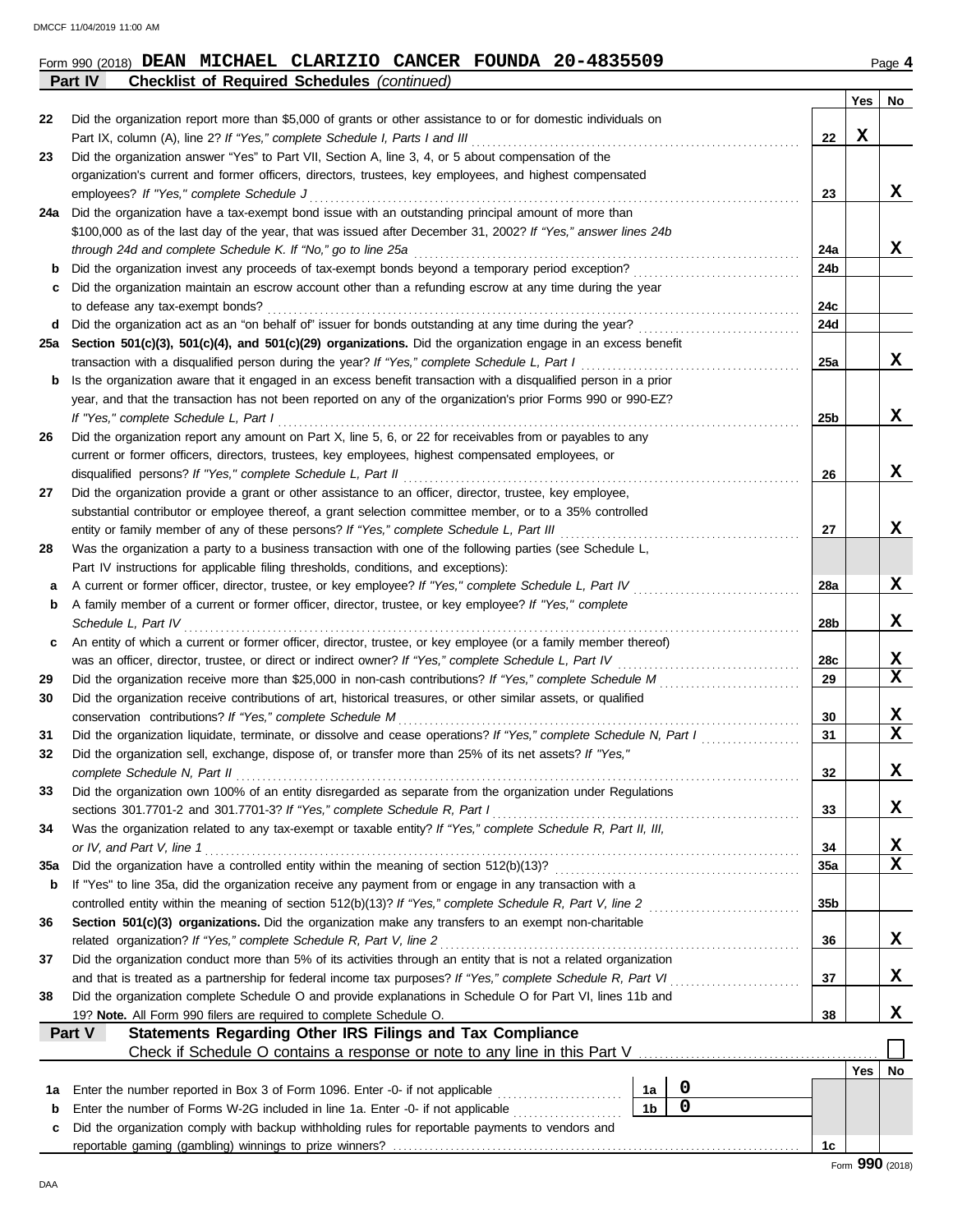### **Part V Statements Regarding Other IRS Filings and Tax Compliance** *(continued)* **Form 990 (2018) DEAN MICHAEL CLARIZIO CANCER FOUNDA 20-4835509** Page 5

|--|--|

|             |                                                                                                                                                 |                 |   |                | Yes | No |
|-------------|-------------------------------------------------------------------------------------------------------------------------------------------------|-----------------|---|----------------|-----|----|
| 2a          | Enter the number of employees reported on Form W-3, Transmittal of Wage and Tax                                                                 |                 |   |                |     |    |
|             | Statements, filed for the calendar year ending with or within the year covered by this return                                                   | 2a              | 0 |                |     |    |
| b           | If at least one is reported on line 2a, did the organization file all required federal employment tax returns?                                  |                 |   | 2b             |     |    |
|             | Note. If the sum of lines 1a and 2a is greater than 250, you may be required to e-file (see instructions)                                       |                 |   |                |     |    |
| За          | Did the organization have unrelated business gross income of \$1,000 or more during the year?                                                   |                 |   | За             |     | X  |
| b           |                                                                                                                                                 |                 |   | 3b             |     |    |
| 4a          | At any time during the calendar year, did the organization have an interest in, or a signature or other authority over,                         |                 |   |                |     |    |
|             | a financial account in a foreign country (such as a bank account, securities account, or other financial account)?                              |                 |   | 4a             |     | x  |
| b           | If "Yes," enter the name of the foreign country: <b>u</b>                                                                                       |                 |   |                |     |    |
|             | See instructions for filing requirements for FinCEN Form 114, Report of Foreign Bank and Financial Accounts (FBAR).                             |                 |   |                |     |    |
| 5a          |                                                                                                                                                 |                 |   | 5a             |     | х  |
| b           |                                                                                                                                                 |                 |   | 5 <sub>b</sub> |     | X  |
| c           | If "Yes" to line 5a or 5b, did the organization file Form 8886-T?                                                                               |                 |   | 5c             |     |    |
| 6а          | Does the organization have annual gross receipts that are normally greater than \$100,000, and did the                                          |                 |   |                |     |    |
|             | organization solicit any contributions that were not tax deductible as charitable contributions?                                                |                 |   | 6a             |     | x  |
| b           | If "Yes," did the organization include with every solicitation an express statement that such contributions or                                  |                 |   |                |     |    |
|             | gifts were not tax deductible?                                                                                                                  |                 |   | 6b             |     |    |
| 7           | Organizations that may receive deductible contributions under section 170(c).                                                                   |                 |   |                |     |    |
| а           | Did the organization receive a payment in excess of \$75 made partly as a contribution and partly for goods                                     |                 |   |                |     |    |
|             | and services provided to the payor?                                                                                                             |                 |   | 7a             |     |    |
| b           |                                                                                                                                                 |                 |   | 7b             |     |    |
| с           | Did the organization sell, exchange, or otherwise dispose of tangible personal property for which it was                                        |                 |   |                |     |    |
|             |                                                                                                                                                 |                 |   | 7с             |     |    |
| d           |                                                                                                                                                 | 7d              |   |                |     |    |
| е           |                                                                                                                                                 |                 |   | 7e             |     |    |
| t           | Did the organization, during the year, pay premiums, directly or indirectly, on a personal benefit contract?                                    |                 |   | 7f             |     |    |
| g           | If the organization received a contribution of qualified intellectual property, did the organization file Form 8899 as required?                |                 |   | 7g             |     |    |
| h           | If the organization received a contribution of cars, boats, airplanes, or other vehicles, did the organization file a Form 1098-C?              |                 |   | 7h             |     |    |
| 8           | Sponsoring organizations maintaining donor advised funds. Did a donor advised fund maintained by the                                            |                 |   |                |     |    |
|             | sponsoring organization have excess business holdings at any time during the year?                                                              |                 |   | 8              |     |    |
| 9           | Sponsoring organizations maintaining donor advised funds.<br>Did the sponsoring organization make any taxable distributions under section 4966? |                 |   | 9a             |     |    |
| а<br>b      |                                                                                                                                                 |                 |   | 9b             |     |    |
| 10          | Section 501(c)(7) organizations. Enter:                                                                                                         |                 |   |                |     |    |
| а           | Initiation fees and capital contributions included on Part VIII, line 12                                                                        | 10a             |   |                |     |    |
| $\mathbf b$ | Gross receipts, included on Form 990, Part VIII, line 12, for public use of club facilities                                                     | 10 <sub>b</sub> |   |                |     |    |
| 11          | Section 501(c)(12) organizations. Enter:                                                                                                        |                 |   |                |     |    |
| а           |                                                                                                                                                 | 11a             |   |                |     |    |
| b           | Gross income from other sources (Do not net amounts due or paid to other sources                                                                |                 |   |                |     |    |
|             | against amounts due or received from them.)                                                                                                     | 11 <sub>b</sub> |   |                |     |    |
| 12a         | Section 4947(a)(1) non-exempt charitable trusts. Is the organization filing Form 990 in lieu of Form 1041?                                      |                 |   | 12a            |     |    |
| b           |                                                                                                                                                 |                 |   |                |     |    |
| 13          | Section 501(c)(29) qualified nonprofit health insurance issuers.                                                                                |                 |   |                |     |    |
| а           | Is the organization licensed to issue qualified health plans in more than one state?                                                            |                 |   | 13а            |     |    |
|             | Note. See the instructions for additional information the organization must report on Schedule O.                                               |                 |   |                |     |    |
| b           | Enter the amount of reserves the organization is required to maintain by the states in which                                                    |                 |   |                |     |    |
|             |                                                                                                                                                 | 13b             |   |                |     |    |
| c           |                                                                                                                                                 | 13 <sub>c</sub> |   |                |     |    |
| 14a         |                                                                                                                                                 |                 |   | 14a            |     | X  |
| b           |                                                                                                                                                 |                 |   | 14b            |     |    |
| 15          | Is the organization subject to the section 4960 tax on payment(s) of more than \$1,000,000 in remuneration or                                   |                 |   |                |     |    |
|             |                                                                                                                                                 |                 |   | 15             |     | x  |
|             | If "Yes," see instructions and file Form 4720, Schedule N.                                                                                      |                 |   |                |     |    |
| 16          | Is the organization an educational institution subject to the section 4968 excise tax on net investment income?                                 |                 |   | 16             |     | X  |
|             | If "Yes," complete Form 4720, Schedule O.                                                                                                       |                 |   |                |     |    |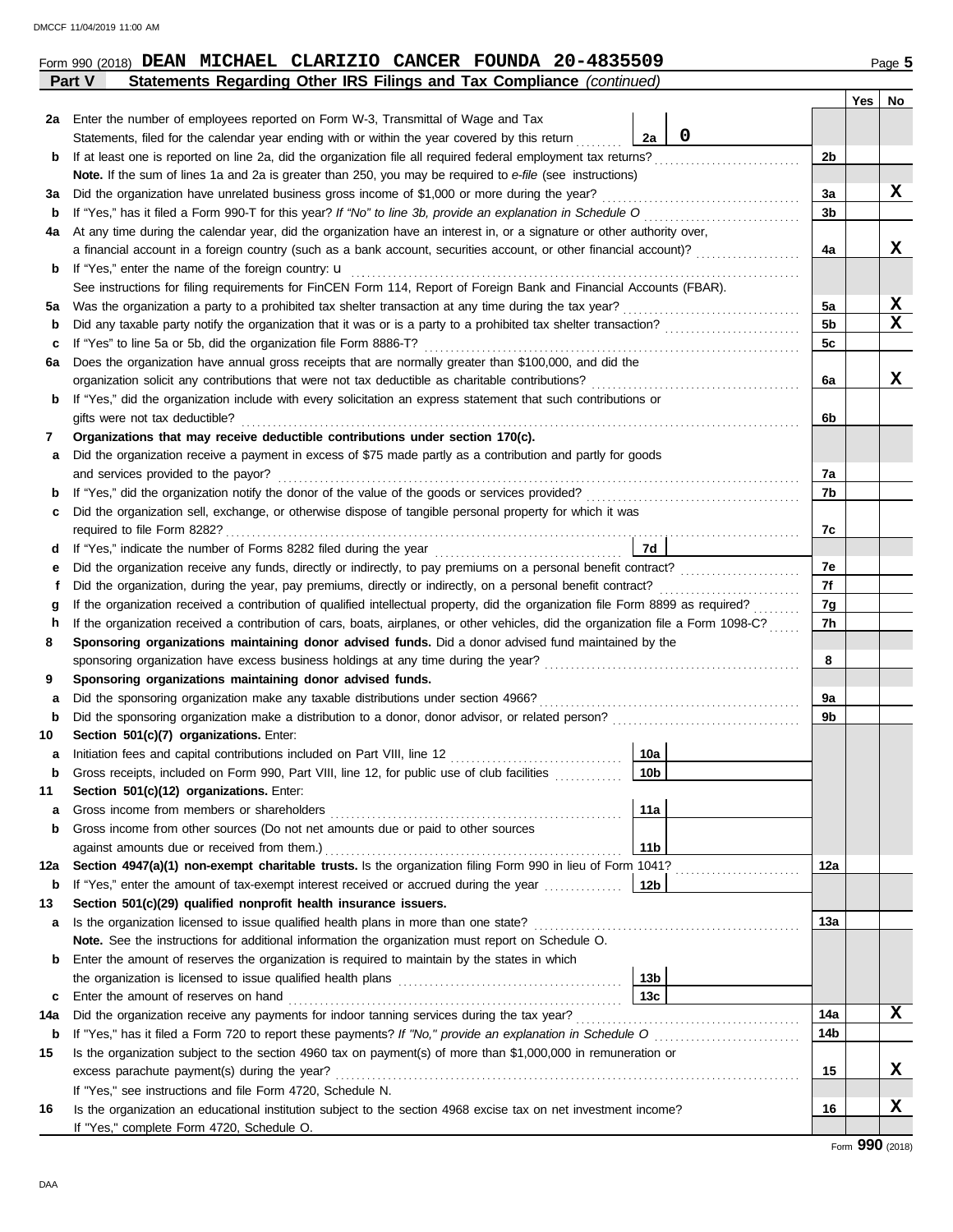|          | response to line 8a, 8b, or 10b below, describe the circumstances, processes, or changes in Schedule O. See instructions.           |                |   |                 |     |                         |
|----------|-------------------------------------------------------------------------------------------------------------------------------------|----------------|---|-----------------|-----|-------------------------|
|          |                                                                                                                                     |                |   |                 |     |                         |
|          | Section A. Governing Body and Management                                                                                            |                |   |                 |     |                         |
|          |                                                                                                                                     |                |   |                 | Yes | No                      |
| 1a       | Enter the number of voting members of the governing body at the end of the tax year                                                 | 1a             | 5 |                 |     |                         |
|          | If there are material differences in voting rights among members of the governing body, or                                          |                |   |                 |     |                         |
|          | if the governing body delegated broad authority to an executive committee or similar                                                |                |   |                 |     |                         |
|          | committee, explain in Schedule O.                                                                                                   |                |   |                 |     |                         |
| b        | Enter the number of voting members included in line 1a, above, who are independent                                                  | 1 <sub>b</sub> | 5 |                 |     |                         |
| 2        | Did any officer, director, trustee, or key employee have a family relationship or a business relationship with                      |                |   |                 |     |                         |
|          | any other officer, director, trustee, or key employee?                                                                              |                |   | 2               |     | X                       |
| 3        | Did the organization delegate control over management duties customarily performed by or under the direct                           |                |   |                 |     |                         |
|          | supervision of officers, directors, or trustees, or key employees to a management company or other person?                          |                |   | 3               |     | X                       |
| 4        | Did the organization make any significant changes to its governing documents since the prior Form 990 was filed?                    |                |   | 4               |     | $\mathbf x$             |
| 5        | Did the organization become aware during the year of a significant diversion of the organization's assets?                          |                |   | 5               |     | $\mathbf x$             |
| 6        | Did the organization have members or stockholders?                                                                                  |                |   | 6               |     | $\mathbf x$             |
| 7a       | Did the organization have members, stockholders, or other persons who had the power to elect or appoint                             |                |   |                 |     |                         |
|          | one or more members of the governing body?                                                                                          |                |   | 7a              |     | X                       |
| b        | Are any governance decisions of the organization reserved to (or subject to approval by) members,                                   |                |   |                 |     |                         |
|          | stockholders, or persons other than the governing body?                                                                             |                |   | 7b              |     | x                       |
| 8        | Did the organization contemporaneously document the meetings held or written actions undertaken during the year by the following:   |                |   |                 |     |                         |
| а        | The governing body?                                                                                                                 |                |   | 8а              | X   |                         |
| b        | Each committee with authority to act on behalf of the governing body?                                                               |                |   | 8b              | X   |                         |
| 9        | Is there any officer, director, trustee, or key employee listed in Part VII, Section A, who cannot be reached at                    |                |   |                 |     |                         |
|          |                                                                                                                                     |                |   | 9               |     | X                       |
|          | Section B. Policies (This Section B requests information about policies not required by the Internal Revenue Code.)                 |                |   |                 |     |                         |
|          |                                                                                                                                     |                |   |                 | Yes | No                      |
| 10a      | Did the organization have local chapters, branches, or affiliates?                                                                  |                |   | 10a             |     | x                       |
| b        | If "Yes," did the organization have written policies and procedures governing the activities of such chapters,                      |                |   |                 |     |                         |
|          | affiliates, and branches to ensure their operations are consistent with the organization's exempt purposes?                         |                |   | 10 <sub>b</sub> |     |                         |
| 11a      | Has the organization provided a complete copy of this Form 990 to all members of its governing body before filing the form?         |                |   | 11a             |     | X                       |
| b        | Describe in Schedule O the process, if any, used by the organization to review this Form 990.                                       |                |   |                 |     |                         |
| 12a      | Did the organization have a written conflict of interest policy? If "No," go to line 13                                             |                |   | 12a             |     | x                       |
| b        | Were officers, directors, or trustees, and key employees required to disclose annually interests that could give rise to conflicts? |                |   | 12b             |     |                         |
| c        | Did the organization regularly and consistently monitor and enforce compliance with the policy? If "Yes,"                           |                |   |                 |     |                         |
|          | describe in Schedule O how this was done                                                                                            |                |   | 12c             |     |                         |
| 13       | Did the organization have a written whistleblower policy?                                                                           |                |   | 13              |     | $\mathbf x$             |
|          | Did the organization have a written document retention and destruction policy?                                                      |                |   | 14              |     | $\overline{\textbf{X}}$ |
| 15       | Did the process for determining compensation of the following persons include a review and approval by                              |                |   |                 |     |                         |
|          | independent persons, comparability data, and contemporaneous substantiation of the deliberation and decision?                       |                |   |                 |     |                         |
| а        | The organization's CEO, Executive Director, or top management official                                                              |                |   | 15a             |     | X                       |
| b        | Other officers or key employees of the organization                                                                                 |                |   | 15b             |     | $\mathbf x$             |
|          | If "Yes" to line 15a or 15b, describe the process in Schedule O (see instructions).                                                 |                |   |                 |     |                         |
| 16a      | Did the organization invest in, contribute assets to, or participate in a joint venture or similar arrangement                      |                |   |                 |     |                         |
|          | with a taxable entity during the year?                                                                                              |                |   | 16a             |     | X                       |
| b        | If "Yes," did the organization follow a written policy or procedure requiring the organization to evaluate its                      |                |   |                 |     |                         |
|          | participation in joint venture arrangements under applicable federal tax law, and take steps to safeguard the                       |                |   |                 |     |                         |
|          |                                                                                                                                     |                |   | 16b             |     |                         |
|          | <b>Section C. Disclosure</b>                                                                                                        |                |   |                 |     |                         |
|          | List the states with which a copy of this Form 990 is required to be filed $\mathbf{u}$ NONE                                        |                |   |                 |     |                         |
| 17<br>18 | Section 6104 requires an organization to make its Forms 1023 (1024 or 1024-A if applicable), 990, and 990-T (Section 501(c)         |                |   |                 |     |                         |
|          |                                                                                                                                     |                |   |                 |     |                         |
|          | (3)s only) available for public inspection. Indicate how you made these available. Check all that apply.                            |                |   |                 |     |                         |
|          | Another's website<br>Upon request<br>Own website<br>Other (explain in Schedule O)                                                   |                |   |                 |     |                         |
| 19       | Describe in Schedule O whether (and if so, how) the organization made its governing documents, conflict of interest policy, and     |                |   |                 |     |                         |
|          | financial statements available to the public during the tax year.<br>paraon urba poononon the arganizationia                        |                |   |                 |     |                         |

**Part VI Governance, Management, and Disclosure** *For each "Yes" response to lines 2 through 7b below, and for a "No"*

| CHRIS CLARIZIO     | 10 CONNEL DRIVE |  |
|--------------------|-----------------|--|
| <b>WEST ORANGE</b> |                 |  |

**WEST ORANGE NJ 07052 973-464-2742**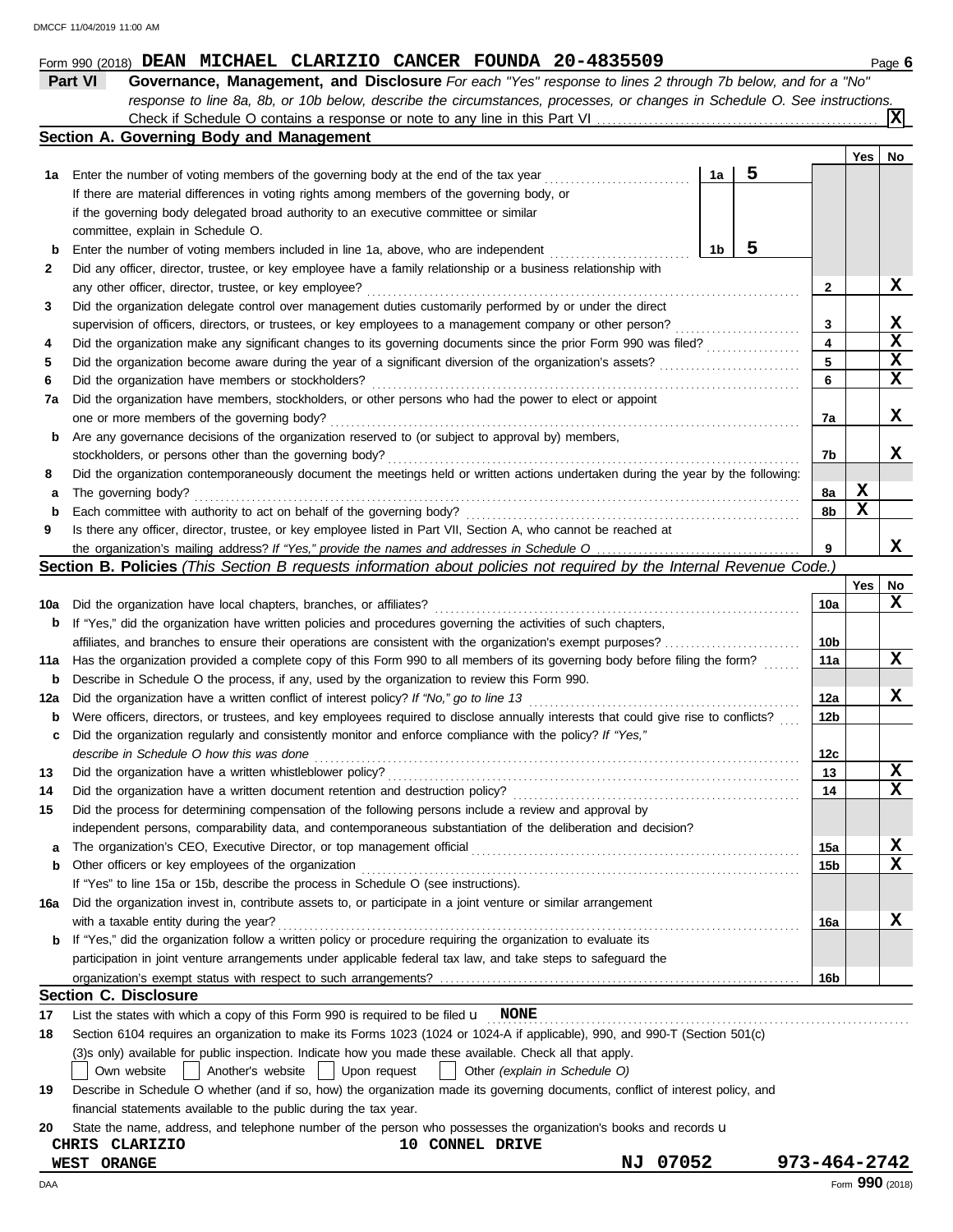| Form 990 (2018) DEAN MICHAEL CLARIZIO CANCER FOUNDA 20-4835509                                                                                                                                                                      | Page 7 |
|-------------------------------------------------------------------------------------------------------------------------------------------------------------------------------------------------------------------------------------|--------|
| Compensation of Officers, Directors, Trustees, Key Employees, Highest Compensated Employees, and<br>Part VII                                                                                                                        |        |
| <b>Independent Contractors</b>                                                                                                                                                                                                      |        |
|                                                                                                                                                                                                                                     |        |
| Officers, Directors, Trustees, Key Employees, and Highest Compensated Employees<br>Section A.                                                                                                                                       |        |
| 1a Complete this table for all persons required to be listed. Report compensation for the calendar year ending with or within the<br>organization's tax year.                                                                       |        |
| • List all of the organization's current officers, directors, trustees (whether individuals or organizations), regardless of amount of<br>compensation. Enter -0- in columns $(D)$ , $(E)$ , and $(F)$ if no compensation was paid. |        |
| • List all of the organization's current key employees, if any. See instructions for definition of "key employee."                                                                                                                  |        |
| List the organization's five current highest compensated employees (other than an officer, director, trustee, or key employee)                                                                                                      |        |

who received reportable compensation (Box 5 of Form W-2 and/or Box 7 of Form 1099-MISC) of more than \$100,000 from the organization and any related organizations. **•**

■ List all of the organization's **former** officers, key employees, and highest compensated employees who received more than<br> **•** 00,000 of reportable compensation from the ergonization and any related ergonizations \$100,000 of reportable compensation from the organization and any related organizations.

■ List all of the organization's **former directors or trustees** that received, in the capacity as a former director or trustee of the<br>paization, more than \$10,000 of reportable compensation from the organization and any r organization, more than \$10,000 of reportable compensation from the organization and any related organizations. List persons in the following order: individual trustees or directors; institutional trustees; officers; key employees; highest

compensated employees; and former such persons.

 $\overline{X}$  Check this box if neither the organization nor any related organization compensated any current officer, director, or trustee.

| (A)<br>Name and Title | (B)<br>Average<br>hours per<br>week<br>(list any  | (C)<br>Position<br>(do not check more than one<br>box, unless person is both an<br>officer and a director/trustee)<br>hours for |                       |             |              |                                 |               | (D)<br>Reportable<br>compensation<br>from<br>the | (E)<br>Reportable<br>compensation from<br>related<br>organizations | (F)<br>Estimated<br>amount of<br>other<br>compensation   |  |  |
|-----------------------|---------------------------------------------------|---------------------------------------------------------------------------------------------------------------------------------|-----------------------|-------------|--------------|---------------------------------|---------------|--------------------------------------------------|--------------------------------------------------------------------|----------------------------------------------------------|--|--|
|                       | related<br>organizations<br>below dotted<br>line) | Individual trustee<br>or director                                                                                               | Institutional trustee | Officer     | Key employee | Highest compensated<br>employee | <b>Former</b> | organization<br>(W-2/1099-MISC)                  | (W-2/1099-MISC)                                                    | from the<br>organization<br>and related<br>organizations |  |  |
| (1) CHRIS CLARIZIO    |                                                   |                                                                                                                                 |                       |             |              |                                 |               |                                                  |                                                                    |                                                          |  |  |
| PRESIDENT             | 0.00<br>0.00                                      | $\mathbf x$                                                                                                                     |                       | $\mathbf x$ |              |                                 |               | 0                                                | 0                                                                  | $\pmb{0}$                                                |  |  |
| (2) JOE CLARIZIO JR.  |                                                   |                                                                                                                                 |                       |             |              |                                 |               |                                                  |                                                                    |                                                          |  |  |
|                       | 0.00                                              |                                                                                                                                 |                       |             |              |                                 |               |                                                  |                                                                    |                                                          |  |  |
| VICE PRESIDENT        | 0.00                                              | X                                                                                                                               |                       |             |              |                                 |               | 0                                                | 0                                                                  | $\mathbf 0$                                              |  |  |
| (3) JOSEPH CLARIZIO   | 0.00                                              |                                                                                                                                 |                       |             |              |                                 |               |                                                  |                                                                    |                                                          |  |  |
| <b>VICE PRESIDENT</b> | 0.00                                              | $\mathbf x$                                                                                                                     |                       |             |              |                                 |               | 0                                                | 0                                                                  | 0                                                        |  |  |
| (4) MARIA CLARIZIO    |                                                   |                                                                                                                                 |                       |             |              |                                 |               |                                                  |                                                                    |                                                          |  |  |
| .                     | 0.00                                              |                                                                                                                                 |                       |             |              |                                 |               |                                                  |                                                                    |                                                          |  |  |
| <b>TREASURER</b>      | 0.00                                              | $\mathbf x$                                                                                                                     |                       |             |              |                                 |               | 0                                                | 0                                                                  | 0                                                        |  |  |
| (5) TRINE ESTELLE     | 0.00                                              |                                                                                                                                 |                       |             |              |                                 |               |                                                  |                                                                    |                                                          |  |  |
| <b>SECRETARY</b>      | 0.00                                              | $\mathbf x$                                                                                                                     |                       |             |              |                                 |               | 0                                                | 0                                                                  | $\pmb{0}$                                                |  |  |
| (6)                   |                                                   |                                                                                                                                 |                       |             |              |                                 |               |                                                  |                                                                    |                                                          |  |  |
| (7)                   |                                                   |                                                                                                                                 |                       |             |              |                                 |               |                                                  |                                                                    |                                                          |  |  |
|                       |                                                   |                                                                                                                                 |                       |             |              |                                 |               |                                                  |                                                                    |                                                          |  |  |
| (8)                   |                                                   |                                                                                                                                 |                       |             |              |                                 |               |                                                  |                                                                    |                                                          |  |  |
|                       |                                                   |                                                                                                                                 |                       |             |              |                                 |               |                                                  |                                                                    |                                                          |  |  |
| (9)                   |                                                   |                                                                                                                                 |                       |             |              |                                 |               |                                                  |                                                                    |                                                          |  |  |
|                       |                                                   |                                                                                                                                 |                       |             |              |                                 |               |                                                  |                                                                    |                                                          |  |  |
| (10)                  |                                                   |                                                                                                                                 |                       |             |              |                                 |               |                                                  |                                                                    |                                                          |  |  |
| (11)                  |                                                   |                                                                                                                                 |                       |             |              |                                 |               |                                                  |                                                                    |                                                          |  |  |
|                       |                                                   |                                                                                                                                 |                       |             |              |                                 |               |                                                  |                                                                    |                                                          |  |  |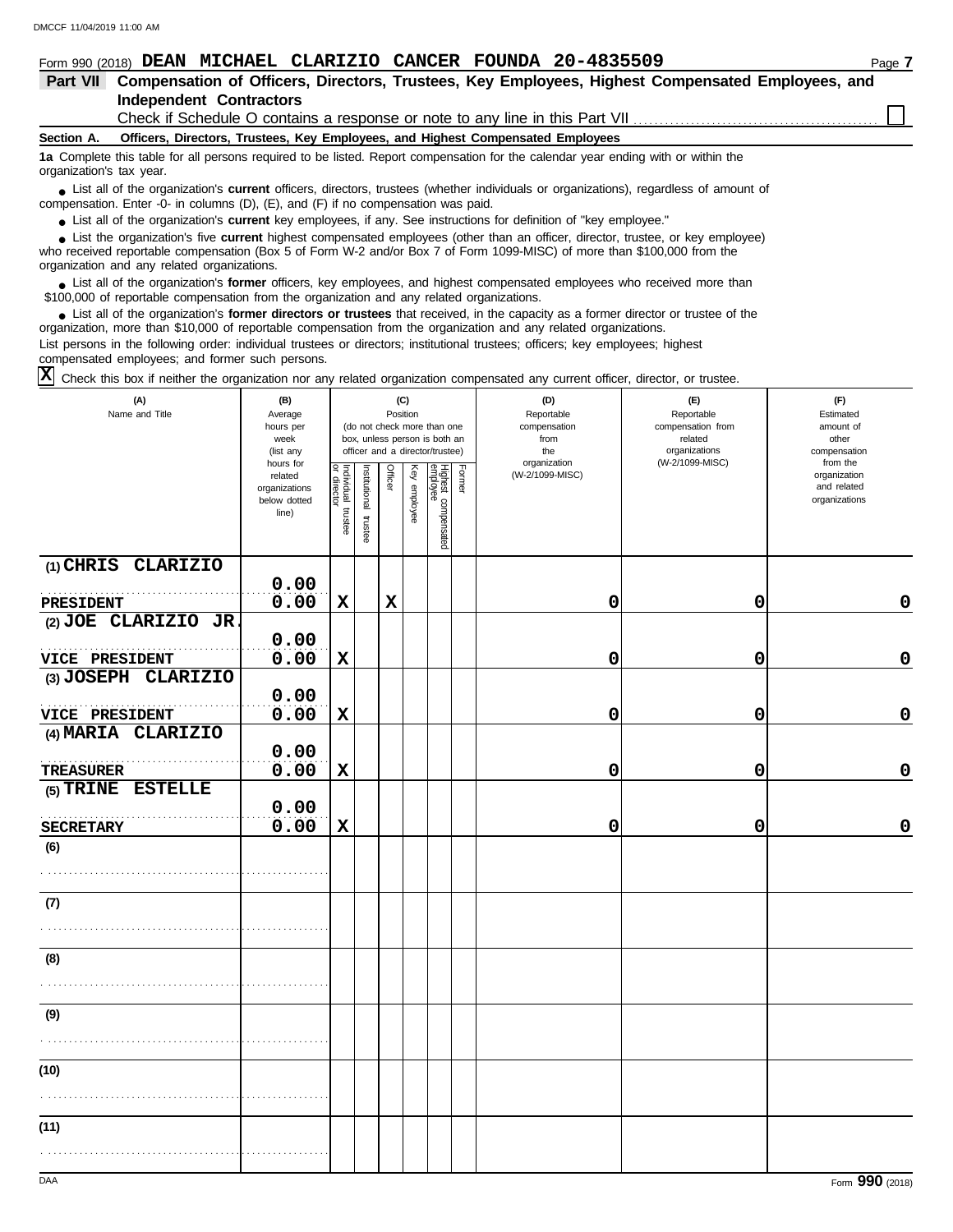| Part VII          |                                                                                                                                                                       |                                                                                                                                                                                     |                         |                      |         |              |                                                                  |        | Form 990 (2018) DEAN MICHAEL CLARIZIO CANCER FOUNDA 20-4835509<br>Section A. Officers, Directors, Trustees, Key Employees, and Highest Compensated Employees (continued)                                             |                                                                                                                                  |                                              | Page 8              |
|-------------------|-----------------------------------------------------------------------------------------------------------------------------------------------------------------------|-------------------------------------------------------------------------------------------------------------------------------------------------------------------------------------|-------------------------|----------------------|---------|--------------|------------------------------------------------------------------|--------|----------------------------------------------------------------------------------------------------------------------------------------------------------------------------------------------------------------------|----------------------------------------------------------------------------------------------------------------------------------|----------------------------------------------|---------------------|
|                   | (A)<br>Name and title                                                                                                                                                 | (B)<br>(C)<br>Position<br>Average<br>hours per<br>(do not check more than one<br>box, unless person is both an<br>week<br>officer and a director/trustee)<br>(list any<br>hours for |                         |                      |         |              | (D)<br>Reportable<br>compensation<br>from<br>the<br>organization |        | (E)<br>Reportable<br>compensation from<br>related<br>organizations<br>(W-2/1099-MISC)                                                                                                                                | (F)<br>Estimated<br>amount of<br>other<br>compensation<br>from the                                                               |                                              |                     |
|                   |                                                                                                                                                                       | related<br>organizations<br>below dotted<br>line)                                                                                                                                   | Individual 1<br>trustee | nstitutional trustee | Officer | Key employee | Highest compensated<br>employee                                  | Former | (W-2/1099-MISC)                                                                                                                                                                                                      |                                                                                                                                  | organization<br>and related<br>organizations |                     |
|                   |                                                                                                                                                                       |                                                                                                                                                                                     |                         |                      |         |              |                                                                  |        |                                                                                                                                                                                                                      |                                                                                                                                  |                                              |                     |
|                   |                                                                                                                                                                       |                                                                                                                                                                                     |                         |                      |         |              |                                                                  |        |                                                                                                                                                                                                                      |                                                                                                                                  |                                              |                     |
|                   |                                                                                                                                                                       |                                                                                                                                                                                     |                         |                      |         |              |                                                                  |        |                                                                                                                                                                                                                      |                                                                                                                                  |                                              |                     |
|                   |                                                                                                                                                                       |                                                                                                                                                                                     |                         |                      |         |              |                                                                  |        |                                                                                                                                                                                                                      |                                                                                                                                  |                                              |                     |
|                   |                                                                                                                                                                       |                                                                                                                                                                                     |                         |                      |         |              |                                                                  |        |                                                                                                                                                                                                                      |                                                                                                                                  |                                              |                     |
|                   |                                                                                                                                                                       |                                                                                                                                                                                     |                         |                      |         |              |                                                                  |        |                                                                                                                                                                                                                      |                                                                                                                                  |                                              |                     |
|                   |                                                                                                                                                                       |                                                                                                                                                                                     |                         |                      |         |              |                                                                  |        |                                                                                                                                                                                                                      |                                                                                                                                  |                                              |                     |
|                   |                                                                                                                                                                       |                                                                                                                                                                                     |                         |                      |         |              |                                                                  |        |                                                                                                                                                                                                                      |                                                                                                                                  |                                              |                     |
| 1b Sub-total<br>C | Total from continuation sheets to Part VII, Section A                                                                                                                 |                                                                                                                                                                                     |                         |                      |         | .            |                                                                  | u<br>u |                                                                                                                                                                                                                      |                                                                                                                                  |                                              |                     |
| d<br>2            | reportable compensation from the organization $\bf{u}$ 0                                                                                                              |                                                                                                                                                                                     |                         |                      |         |              |                                                                  | u      | Total number of individuals (including but not limited to those listed above) who received more than \$100,000 of                                                                                                    |                                                                                                                                  |                                              |                     |
| 3                 |                                                                                                                                                                       |                                                                                                                                                                                     |                         |                      |         |              |                                                                  |        | Did the organization list any former officer, director, or trustee, key employee, or highest compensated                                                                                                             |                                                                                                                                  | 3                                            | Yes<br>No.<br>X     |
| 4                 |                                                                                                                                                                       |                                                                                                                                                                                     |                         |                      |         |              |                                                                  |        | For any individual listed on line 1a, is the sum of reportable compensation and other compensation from the<br>organization and related organizations greater than \$150,000? If "Yes," complete Schedule J for such |                                                                                                                                  |                                              | X                   |
| 5                 |                                                                                                                                                                       |                                                                                                                                                                                     |                         |                      |         |              |                                                                  |        | Did any person listed on line 1a receive or accrue compensation from any unrelated organization or individual                                                                                                        |                                                                                                                                  | 4<br>5                                       | x                   |
|                   | Section B. Independent Contractors                                                                                                                                    |                                                                                                                                                                                     |                         |                      |         |              |                                                                  |        |                                                                                                                                                                                                                      |                                                                                                                                  |                                              |                     |
| 1                 |                                                                                                                                                                       |                                                                                                                                                                                     |                         |                      |         |              |                                                                  |        | Complete this table for your five highest compensated independent contractors that received more than \$100,000 of                                                                                                   | compensation from the organization. Report compensation for the calendar year ending with or within the organization's tax year. |                                              |                     |
|                   |                                                                                                                                                                       | (A)<br>Name and business address                                                                                                                                                    |                         |                      |         |              |                                                                  |        |                                                                                                                                                                                                                      | (B)<br>Description of services                                                                                                   |                                              | (C)<br>Compensation |
|                   |                                                                                                                                                                       |                                                                                                                                                                                     |                         |                      |         |              |                                                                  |        |                                                                                                                                                                                                                      |                                                                                                                                  |                                              |                     |
|                   |                                                                                                                                                                       |                                                                                                                                                                                     |                         |                      |         |              |                                                                  |        |                                                                                                                                                                                                                      |                                                                                                                                  |                                              |                     |
|                   |                                                                                                                                                                       |                                                                                                                                                                                     |                         |                      |         |              |                                                                  |        |                                                                                                                                                                                                                      |                                                                                                                                  |                                              |                     |
| $\mathbf{2}$      | Total number of independent contractors (including but not limited to those listed above) who<br>received more than \$100,000 of compensation from the organization u |                                                                                                                                                                                     |                         |                      |         |              |                                                                  |        |                                                                                                                                                                                                                      | 0                                                                                                                                |                                              |                     |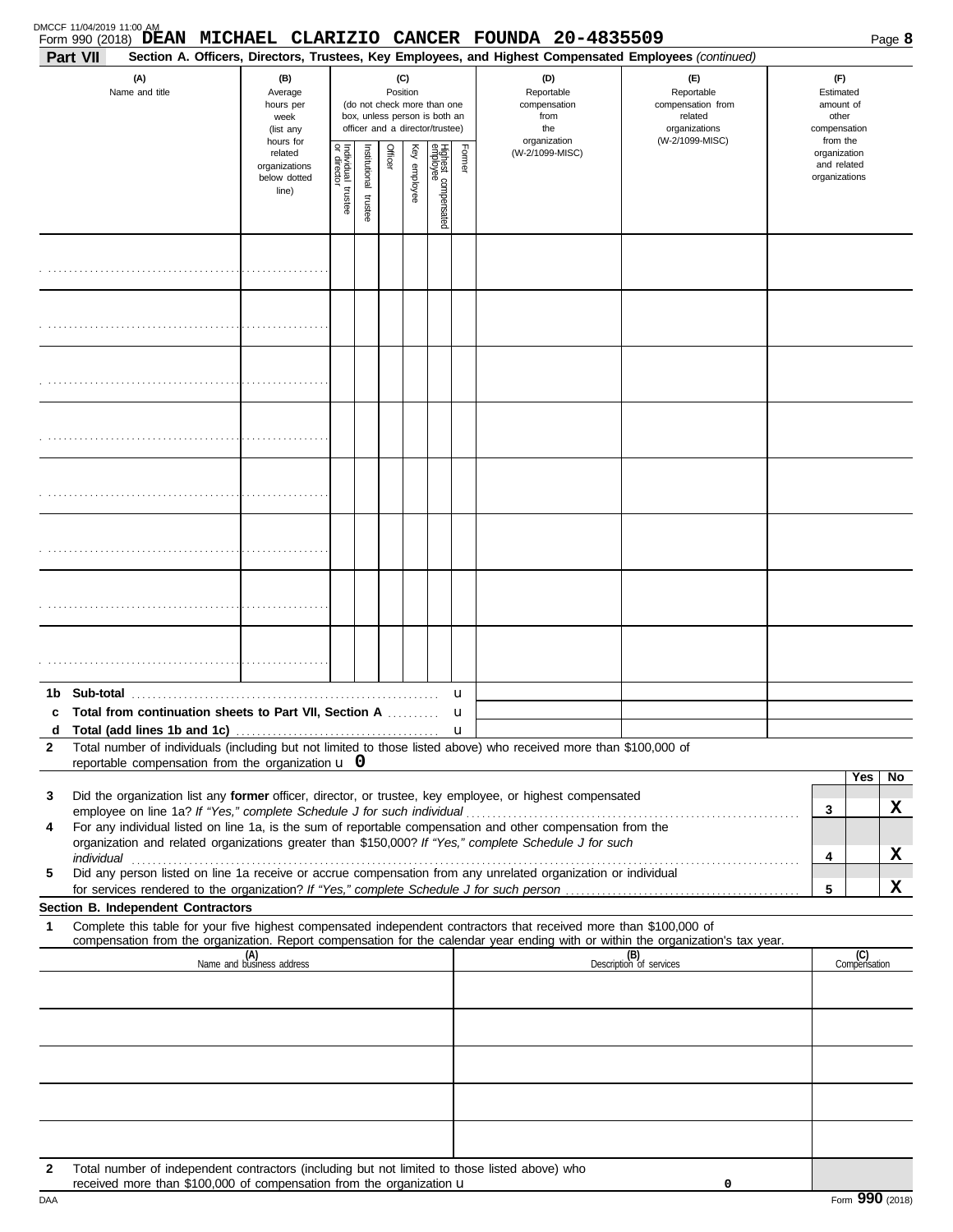### **Form 990 (2018) DEAN MICHAEL CLARIZIO CANCER FOUNDA 20-4835509** Page 9

### **Part VIII Statement of Revenue**

Check if Schedule O contains a response or note to any line in this Part VIII

|                                                           |     |                                                                    |             |                   | (A)<br>Total revenue | (B)<br>Related or<br>exempt<br>function<br>revenue | (C)<br>Unrelated<br>business<br>revenue | (D)<br>Revenue<br>excluded from tax<br>under sections<br>512-514 |
|-----------------------------------------------------------|-----|--------------------------------------------------------------------|-------------|-------------------|----------------------|----------------------------------------------------|-----------------------------------------|------------------------------------------------------------------|
|                                                           |     | 1a Federated campaigns                                             | 1a          |                   |                      |                                                    |                                         |                                                                  |
| Contributions, Gifts, Grants<br>and Other Similar Amounts |     | <b>b</b> Membership dues                                           | 1b          |                   |                      |                                                    |                                         |                                                                  |
|                                                           |     | c Fundraising events                                               | 1c          |                   |                      |                                                    |                                         |                                                                  |
|                                                           |     | d Related organizations                                            | 1d          |                   |                      |                                                    |                                         |                                                                  |
|                                                           |     | <b>e</b> Government grants (contributions)                         | 1e          |                   |                      |                                                    |                                         |                                                                  |
|                                                           |     | f All other contributions, gifts, grants,                          |             |                   |                      |                                                    |                                         |                                                                  |
|                                                           |     | and similar amounts not included above                             | 1f          | 124,647           |                      |                                                    |                                         |                                                                  |
|                                                           |     | g Noncash contributions included in lines 1a-1f:                   |             |                   |                      |                                                    |                                         |                                                                  |
|                                                           |     |                                                                    |             |                   | 124,647              |                                                    |                                         |                                                                  |
| Revenue                                                   |     |                                                                    |             | <b>Busn. Code</b> |                      |                                                    |                                         |                                                                  |
|                                                           | 2a  | <b>EVENT REVENUES</b>                                              |             |                   | 227,508              | 227,508                                            |                                         |                                                                  |
|                                                           | b   |                                                                    |             |                   |                      |                                                    |                                         |                                                                  |
| Service                                                   | с   |                                                                    |             |                   |                      |                                                    |                                         |                                                                  |
|                                                           | d   |                                                                    |             |                   |                      |                                                    |                                         |                                                                  |
|                                                           |     | f All other program service revenue $\ldots$                       |             |                   |                      |                                                    |                                         |                                                                  |
| Program                                                   |     |                                                                    |             |                   | 227,508              |                                                    |                                         |                                                                  |
|                                                           | 3   | Investment income (including dividends, interest,                  |             |                   |                      |                                                    |                                         |                                                                  |
|                                                           |     |                                                                    |             | u                 |                      |                                                    |                                         |                                                                  |
|                                                           | 4   | Income from investment of tax-exempt bond proceeds u               |             |                   |                      |                                                    |                                         |                                                                  |
|                                                           | 5   |                                                                    |             | $\mathbf u$       |                      |                                                    |                                         |                                                                  |
|                                                           |     | (i) Real                                                           |             | (ii) Personal     |                      |                                                    |                                         |                                                                  |
|                                                           |     | <b>6a</b> Gross rents                                              |             |                   |                      |                                                    |                                         |                                                                  |
|                                                           | b   | Less: rental exps.                                                 |             |                   |                      |                                                    |                                         |                                                                  |
|                                                           | с   | Rental inc. or (loss)                                              |             |                   |                      |                                                    |                                         |                                                                  |
|                                                           | d   | <b>7a</b> Gross amount from                                        |             |                   |                      |                                                    |                                         |                                                                  |
|                                                           |     | (i) Securities<br>sales of assets                                  |             | (ii) Other        |                      |                                                    |                                         |                                                                  |
|                                                           |     | other than inventory                                               |             |                   |                      |                                                    |                                         |                                                                  |
|                                                           |     | <b>b</b> Less: cost or other                                       |             |                   |                      |                                                    |                                         |                                                                  |
|                                                           |     | basis & sales exps.<br>c Gain or (loss)                            |             |                   |                      |                                                    |                                         |                                                                  |
|                                                           |     |                                                                    |             |                   |                      |                                                    |                                         |                                                                  |
|                                                           |     | 8a Gross income from fundraising events                            |             |                   |                      |                                                    |                                         |                                                                  |
| enue                                                      |     | (not including \$<br>.                                             |             |                   |                      |                                                    |                                         |                                                                  |
| Rev                                                       |     | of contributions reported on line 1c).                             |             |                   |                      |                                                    |                                         |                                                                  |
|                                                           |     | See Part IV, line 18                                               | a           |                   |                      |                                                    |                                         |                                                                  |
| Other                                                     |     | <b>b</b> Less: direct expenses                                     | b           |                   |                      |                                                    |                                         |                                                                  |
|                                                           |     | c Net income or (loss) from fundraising events  u                  |             |                   |                      |                                                    |                                         |                                                                  |
|                                                           |     | 9a Gross income from gaming activities.                            |             |                   |                      |                                                    |                                         |                                                                  |
|                                                           |     | See Part IV, line 19 $\ldots$                                      | a           |                   |                      |                                                    |                                         |                                                                  |
|                                                           |     | <b>b</b> Less: direct expenses                                     | $\mathbf b$ |                   |                      |                                                    |                                         |                                                                  |
|                                                           |     | c Net income or (loss) from gaming activities  u                   |             |                   |                      |                                                    |                                         |                                                                  |
|                                                           |     | 10a Gross sales of inventory, less                                 |             |                   |                      |                                                    |                                         |                                                                  |
|                                                           |     | returns and allowances<br><b>b</b> Less: cost of goods sold        | a <br>b     |                   |                      |                                                    |                                         |                                                                  |
|                                                           |     | <b>c</b> Net income or (loss) from sales of inventory $\mathbf{u}$ |             |                   |                      |                                                    |                                         |                                                                  |
|                                                           |     | Miscellaneous Revenue                                              |             | Busn. Code        |                      |                                                    |                                         |                                                                  |
|                                                           | 11a |                                                                    |             |                   |                      |                                                    |                                         |                                                                  |
|                                                           | b   |                                                                    |             |                   |                      |                                                    |                                         |                                                                  |
|                                                           | c   |                                                                    |             |                   |                      |                                                    |                                         |                                                                  |
|                                                           |     |                                                                    |             |                   |                      |                                                    |                                         |                                                                  |
|                                                           | е   |                                                                    |             | u                 |                      |                                                    |                                         |                                                                  |
|                                                           | 12  | <b>Total revenue.</b> See instructions.                            |             | $\mathbf{u}$      | 352,155              | 227,508                                            | 0                                       | $\Omega$                                                         |

 $\Box$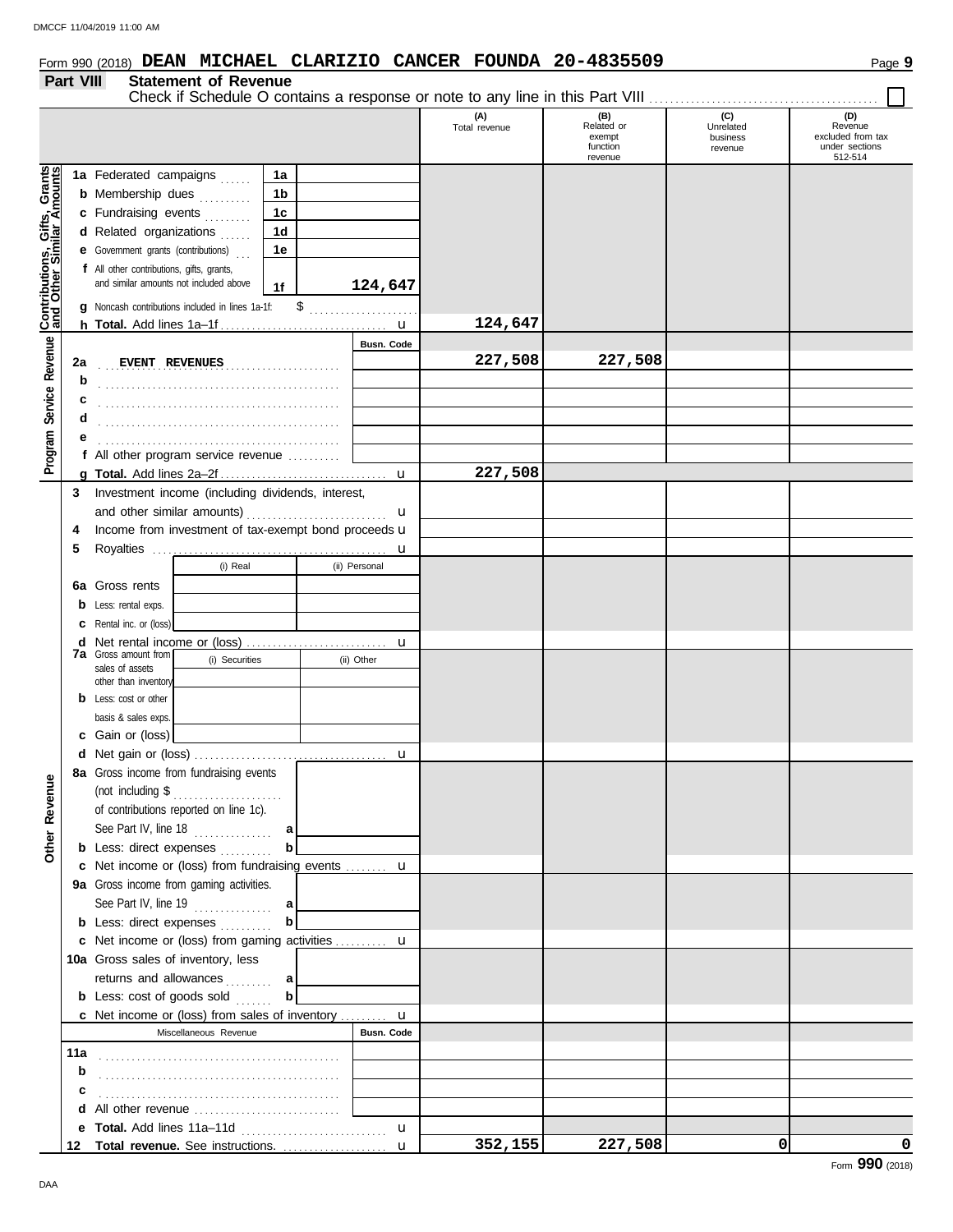### **Part IX Statement of Functional Expenses** Form 990 (2018) Page **10 DEAN MICHAEL CLARIZIO CANCER FOUNDA 20-4835509**

|              | Section 501(c)(3) and 501(c)(4) organizations must complete all columns. All other organizations must complete column (A).<br>Check if Schedule O contains a response or note to any line in this Part IX |                |                             |                                    | X                       |
|--------------|-----------------------------------------------------------------------------------------------------------------------------------------------------------------------------------------------------------|----------------|-----------------------------|------------------------------------|-------------------------|
|              |                                                                                                                                                                                                           | (A)            | (B)                         | (C)                                | (D)                     |
|              | Do not include amounts reported on lines 6b,<br>7b, 8b, 9b, and 10b of Part VIII.                                                                                                                         | Total expenses | Program service<br>expenses | Management and<br>general expenses | Fundraising<br>expenses |
|              | 1 Grants and other assistance to domestic organizations                                                                                                                                                   |                |                             |                                    |                         |
|              | and domestic governments. See Part IV, line 21                                                                                                                                                            |                |                             |                                    |                         |
| $\mathbf{2}$ | Grants and other assistance to domestic                                                                                                                                                                   |                |                             |                                    |                         |
|              | individuals. See Part IV, line 22<br>.                                                                                                                                                                    | 259,136        | 259,136                     |                                    |                         |
| 3            | Grants and other assistance to foreign                                                                                                                                                                    |                |                             |                                    |                         |
|              | organizations, foreign governments, and foreign                                                                                                                                                           |                |                             |                                    |                         |
|              | individuals. See Part IV, lines 15 and 16                                                                                                                                                                 |                |                             |                                    |                         |
| 4            | Benefits paid to or for members                                                                                                                                                                           |                |                             |                                    |                         |
| 5            | Compensation of current officers, directors,                                                                                                                                                              |                |                             |                                    |                         |
|              | trustees, and key employees                                                                                                                                                                               |                |                             |                                    |                         |
|              | Compensation not included above, to disqualified                                                                                                                                                          |                |                             |                                    |                         |
| 6            |                                                                                                                                                                                                           |                |                             |                                    |                         |
|              | persons (as defined under section 4958(f)(1)) and                                                                                                                                                         |                |                             |                                    |                         |
|              | persons described in section 4958(c)(3)(B)                                                                                                                                                                |                |                             |                                    |                         |
| 7            | Other salaries and wages<br>.                                                                                                                                                                             |                |                             |                                    |                         |
| 8            | Pension plan accruals and contributions (include                                                                                                                                                          |                |                             |                                    |                         |
|              | section 401(k) and 403(b) employer contributions)                                                                                                                                                         |                |                             |                                    |                         |
| 9            | Other employee benefits                                                                                                                                                                                   |                |                             |                                    |                         |
| 10           |                                                                                                                                                                                                           |                |                             |                                    |                         |
| 11           | Fees for services (non-employees):                                                                                                                                                                        |                |                             |                                    |                         |
| а            |                                                                                                                                                                                                           |                |                             |                                    |                         |
| b            | Legal                                                                                                                                                                                                     |                |                             |                                    |                         |
| c            |                                                                                                                                                                                                           |                |                             |                                    |                         |
| d            |                                                                                                                                                                                                           |                |                             |                                    |                         |
| е            | Professional fundraising services. See Part IV, line 17                                                                                                                                                   |                |                             |                                    |                         |
| f            | Investment management fees                                                                                                                                                                                |                |                             |                                    |                         |
| a            | Other. (If line 11g amount exceeds 10% of line 25, column                                                                                                                                                 |                |                             |                                    |                         |
|              | (A) amount, list line 11g expenses on Schedule O.)                                                                                                                                                        | 76,472         | 76,472                      |                                    |                         |
| 12           | Advertising and promotion                                                                                                                                                                                 |                |                             |                                    |                         |
| 13           |                                                                                                                                                                                                           | 4,423          |                             | 4,423                              |                         |
| 14           | Information technology                                                                                                                                                                                    |                |                             |                                    |                         |
| 15           |                                                                                                                                                                                                           |                |                             |                                    |                         |
| 16           |                                                                                                                                                                                                           |                |                             |                                    |                         |
| 17           |                                                                                                                                                                                                           |                |                             |                                    |                         |
| 18           | Payments of travel or entertainment expenses                                                                                                                                                              |                |                             |                                    |                         |
|              | for any federal, state, or local public officials                                                                                                                                                         |                |                             |                                    |                         |
| 19           | Conferences, conventions, and meetings                                                                                                                                                                    |                |                             |                                    |                         |
| 20           | Interest                                                                                                                                                                                                  |                |                             |                                    |                         |
| 21           | Payments to affiliates                                                                                                                                                                                    |                |                             |                                    |                         |
| 22           | Depreciation, depletion, and amortization                                                                                                                                                                 |                |                             |                                    |                         |
|              |                                                                                                                                                                                                           |                |                             |                                    |                         |
| 23<br>24     | Other expenses. Itemize expenses not covered                                                                                                                                                              |                |                             |                                    |                         |
|              |                                                                                                                                                                                                           |                |                             |                                    |                         |
|              | above (List miscellaneous expenses in line 24e. If<br>line 24e amount exceeds 10% of line 25, column                                                                                                      |                |                             |                                    |                         |
|              |                                                                                                                                                                                                           |                |                             |                                    |                         |
|              | (A) amount, list line 24e expenses on Schedule O.)                                                                                                                                                        |                |                             |                                    |                         |
| а            |                                                                                                                                                                                                           |                |                             |                                    |                         |
| b            |                                                                                                                                                                                                           |                |                             |                                    |                         |
| c            |                                                                                                                                                                                                           |                |                             |                                    |                         |
| d            |                                                                                                                                                                                                           |                |                             |                                    |                         |
| е            |                                                                                                                                                                                                           |                |                             |                                    |                         |
| 25           | Total functional expenses. Add lines 1 through 24e                                                                                                                                                        | 340,031        | 335,608                     | 4,423                              | $\mathbf 0$             |
| 26           | Joint costs. Complete this line only if the<br>organization reported in column (B) joint costs                                                                                                            |                |                             |                                    |                         |
|              | from a combined educational campaign and                                                                                                                                                                  |                |                             |                                    |                         |
|              | fundraising solicitation. Check here $\mathbf{u}$<br>if                                                                                                                                                   |                |                             |                                    |                         |

following SOP 98-2 (ASC 958-720) . . . . . . . . . . . . .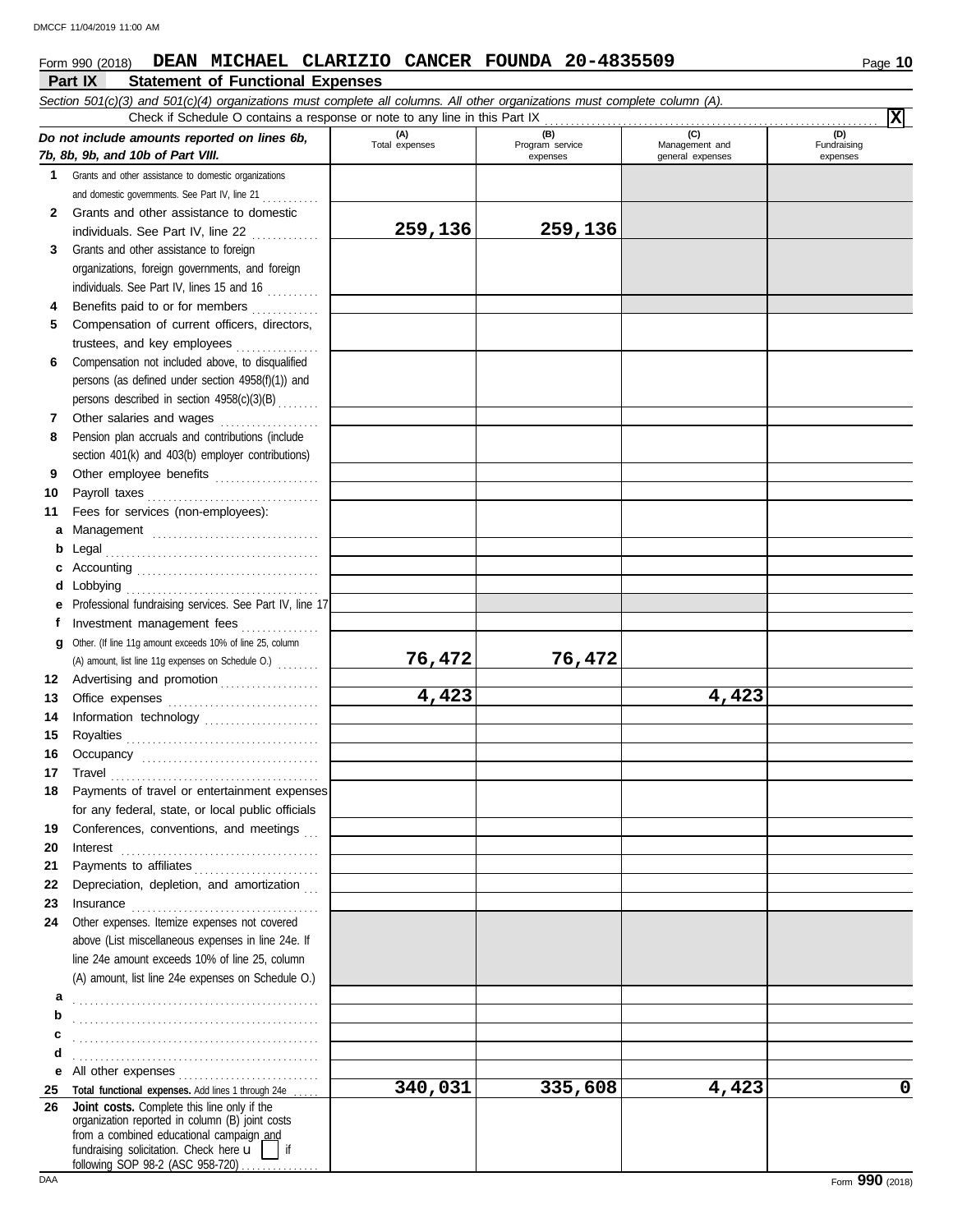## **Form 990 (2018) DEAN MICHAEL CLARIZIO CANCER FOUNDA 20-4835509** Page 11

|                 | Part X | <b>Balance Sheet</b>                                                                                                                                                                                                                |                   |              |             |
|-----------------|--------|-------------------------------------------------------------------------------------------------------------------------------------------------------------------------------------------------------------------------------------|-------------------|--------------|-------------|
|                 |        |                                                                                                                                                                                                                                     |                   |              |             |
|                 |        |                                                                                                                                                                                                                                     | (A)               |              | (B)         |
|                 |        |                                                                                                                                                                                                                                     | Beginning of year |              | End of year |
|                 | 1      |                                                                                                                                                                                                                                     | 172               | 1            | 12,296      |
|                 | 2      |                                                                                                                                                                                                                                     |                   | $\mathbf{2}$ |             |
|                 | 3      |                                                                                                                                                                                                                                     |                   | 3            |             |
|                 | 4      |                                                                                                                                                                                                                                     |                   | 4            |             |
|                 | 5      | Loans and other receivables from current and former officers, directors,                                                                                                                                                            |                   |              |             |
|                 |        | trustees, key employees, and highest compensated employees.                                                                                                                                                                         |                   |              |             |
|                 |        | Complete Part II of Schedule L                                                                                                                                                                                                      |                   | 5            |             |
|                 | 6      | Loans and other receivables from other disqualified persons (as defined under section                                                                                                                                               |                   |              |             |
|                 |        | $4958(f)(1)$ ), persons described in section $4958(c)(3)(B)$ , and contributing employers and                                                                                                                                       |                   |              |             |
|                 |        | sponsoring organizations of section 501(c)(9) voluntary employees' beneficiary                                                                                                                                                      |                   |              |             |
|                 |        | organizations (see instructions). Complete Part II of Schedule L                                                                                                                                                                    |                   | 6            |             |
| Assets          | 7      |                                                                                                                                                                                                                                     |                   | 7            |             |
|                 | 8      | Inventories for sale or use <i>communication</i> and the state of the state or use of the state of the state of the state of the state of the state of the state of the state of the state of the state of the state of the state o |                   | 8            |             |
|                 | 9      |                                                                                                                                                                                                                                     |                   | 9            |             |
|                 |        | 10a Land, buildings, and equipment: cost or                                                                                                                                                                                         |                   |              |             |
|                 |        | other basis. Complete Part VI of Schedule D  10a                                                                                                                                                                                    |                   |              |             |
|                 |        |                                                                                                                                                                                                                                     |                   | 10c          |             |
|                 | 11     |                                                                                                                                                                                                                                     |                   | 11           |             |
|                 | 12     |                                                                                                                                                                                                                                     |                   | 12           |             |
|                 | 13     |                                                                                                                                                                                                                                     |                   | 13           |             |
|                 | 14     | Intangible assets with a state of the contract of the state of the state of the state of the state of the state of the state of the state of the state of the state of the state of the state of the state of the state of the      |                   | 14           |             |
|                 | 15     |                                                                                                                                                                                                                                     |                   | 15           |             |
|                 | 16     |                                                                                                                                                                                                                                     | 172               | 16           | 12,296      |
|                 | 17     |                                                                                                                                                                                                                                     |                   | 17           |             |
|                 | 18     |                                                                                                                                                                                                                                     |                   | 18           |             |
|                 | 19     |                                                                                                                                                                                                                                     |                   | 19           |             |
|                 | 20     |                                                                                                                                                                                                                                     |                   | 20           |             |
|                 | 21     | Escrow or custodial account liability. Complete Part IV of Schedule D                                                                                                                                                               |                   | 21           |             |
|                 | 22     | Loans and other payables to current and former officers, directors,                                                                                                                                                                 |                   |              |             |
| Liabilities     |        | trustees, key employees, highest compensated employees, and                                                                                                                                                                         |                   |              |             |
|                 |        |                                                                                                                                                                                                                                     |                   | 22           |             |
|                 | 23     |                                                                                                                                                                                                                                     |                   | 23           |             |
|                 | 24     |                                                                                                                                                                                                                                     |                   | 24           |             |
|                 | 25     | Other liabilities (including federal income tax, payables to related third                                                                                                                                                          |                   |              |             |
|                 |        | parties, and other liabilities not included on lines 17-24). Complete Part X                                                                                                                                                        |                   |              |             |
|                 |        |                                                                                                                                                                                                                                     |                   | 25           |             |
|                 | 26     |                                                                                                                                                                                                                                     | 0                 | 26           | 0           |
|                 |        | Organizations that follow SFAS 117 (ASC 958), check here u<br>and                                                                                                                                                                   |                   |              |             |
|                 |        | complete lines 27 through 29, and lines 33 and 34.                                                                                                                                                                                  |                   |              |             |
| <b>Balances</b> | 27     |                                                                                                                                                                                                                                     |                   | 27           |             |
|                 | 28     |                                                                                                                                                                                                                                     |                   | 28           |             |
| Fund            | 29     | Permanently restricted net assets<br><b>Organizations that do not follow SFAS 117 (ASC 958), check here u</b> $\boxed{\mathbf{X}}$ and                                                                                              |                   | 29           |             |
| ŏ               |        |                                                                                                                                                                                                                                     |                   |              |             |
|                 |        | complete lines 30 through 34.                                                                                                                                                                                                       |                   |              |             |
| Assets          | 30     |                                                                                                                                                                                                                                     |                   | 30           |             |
|                 | 31     | Paid-in or capital surplus, or land, building, or equipment fund [                                                                                                                                                                  |                   | 31           |             |
| ğ               | 32     | Retained earnings, endowment, accumulated income, or other funds                                                                                                                                                                    | 172               | 32           | 12,296      |
|                 | 33     | Total net assets or fund balances                                                                                                                                                                                                   | 172               | 33           | 12,296      |
|                 | 34     |                                                                                                                                                                                                                                     | 172               | 34           | 12,296      |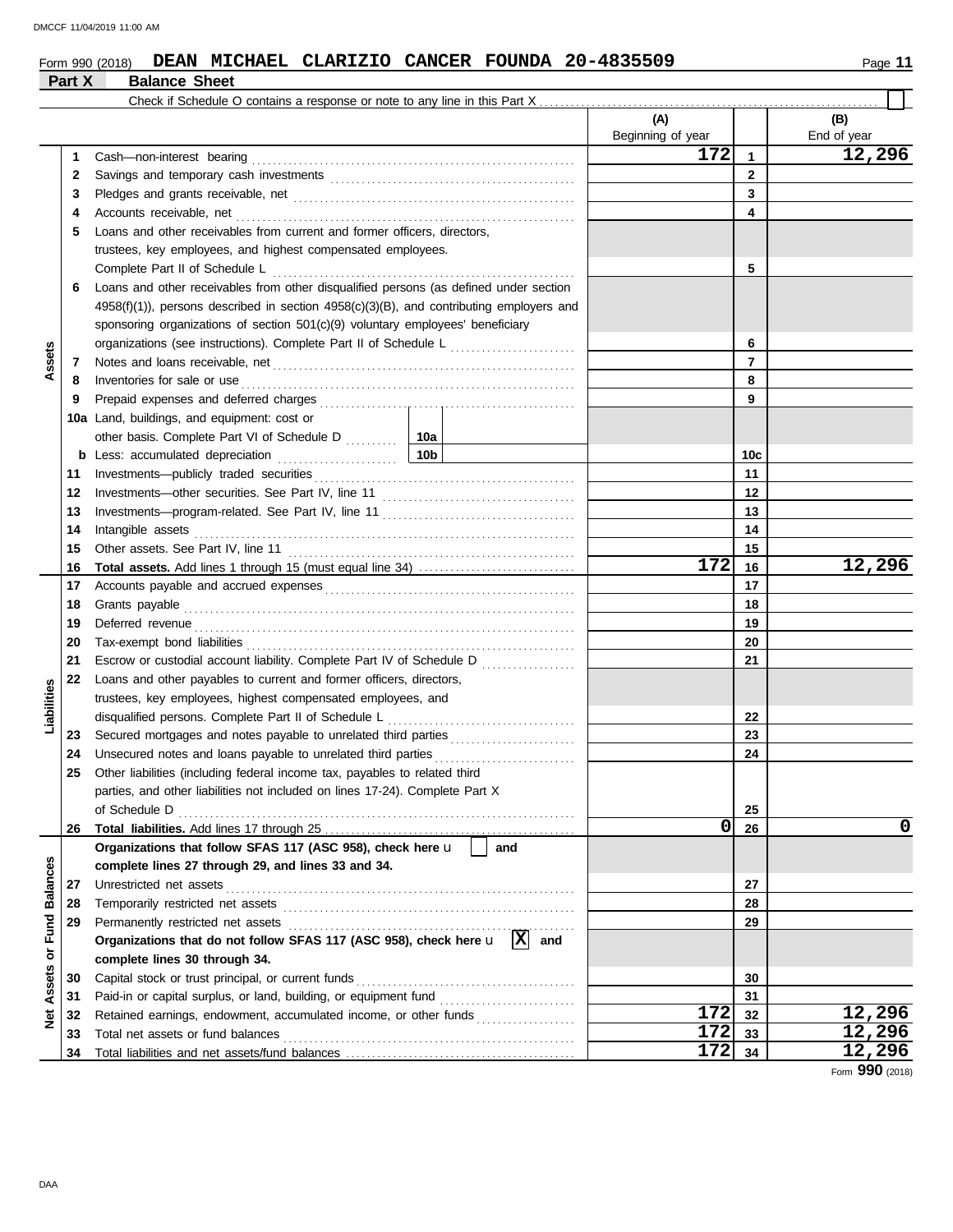| <b>Reconciliation of Net Assets</b><br>Part XI                                                                                                                                                                                                |                |           |  |
|-----------------------------------------------------------------------------------------------------------------------------------------------------------------------------------------------------------------------------------------------|----------------|-----------|--|
|                                                                                                                                                                                                                                               |                |           |  |
|                                                                                                                                                                                                                                               |                |           |  |
| 1                                                                                                                                                                                                                                             |                | 352, 155  |  |
| $\overline{2}$<br>2                                                                                                                                                                                                                           |                | 340,031   |  |
| $\mathbf{3}$<br>3                                                                                                                                                                                                                             | 12,124         |           |  |
| Net assets or fund balances at beginning of year (must equal Part X, line 33, column (A)) [[[[[[[[[[[[[[[[[[[<br>$\overline{\mathbf{4}}$<br>4                                                                                                 | 172            |           |  |
| 5<br>5                                                                                                                                                                                                                                        |                |           |  |
| 6<br>Donated services and use of facilities <b>constructs</b> and the service of the service of the services and use of facilities<br>6                                                                                                       |                |           |  |
| $\overline{7}$<br>Investment expenses<br>7                                                                                                                                                                                                    |                |           |  |
| 8<br>Prior period adjustments <b>construction and construction</b> and and adjustments of the construction of the construction of the construction of the construction of the construction of the construction of the construction of th<br>8 |                |           |  |
| Other changes in net assets or fund balances (explain in Schedule O)<br>9<br>9                                                                                                                                                                |                |           |  |
| Net assets or fund balances at end of year. Combine lines 3 through 9 (must equal Part X, line<br>10                                                                                                                                          |                |           |  |
| 10<br>33, column (B))                                                                                                                                                                                                                         |                | 12,296    |  |
| <b>Financial Statements and Reporting</b><br>Part XII                                                                                                                                                                                         |                |           |  |
|                                                                                                                                                                                                                                               |                |           |  |
|                                                                                                                                                                                                                                               |                | Yes<br>No |  |
| $ {\bf x} $<br>Cash<br>Accounting method used to prepare the Form 990:<br>Accrual<br>Other<br>1                                                                                                                                               |                |           |  |
| If the organization changed its method of accounting from a prior year or checked "Other," explain in                                                                                                                                         |                |           |  |
| Schedule O.                                                                                                                                                                                                                                   |                |           |  |
| 2a Were the organization's financial statements compiled or reviewed by an independent accountant?                                                                                                                                            | 2a             | x         |  |
| If "Yes," check a box below to indicate whether the financial statements for the year were compiled or                                                                                                                                        |                |           |  |
| reviewed on a separate basis, consolidated basis, or both:                                                                                                                                                                                    |                |           |  |
| Consolidated basis<br>Both consolidated and separate basis<br>Separate basis<br>$\mathbf{1}$                                                                                                                                                  |                |           |  |
| <b>b</b> Were the organization's financial statements audited by an independent accountant?                                                                                                                                                   | 2b             | X         |  |
| If "Yes," check a box below to indicate whether the financial statements for the year were audited on a                                                                                                                                       |                |           |  |
| separate basis, consolidated basis, or both:                                                                                                                                                                                                  |                |           |  |
| Consolidated basis<br>  Both consolidated and separate basis<br>Separate basis                                                                                                                                                                |                |           |  |
| c If "Yes" to line 2a or 2b, does the organization have a committee that assumes responsibility for oversight                                                                                                                                 |                |           |  |
| of the audit, review, or compilation of its financial statements and selection of an independent accountant?                                                                                                                                  | 2c             |           |  |
| If the organization changed either its oversight process or selection process during the tax year, explain in                                                                                                                                 |                |           |  |
| Schedule O.                                                                                                                                                                                                                                   |                |           |  |
| 3a As a result of a federal award, was the organization required to undergo an audit or audits as set forth in                                                                                                                                |                |           |  |
| the Single Audit Act and OMB Circular A-133?                                                                                                                                                                                                  | 3a             |           |  |
| <b>b</b> If "Yes," did the organization undergo the required audit or audits? If the organization did not undergo the                                                                                                                         |                |           |  |
|                                                                                                                                                                                                                                               | 3 <sub>b</sub> | $\sim$    |  |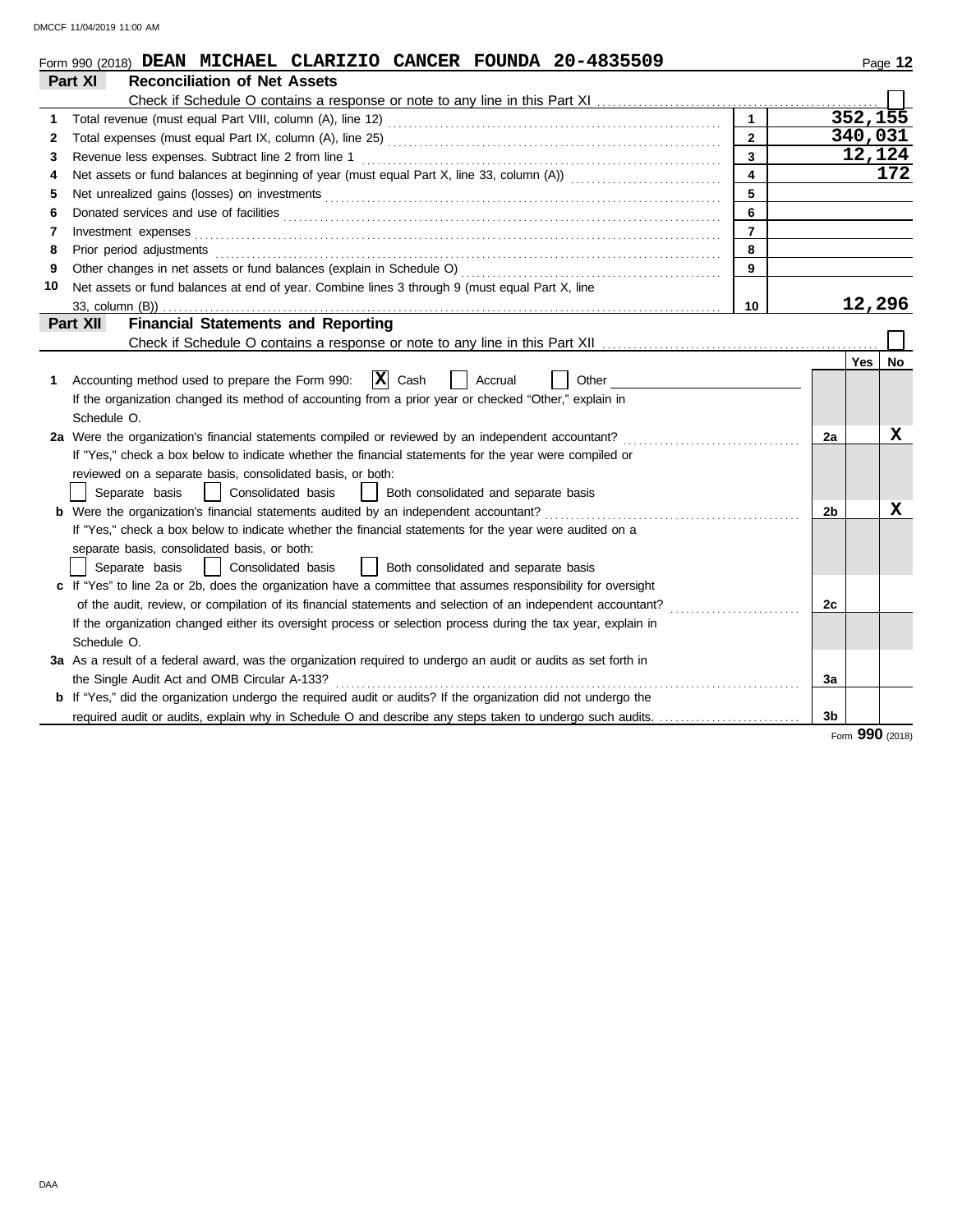|        |                                                                                                                                                                | <b>SCHEDULE A</b>                                                                                                                                                                                                                                                                                                                                 |                                                            | <b>Public Charity Status and Public Support</b>                                                                                                                                                                                                                |                                                                                                    |                                                                   |                                                         | OMB No. 1545-0047                                     |  |  |  |  |
|--------|----------------------------------------------------------------------------------------------------------------------------------------------------------------|---------------------------------------------------------------------------------------------------------------------------------------------------------------------------------------------------------------------------------------------------------------------------------------------------------------------------------------------------|------------------------------------------------------------|----------------------------------------------------------------------------------------------------------------------------------------------------------------------------------------------------------------------------------------------------------------|----------------------------------------------------------------------------------------------------|-------------------------------------------------------------------|---------------------------------------------------------|-------------------------------------------------------|--|--|--|--|
|        |                                                                                                                                                                | (Form 990 or 990-EZ)                                                                                                                                                                                                                                                                                                                              |                                                            | Complete if the organization is a section 501(c)(3) organization or a section 4947(a)(1) nonexempt charitable trust.                                                                                                                                           |                                                                                                    |                                                                   |                                                         | 2018                                                  |  |  |  |  |
|        |                                                                                                                                                                | Department of the Treasury                                                                                                                                                                                                                                                                                                                        |                                                            | La Attach to Form 990 or Form 990-EZ.                                                                                                                                                                                                                          |                                                                                                    |                                                                   |                                                         | Open to Public                                        |  |  |  |  |
|        |                                                                                                                                                                | Internal Revenue Service                                                                                                                                                                                                                                                                                                                          |                                                            | <b>u</b> Go to www.irs.gov/Form990 for instructions and the latest information.                                                                                                                                                                                |                                                                                                    |                                                                   |                                                         | <b>Inspection</b>                                     |  |  |  |  |
|        |                                                                                                                                                                | Name of the organization                                                                                                                                                                                                                                                                                                                          | <b>DEAN</b><br>CHRIS CLARIZIO                              | MICHAEL CLARIZIO CANCER FOUNDA                                                                                                                                                                                                                                 |                                                                                                    |                                                                   | Employer identification number<br>20-4835509            |                                                       |  |  |  |  |
|        | Part I                                                                                                                                                         |                                                                                                                                                                                                                                                                                                                                                   |                                                            |                                                                                                                                                                                                                                                                | Reason for Public Charity Status (All organizations must complete this part.)<br>See instructions. |                                                                   |                                                         |                                                       |  |  |  |  |
|        |                                                                                                                                                                |                                                                                                                                                                                                                                                                                                                                                   |                                                            | The organization is not a private foundation because it is: (For lines 1 through 12, check only one box.)                                                                                                                                                      |                                                                                                    |                                                                   |                                                         |                                                       |  |  |  |  |
| 1      |                                                                                                                                                                |                                                                                                                                                                                                                                                                                                                                                   |                                                            | A church, convention of churches, or association of churches described in <b>section 170(b)(1)(A)(i).</b>                                                                                                                                                      |                                                                                                    |                                                                   |                                                         |                                                       |  |  |  |  |
| 2      |                                                                                                                                                                |                                                                                                                                                                                                                                                                                                                                                   |                                                            | A school described in section 170(b)(1)(A)(ii). (Attach Schedule E (Form 990 or 990-EZ).)                                                                                                                                                                      |                                                                                                    |                                                                   |                                                         |                                                       |  |  |  |  |
| 3<br>4 |                                                                                                                                                                |                                                                                                                                                                                                                                                                                                                                                   |                                                            | A hospital or a cooperative hospital service organization described in section 170(b)(1)(A)(iii).                                                                                                                                                              |                                                                                                    |                                                                   |                                                         |                                                       |  |  |  |  |
|        | A medical research organization operated in conjunction with a hospital described in section 170(b)(1)(A)(iii). Enter the hospital's name,<br>city, and state: |                                                                                                                                                                                                                                                                                                                                                   |                                                            |                                                                                                                                                                                                                                                                |                                                                                                    |                                                                   |                                                         |                                                       |  |  |  |  |
| 5      | An organization operated for the benefit of a college or university owned or operated by a governmental unit described in                                      |                                                                                                                                                                                                                                                                                                                                                   |                                                            |                                                                                                                                                                                                                                                                |                                                                                                    |                                                                   |                                                         |                                                       |  |  |  |  |
|        |                                                                                                                                                                |                                                                                                                                                                                                                                                                                                                                                   | section 170(b)(1)(A)(iv). (Complete Part II.)              |                                                                                                                                                                                                                                                                |                                                                                                    |                                                                   |                                                         |                                                       |  |  |  |  |
| 6<br>7 |                                                                                                                                                                |                                                                                                                                                                                                                                                                                                                                                   |                                                            | A federal, state, or local government or governmental unit described in section 170(b)(1)(A)(v).<br>An organization that normally receives a substantial part of its support from a governmental unit or from the general public                               |                                                                                                    |                                                                   |                                                         |                                                       |  |  |  |  |
|        |                                                                                                                                                                |                                                                                                                                                                                                                                                                                                                                                   | described in section 170(b)(1)(A)(vi). (Complete Part II.) |                                                                                                                                                                                                                                                                |                                                                                                    |                                                                   |                                                         |                                                       |  |  |  |  |
| 8      |                                                                                                                                                                |                                                                                                                                                                                                                                                                                                                                                   |                                                            | A community trust described in section 170(b)(1)(A)(vi). (Complete Part II.)                                                                                                                                                                                   |                                                                                                    |                                                                   |                                                         |                                                       |  |  |  |  |
| 9      |                                                                                                                                                                | An agricultural research organization described in section 170(b)(1)(A)(ix) operated in conjunction with a land-grant college<br>or university or a non-land-grant college of agriculture (see instructions). Enter the name, city, and state of the college or<br>university:                                                                    |                                                            |                                                                                                                                                                                                                                                                |                                                                                                    |                                                                   |                                                         |                                                       |  |  |  |  |
| 10     | $ {\bf x} $                                                                                                                                                    | An organization that normally receives: (1) more than 33 1/3% of its support from contributions, membership fees, and gross                                                                                                                                                                                                                       |                                                            |                                                                                                                                                                                                                                                                |                                                                                                    |                                                                   |                                                         |                                                       |  |  |  |  |
|        |                                                                                                                                                                | receipts from activities related to its exempt functions—subject to certain exceptions, and (2) no more than 33 1/3% of its<br>support from gross investment income and unrelated business taxable income (less section 511 tax) from businesses<br>acquired by the organization after June 30, 1975. See section 509(a)(2). (Complete Part III.) |                                                            |                                                                                                                                                                                                                                                                |                                                                                                    |                                                                   |                                                         |                                                       |  |  |  |  |
| 11     |                                                                                                                                                                |                                                                                                                                                                                                                                                                                                                                                   |                                                            | An organization organized and operated exclusively to test for public safety. See section 509(a)(4).                                                                                                                                                           |                                                                                                    |                                                                   |                                                         |                                                       |  |  |  |  |
| 12     |                                                                                                                                                                |                                                                                                                                                                                                                                                                                                                                                   |                                                            | An organization organized and operated exclusively for the benefit of, to perform the functions of, or to carry out the purposes                                                                                                                               |                                                                                                    |                                                                   |                                                         |                                                       |  |  |  |  |
|        |                                                                                                                                                                |                                                                                                                                                                                                                                                                                                                                                   |                                                            | of one or more publicly supported organizations described in section 509(a)(1) or section 509(a)(2). See section 509(a)(3).<br>Check the box in lines 12a through 12d that describes the type of supporting organization and complete lines 12e, 12f, and 12g. |                                                                                                    |                                                                   |                                                         |                                                       |  |  |  |  |
|        | a                                                                                                                                                              |                                                                                                                                                                                                                                                                                                                                                   |                                                            | Type I. A supporting organization operated, supervised, or controlled by its supported organization(s), typically by giving<br>the supported organization(s) the power to regularly appoint or elect a majority of the directors or trustees of the            |                                                                                                    |                                                                   |                                                         |                                                       |  |  |  |  |
|        | b                                                                                                                                                              |                                                                                                                                                                                                                                                                                                                                                   |                                                            | supporting organization. You must complete Part IV, Sections A and B.<br>Type II. A supporting organization supervised or controlled in connection with its supported organization(s), by having                                                               |                                                                                                    |                                                                   |                                                         |                                                       |  |  |  |  |
|        |                                                                                                                                                                |                                                                                                                                                                                                                                                                                                                                                   |                                                            | control or management of the supporting organization vested in the same persons that control or manage the supported<br>organization(s). You must complete Part IV, Sections A and C.                                                                          |                                                                                                    |                                                                   |                                                         |                                                       |  |  |  |  |
|        | c                                                                                                                                                              |                                                                                                                                                                                                                                                                                                                                                   |                                                            | Type III functionally integrated. A supporting organization operated in connection with, and functionally integrated with,<br>its supported organization(s) (see instructions). You must complete Part IV, Sections A, D, and E.                               |                                                                                                    |                                                                   |                                                         |                                                       |  |  |  |  |
|        | d                                                                                                                                                              |                                                                                                                                                                                                                                                                                                                                                   |                                                            | Type III non-functionally integrated. A supporting organization operated in connection with its supported organization(s)<br>that is not functionally integrated. The organization generally must satisfy a distribution requirement and an attentiveness      |                                                                                                    |                                                                   |                                                         |                                                       |  |  |  |  |
|        |                                                                                                                                                                |                                                                                                                                                                                                                                                                                                                                                   |                                                            | requirement (see instructions). You must complete Part IV, Sections A and D, and Part V.                                                                                                                                                                       |                                                                                                    |                                                                   |                                                         |                                                       |  |  |  |  |
|        | е                                                                                                                                                              |                                                                                                                                                                                                                                                                                                                                                   |                                                            | Check this box if the organization received a written determination from the IRS that it is a Type I, Type II, Type III<br>functionally integrated, or Type III non-functionally integrated supporting organization.                                           |                                                                                                    |                                                                   |                                                         |                                                       |  |  |  |  |
|        | f                                                                                                                                                              |                                                                                                                                                                                                                                                                                                                                                   | Enter the number of supported organizations                |                                                                                                                                                                                                                                                                |                                                                                                    |                                                                   |                                                         |                                                       |  |  |  |  |
|        | g                                                                                                                                                              |                                                                                                                                                                                                                                                                                                                                                   |                                                            | Provide the following information about the supported organization(s).                                                                                                                                                                                         |                                                                                                    |                                                                   |                                                         |                                                       |  |  |  |  |
|        |                                                                                                                                                                | (i) Name of supported<br>organization                                                                                                                                                                                                                                                                                                             | (ii) EIN                                                   | (iii) Type of organization<br>(described on lines 1-10<br>above (see instructions))                                                                                                                                                                            |                                                                                                    | (iv) Is the organization<br>listed in your governing<br>document? | (v) Amount of monetary<br>support (see<br>instructions) | (vi) Amount of<br>other support (see<br>instructions) |  |  |  |  |
|        |                                                                                                                                                                |                                                                                                                                                                                                                                                                                                                                                   |                                                            |                                                                                                                                                                                                                                                                | Yes                                                                                                | No                                                                |                                                         |                                                       |  |  |  |  |
| (A)    |                                                                                                                                                                |                                                                                                                                                                                                                                                                                                                                                   |                                                            |                                                                                                                                                                                                                                                                |                                                                                                    |                                                                   |                                                         |                                                       |  |  |  |  |
| (B)    |                                                                                                                                                                |                                                                                                                                                                                                                                                                                                                                                   |                                                            |                                                                                                                                                                                                                                                                |                                                                                                    |                                                                   |                                                         |                                                       |  |  |  |  |
| (C)    |                                                                                                                                                                |                                                                                                                                                                                                                                                                                                                                                   |                                                            |                                                                                                                                                                                                                                                                |                                                                                                    |                                                                   |                                                         |                                                       |  |  |  |  |
| (D)    |                                                                                                                                                                |                                                                                                                                                                                                                                                                                                                                                   |                                                            |                                                                                                                                                                                                                                                                |                                                                                                    |                                                                   |                                                         |                                                       |  |  |  |  |
| (E)    |                                                                                                                                                                |                                                                                                                                                                                                                                                                                                                                                   |                                                            |                                                                                                                                                                                                                                                                |                                                                                                    |                                                                   |                                                         |                                                       |  |  |  |  |
| Total  |                                                                                                                                                                |                                                                                                                                                                                                                                                                                                                                                   |                                                            |                                                                                                                                                                                                                                                                |                                                                                                    |                                                                   |                                                         |                                                       |  |  |  |  |

**For Paperwork Reduction Act Notice, see the Instructions for Form 990 or 990-EZ.**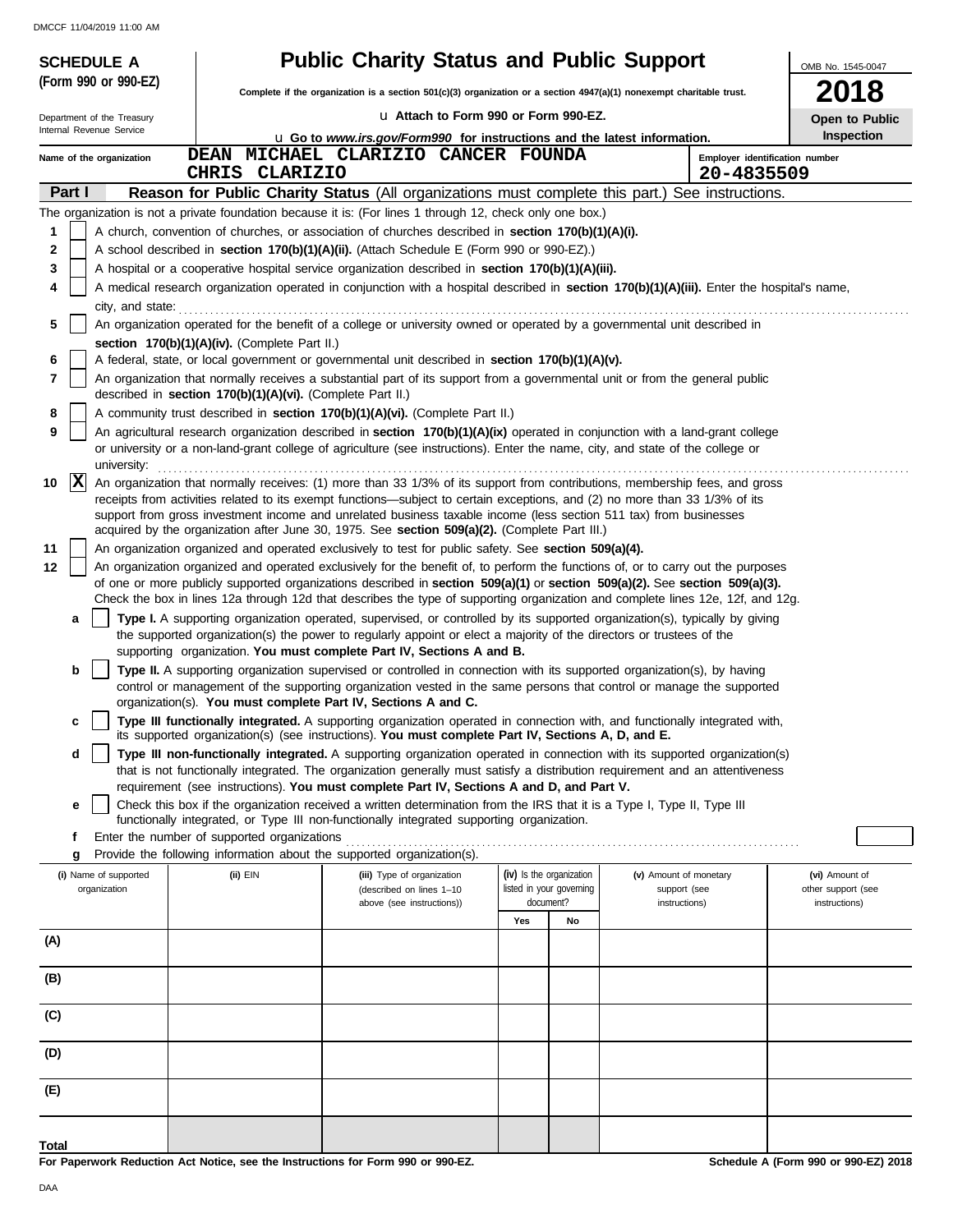Schedule A (Form 990 or 990-EZ) 2018 **DEAN MICHAEL CLARIZIO CANCER FOUNDA 20-4835509** Page 2 (Complete only if you checked the box on line 5, 7, or 8 of Part I or if the organization failed to qualify under **Part II** Support Schedule for Organizations Described in Sections 170(b)(1)(A)(iv) and 170(b)(1)(A)(vi) Part III. If the organization fails to qualify under the tests listed below, please complete Part III.)

|     | <b>Section A. Public Support</b>                                                                                                                                                                                                             |            |            |            |            |            |           |
|-----|----------------------------------------------------------------------------------------------------------------------------------------------------------------------------------------------------------------------------------------------|------------|------------|------------|------------|------------|-----------|
|     | Calendar year (or fiscal year beginning in)<br>$\mathbf{u}$                                                                                                                                                                                  | (a) 2014   | (b) $2015$ | $(c)$ 2016 | (d) $2017$ | (e) $2018$ | (f) Total |
| 1   | Gifts, grants, contributions, and<br>membership fees received. (Do not<br>include any "unusual grants.")                                                                                                                                     |            |            |            |            |            |           |
| 2   | Tax revenues levied for the<br>organization's benefit and either paid<br>to or expended on its behalf                                                                                                                                        |            |            |            |            |            |           |
| 3   | The value of services or facilities<br>furnished by a governmental unit to the<br>organization without charge                                                                                                                                |            |            |            |            |            |           |
| 4   | Total. Add lines 1 through 3                                                                                                                                                                                                                 |            |            |            |            |            |           |
| 5   | The portion of total contributions by<br>each person (other than a<br>governmental unit or publicly<br>supported organization) included on<br>line 1 that exceeds 2% of the amount<br>shown on line 11, column (f)                           |            |            |            |            |            |           |
| 6   | Public support. Subtract line 5 from line 4                                                                                                                                                                                                  |            |            |            |            |            |           |
|     | <b>Section B. Total Support</b>                                                                                                                                                                                                              |            |            |            |            |            |           |
|     | Calendar year (or fiscal year beginning in)<br>$\mathbf{u}$                                                                                                                                                                                  | (a) $2014$ | (b) 2015   | $(c)$ 2016 | (d) $2017$ | (e) $2018$ | (f) Total |
| 7   | Amounts from line 4<br>.                                                                                                                                                                                                                     |            |            |            |            |            |           |
| 8   | Gross income from interest, dividends,<br>payments received on securities loans,<br>rents, royalties, and income from<br>similar sources                                                                                                     |            |            |            |            |            |           |
| 9   | Net income from unrelated business<br>activities, whether or not the business<br>is regularly carried on                                                                                                                                     |            |            |            |            |            |           |
| 10  | Other income. Do not include gain or<br>loss from the sale of capital assets<br>(Explain in Part VI.)                                                                                                                                        |            |            |            |            |            |           |
| 11  | Total support. Add lines 7 through 10                                                                                                                                                                                                        |            |            |            |            |            |           |
| 12  |                                                                                                                                                                                                                                              |            |            |            |            | 12         |           |
| 13  | First five years. If the Form 990 is for the organization's first, second, third, fourth, or fifth tax year as a section 501(c)(3)                                                                                                           |            |            |            |            |            |           |
|     |                                                                                                                                                                                                                                              |            |            |            |            |            |           |
|     | Section C. Computation of Public Support Percentage                                                                                                                                                                                          |            |            |            |            |            |           |
| 14  | Public support percentage for 2018 (line 6, column (f) divided by line 11, column (f)) [[[[[[[[[[[[[[[[[[[[[[                                                                                                                                |            |            |            |            | 14         | %         |
| 15  | Public support percentage from 2017 Schedule A, Part II, line 14                                                                                                                                                                             |            |            |            |            | 15         | %         |
| 16а | 33 1/3% support test-2018. If the organization did not check the box on line 13, and line 14 is 33 1/3% or more, check this                                                                                                                  |            |            |            |            |            |           |
|     | box and stop here. The organization qualifies as a publicly supported organization                                                                                                                                                           |            |            |            |            |            |           |
| b   | 33 1/3% support test-2017. If the organization did not check a box on line 13 or 16a, and line 15 is 33 1/3% or more, check                                                                                                                  |            |            |            |            |            |           |
|     |                                                                                                                                                                                                                                              |            |            |            |            |            |           |
| 17a | 10%-facts-and-circumstances test-2018. If the organization did not check a box on line 13, 16a, or 16b, and line 14 is                                                                                                                       |            |            |            |            |            |           |
|     | 10% or more, and if the organization meets the "facts-and-circumstances" test, check this box and stop here. Explain in                                                                                                                      |            |            |            |            |            |           |
|     | Part VI how the organization meets the "facts-and-circumstances" test. The organization qualifies as a publicly supported                                                                                                                    |            |            |            |            |            |           |
|     | organization                                                                                                                                                                                                                                 |            |            |            |            |            |           |
| b   | 10%-facts-and-circumstances test-2017. If the organization did not check a box on line 13, 16a, 16b, or 17a, and line<br>15 is 10% or more, and if the organization meets the "facts-and-circumstances" test, check this box and stop here.  |            |            |            |            |            |           |
|     | Explain in Part VI how the organization meets the "facts-and-circumstances" test. The organization qualifies as a publicly                                                                                                                   |            |            |            |            |            |           |
|     | supported organization                                                                                                                                                                                                                       |            |            |            |            |            |           |
| 18  | Private foundation. If the organization did not check a box on line 13, 16a, 16b, 17a, or 17b, check this box and see                                                                                                                        |            |            |            |            |            |           |
|     | instructions<br><sub>contr</sub> ettions<br>and the contract of the contract of the contract of the contract of the contract of the contract of the contract of the contract of the contract of the contract of the contract of the contract |            |            |            |            |            |           |
|     |                                                                                                                                                                                                                                              |            |            |            |            |            |           |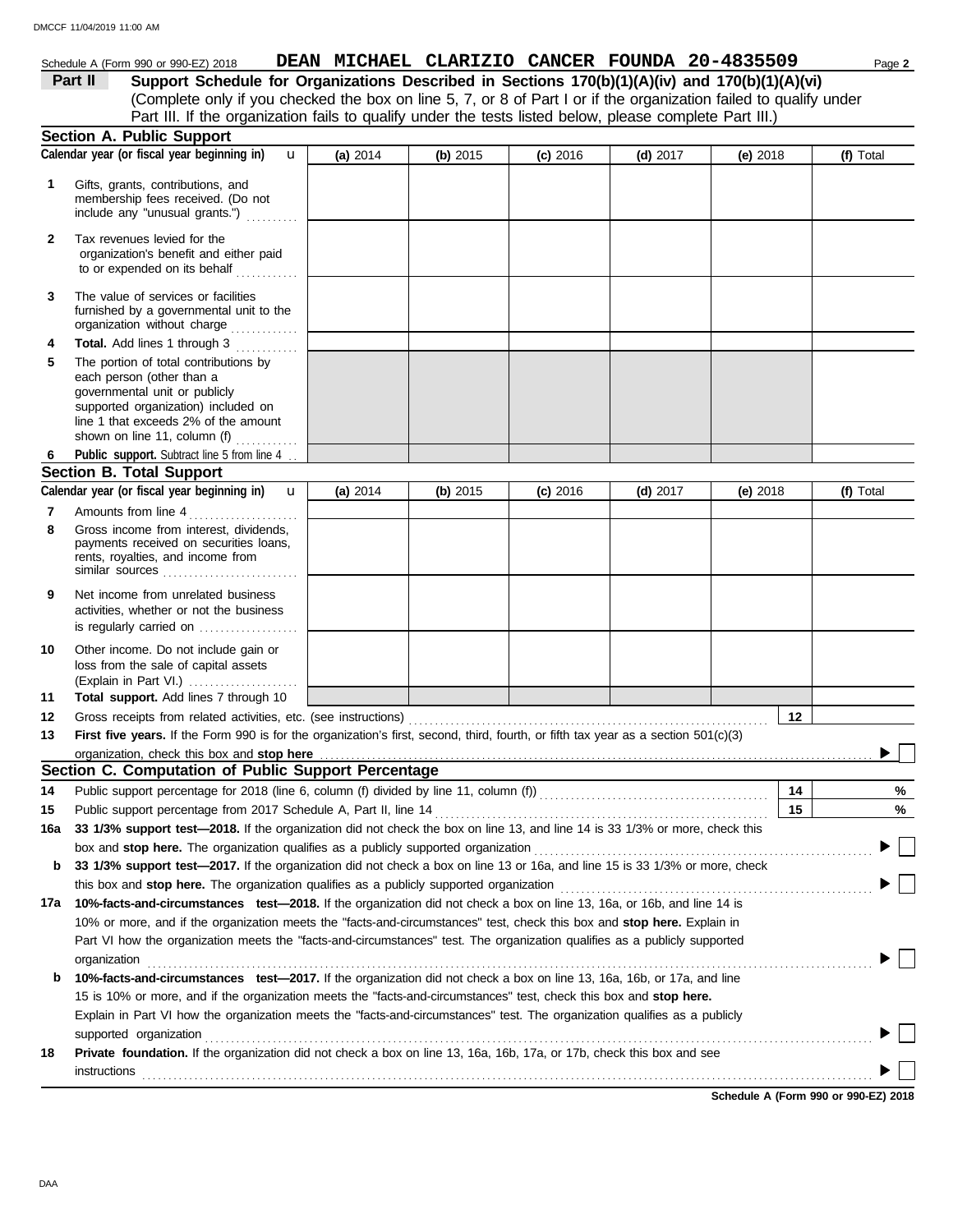### Schedule A (Form 990 or 990-EZ) 2018 **DEAN MICHAEL CLARIZIO CANCER FOUNDA 20-4835509** Page 3

### **Part III** Support Schedule for Organizations Described in Section 509(a)(2)

(Complete only if you checked the box on line 10 of Part I or if the organization failed to qualify under Part II. If the organization fails to qualify under the tests listed below, please complete Part II.)

|              | <b>Section A. Public Support</b>                                                                                                                                                  |            |            |            |            |            |                                    |
|--------------|-----------------------------------------------------------------------------------------------------------------------------------------------------------------------------------|------------|------------|------------|------------|------------|------------------------------------|
|              | Calendar year (or fiscal year beginning in)<br>u                                                                                                                                  | (a) $2014$ | (b) $2015$ | $(c)$ 2016 | (d) $2017$ | (e) $2018$ | (f) Total                          |
| 1            | Gifts, grants, contributions, and membership<br>fees received. (Do not include any "unusual grants.")                                                                             | 27,500     | 6,370      | 6,663      | 55,795     | 124,647    | 220,975                            |
| $\mathbf{2}$ | Gross receipts from admissions, merchandise<br>sold or services performed, or facilities<br>furnished in any activity that is related to the<br>organization's tax-exempt purpose | 80,273     | 127,699    | 174,563    | 152,531    | 227,508    | 762,574                            |
| 3            | Gross receipts from activities that are not an<br>unrelated trade or business under section 513                                                                                   |            |            |            |            |            |                                    |
| 4            | Tax revenues levied for the<br>organization's benefit and either paid<br>to or expended on its behalf                                                                             |            |            |            |            |            |                                    |
| 5            | The value of services or facilities<br>furnished by a governmental unit to the<br>organization without charge                                                                     |            |            |            |            |            |                                    |
| 6            | Total. Add lines 1 through 5                                                                                                                                                      | 107,773    | 134,069    | 181,226    | 208,326    | 352,155    | 983,549                            |
|              | 7a Amounts included on lines 1, 2, and 3<br>received from disqualified persons                                                                                                    |            |            |            |            |            |                                    |
| b            | Amounts included on lines 2 and 3<br>received from other than disqualified<br>persons that exceed the greater of \$5,000<br>or 1% of the amount on line 13 for the year $\ldots$  |            |            |            |            |            |                                    |
| c            | Add lines 7a and 7b                                                                                                                                                               |            |            |            |            |            |                                    |
| 8            | Public support. (Subtract line 7c from                                                                                                                                            |            |            |            |            |            |                                    |
|              | line $6.$ )<br><b>Section B. Total Support</b>                                                                                                                                    |            |            |            |            |            | 983,549                            |
|              | Calendar year (or fiscal year beginning in)<br>$\mathbf{u}$                                                                                                                       | (a) 2014   | (b) 2015   | $(c)$ 2016 | (d) $2017$ | (e) $2018$ | (f) Total                          |
| 9            | Amounts from line 6                                                                                                                                                               | 107,773    | 134,069    | 181,226    | 208,326    | 352,155    | 983,549                            |
|              |                                                                                                                                                                                   |            |            |            |            |            |                                    |
| 10a          | Gross income from interest, dividends,<br>payments received on securities loans, rents,<br>royalties, and income from similar sources                                             |            |            |            |            |            |                                    |
| b            | Unrelated business taxable income (less<br>section 511 taxes) from businesses<br>acquired after June 30, 1975                                                                     |            |            |            |            |            |                                    |
| c            | Add lines 10a and 10b                                                                                                                                                             |            |            |            |            |            |                                    |
| 11           | Net income from unrelated business<br>activities not included in line 10b, whether<br>or not the business is regularly carried on                                                 |            |            |            |            |            |                                    |
| 12           | Other income. Do not include gain or<br>loss from the sale of capital assets<br>(Explain in Part VI.)                                                                             |            |            |            |            |            |                                    |
| 13           | Total support. (Add lines 9, 10c, 11,<br>and 12.) $\ldots$                                                                                                                        | 107,773    | 134,069    | 181,226    | 208,326    | 352,155    | 983,549                            |
| 14           | First five years. If the Form 990 is for the organization's first, second, third, fourth, or fifth tax year as a section 501(c)(3)                                                |            |            |            |            |            |                                    |
|              | organization, check this box and stop here                                                                                                                                        |            |            |            |            |            |                                    |
|              | Section C. Computation of Public Support Percentage                                                                                                                               |            |            |            |            |            |                                    |
| 15           |                                                                                                                                                                                   |            |            |            |            | 15         | 100.00%                            |
| 16           |                                                                                                                                                                                   |            |            |            |            | 16         | $100.00 \%$                        |
|              | Section D. Computation of Investment Income Percentage                                                                                                                            |            |            |            |            |            |                                    |
| 17           |                                                                                                                                                                                   |            |            |            |            | 17         | %                                  |
| 18           |                                                                                                                                                                                   |            |            |            |            | 18         | %                                  |
| 19a          | 33 1/3% support tests-2018. If the organization did not check the box on line 14, and line 15 is more than 33 1/3%, and line                                                      |            |            |            |            |            | $\blacktriangleright$ $\mathbf{X}$ |
|              |                                                                                                                                                                                   |            |            |            |            |            |                                    |
| b            | 33 1/3% support tests-2017. If the organization did not check a box on line 14 or line 19a, and line 16 is more than 33 1/3%, and                                                 |            |            |            |            |            |                                    |
| 20           |                                                                                                                                                                                   |            |            |            |            |            |                                    |
|              |                                                                                                                                                                                   |            |            |            |            |            |                                    |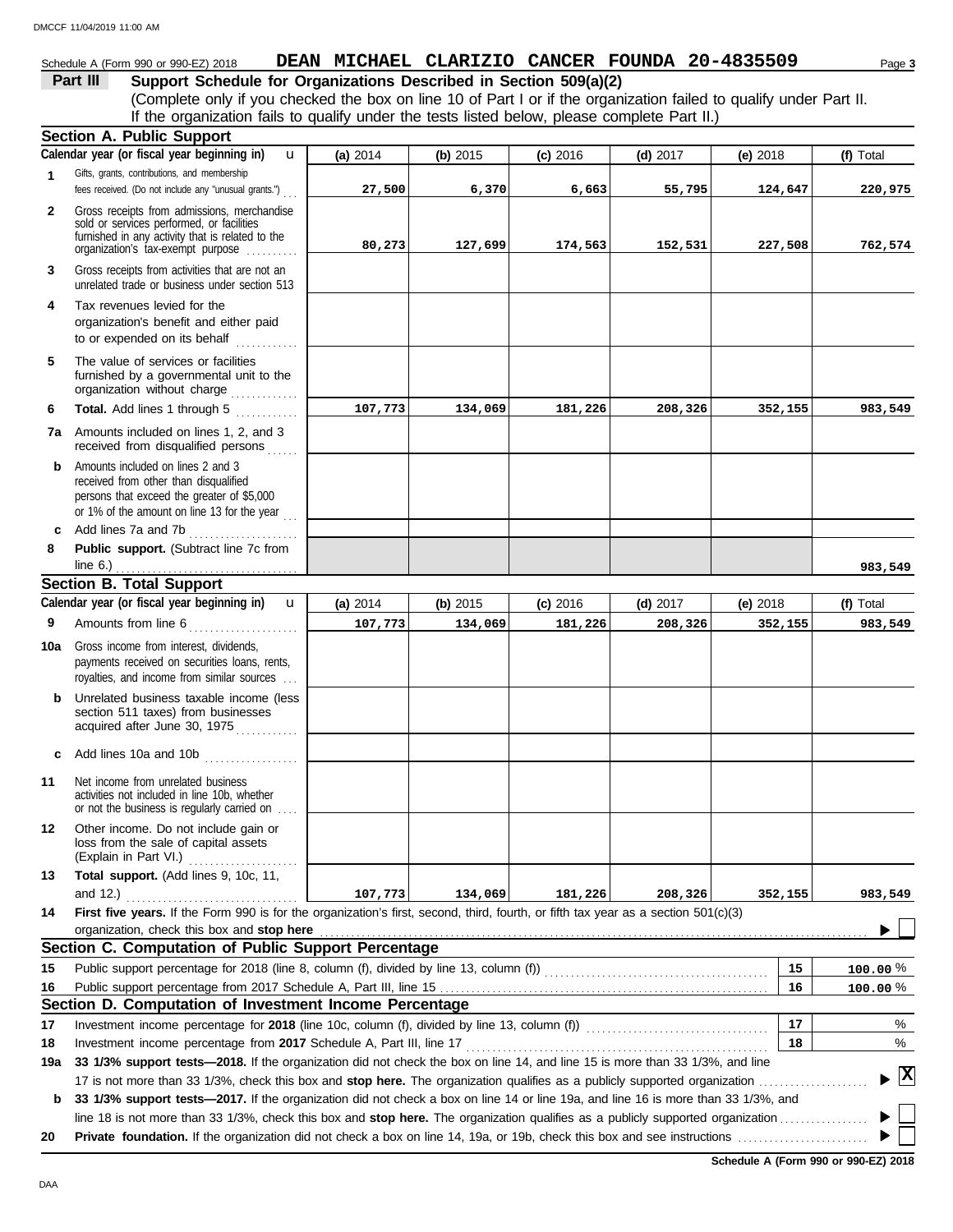|    | MCCF 11/04/2019 11:00 AM                                                                                                                                                                                                           |              |     |        |
|----|------------------------------------------------------------------------------------------------------------------------------------------------------------------------------------------------------------------------------------|--------------|-----|--------|
|    | DEAN MICHAEL CLARIZIO CANCER FOUNDA 20-4835509<br>Schedule A (Form 990 or 990-EZ) 2018                                                                                                                                             |              |     | Page 4 |
|    | Part IV<br><b>Supporting Organizations</b>                                                                                                                                                                                         |              |     |        |
|    | (Complete only if you checked a box in line 12 on Part I. If you checked 12a of Part I, complete Sections A                                                                                                                        |              |     |        |
|    | and B. If you checked 12b of Part I, complete Sections A and C. If you checked 12c of Part I, complete                                                                                                                             |              |     |        |
|    | Sections A, D, and E. If you checked 12d of Part I, complete Sections A and D, and complete Part V.)<br><b>Section A. All Supporting Organizations</b>                                                                             |              |     |        |
|    |                                                                                                                                                                                                                                    |              | Yes | No     |
| 1  | Are all of the organization's supported organizations listed by name in the organization's governing                                                                                                                               |              |     |        |
|    | documents? If "No," describe in Part VI how the supported organizations are designated. If designated by                                                                                                                           |              |     |        |
|    | class or purpose, describe the designation. If historic and continuing relationship, explain.                                                                                                                                      | 1            |     |        |
| 2  | Did the organization have any supported organization that does not have an IRS determination of status                                                                                                                             |              |     |        |
|    | under section 509(a)(1) or (2)? If "Yes," explain in Part VI how the organization determined that the supported                                                                                                                    |              |     |        |
|    | organization was described in section 509(a)(1) or (2).                                                                                                                                                                            | $\mathbf{2}$ |     |        |
| За | Did the organization have a supported organization described in section $501(c)(4)$ , (5), or (6)? If "Yes," answer                                                                                                                |              |     |        |
|    | $(b)$ and $(c)$ below.                                                                                                                                                                                                             | 3a           |     |        |
| b  | Did the organization confirm that each supported organization qualified under section $501(c)(4)$ , $(5)$ , or $(6)$ and                                                                                                           |              |     |        |
|    | satisfied the public support tests under section 509(a)(2)? If "Yes," describe in Part VI when and how the                                                                                                                         |              |     |        |
|    | organization made the determination.                                                                                                                                                                                               | 3b           |     |        |
| c  | Did the organization ensure that all support to such organizations was used exclusively for section $170(c)(2)(B)$                                                                                                                 |              |     |        |
|    | purposes? If "Yes," explain in Part VI what controls the organization put in place to ensure such use.                                                                                                                             | 3c           |     |        |
| 4a | Was any supported organization not organized in the United States ("foreign supported organization")? If                                                                                                                           |              |     |        |
|    | "Yes," and if you checked 12a or 12b in Part I, answer (b) and (c) below.                                                                                                                                                          | 4a           |     |        |
| b  | Did the organization have ultimate control and discretion in deciding whether to make grants to the foreign                                                                                                                        |              |     |        |
|    | supported organization? If "Yes," describe in Part VI how the organization had such control and discretion                                                                                                                         |              |     |        |
|    | despite being controlled or supervised by or in connection with its supported organizations.                                                                                                                                       | 4b           |     |        |
| c  | Did the organization support any foreign supported organization that does not have an IRS determination                                                                                                                            |              |     |        |
|    | under sections $501(c)(3)$ and $509(a)(1)$ or (2)? If "Yes," explain in Part VI what controls the organization used                                                                                                                |              |     |        |
|    | to ensure that all support to the foreign supported organization was used exclusively for section $170(c)(2)(B)$                                                                                                                   |              |     |        |
|    | purposes.                                                                                                                                                                                                                          | 4c           |     |        |
| 5a | Did the organization add, substitute, or remove any supported organizations during the tax year? If "Yes,"                                                                                                                         |              |     |        |
|    | answer (b) and (c) below (if applicable). Also, provide detail in Part VI, including (i) the names and EIN                                                                                                                         |              |     |        |
|    | numbers of the supported organizations added, substituted, or removed; (ii) the reasons for each such action;                                                                                                                      |              |     |        |
|    | (iii) the authority under the organization's organizing document authorizing such action; and (iv) how the action                                                                                                                  |              |     |        |
|    | was accomplished (such as by amendment to the organizing document).                                                                                                                                                                | 5a           |     |        |
| b  | Type I or Type II only. Was any added or substituted supported organization part of a class already                                                                                                                                |              |     |        |
|    | designated in the organization's organizing document?                                                                                                                                                                              | 5b           |     |        |
| с  | Substitutions only. Was the substitution the result of an event beyond the organization's control?                                                                                                                                 | 5c           |     |        |
| 6  | Did the organization provide support (whether in the form of grants or the provision of services or facilities) to                                                                                                                 |              |     |        |
|    | anyone other than (i) its supported organizations, (ii) individuals that are part of the charitable class benefited<br>by one or more of its supported organizations, or (iii) other supporting organizations that also support or |              |     |        |
|    | benefit one or more of the filing organization's supported organizations? If "Yes," provide detail in Part VI.                                                                                                                     | 6            |     |        |
| 7  | Did the organization provide a grant, loan, compensation, or other similar payment to a substantial contributor                                                                                                                    |              |     |        |
|    | (as defined in section $4958(c)(3)(C)$ ), a family member of a substantial contributor, or a 35% controlled entity                                                                                                                 |              |     |        |
|    | with regard to a substantial contributor? If "Yes," complete Part I of Schedule L (Form 990 or 990-EZ).                                                                                                                            | 7            |     |        |
| 8  | Did the organization make a loan to a disqualified person (as defined in section 4958) not described in line 7?                                                                                                                    |              |     |        |
|    | If "Yes," complete Part I of Schedule L (Form 990 or 990-EZ).                                                                                                                                                                      | 8            |     |        |
| 9a | Was the organization controlled directly or indirectly at any time during the tax year by one or more                                                                                                                              |              |     |        |
|    | disqualified persons as defined in section 4946 (other than foundation managers and organizations described                                                                                                                        |              |     |        |
|    | in section $509(a)(1)$ or (2))? If "Yes," provide detail in Part VI.                                                                                                                                                               | 9а           |     |        |
| b  | Did one or more disqualified persons (as defined in line 9a) hold a controlling interest in any entity in which                                                                                                                    |              |     |        |
|    | the supporting organization had an interest? If "Yes," provide detail in Part VI.                                                                                                                                                  | 9b           |     |        |
| с  | Did a disqualified person (as defined in line 9a) have an ownership interest in, or derive any personal benefit                                                                                                                    |              |     |        |
|    | from, assets in which the supporting organization also had an interest? If "Yes," provide detail in Part VI.                                                                                                                       | 9c           |     |        |

- **10a** Was the organization subject to the excess business holdings rules of section 4943 because of section 4943(f) (regarding certain Type II supporting organizations, and all Type III non-functionally integrated supporting organizations)? *If "Yes," answer 10b below.*
	- **b** Did the organization have any excess business holdings in the tax year? *(Use Schedule C, Form 4720, to determine whether the organization had excess business holdings.)*

**Schedule A (Form 990 or 990-EZ) 2018 10b**

**10a**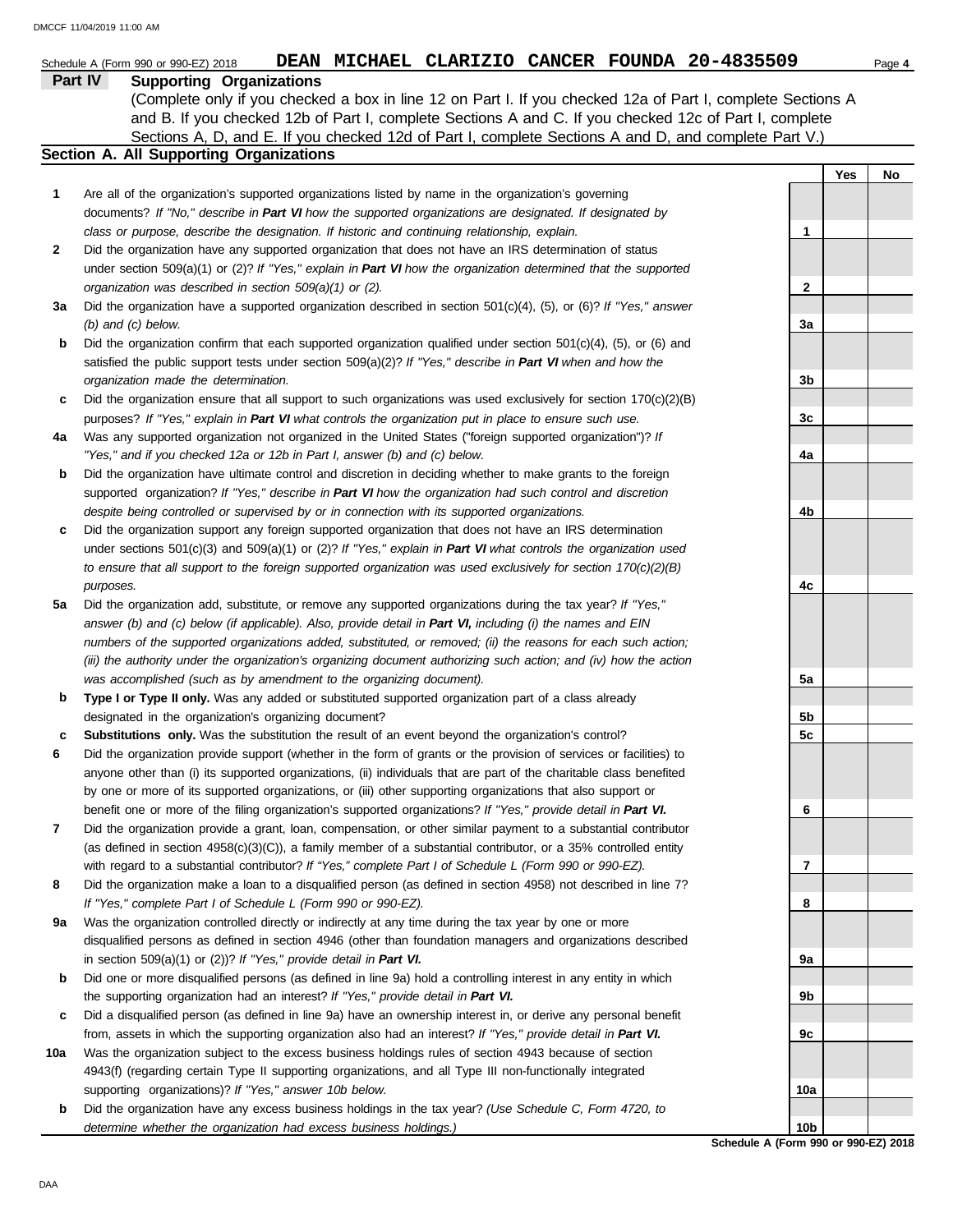|    | MICHAEL CLARIZIO CANCER FOUNDA 20-4835509<br><b>DEAN</b><br>Schedule A (Form 990 or 990-EZ) 2018                                                             |                 |     | Page 5 |
|----|--------------------------------------------------------------------------------------------------------------------------------------------------------------|-----------------|-----|--------|
|    | <b>Part IV</b><br><b>Supporting Organizations (continued)</b>                                                                                                |                 |     |        |
| 11 | Has the organization accepted a gift or contribution from any of the following persons?                                                                      |                 | Yes | No     |
| а  | A person who directly or indirectly controls, either alone or together with persons described in (b) and (c)                                                 |                 |     |        |
|    | below, the governing body of a supported organization?                                                                                                       | 11a             |     |        |
|    | <b>b</b> A family member of a person described in (a) above?                                                                                                 | 11 <sub>b</sub> |     |        |
|    | c A 35% controlled entity of a person described in (a) or (b) above? If "Yes" to a, b, or c, provide detail in Part VI.                                      | 11c             |     |        |
|    | Section B. Type I Supporting Organizations                                                                                                                   |                 |     |        |
|    |                                                                                                                                                              |                 | Yes | No     |
| 1  | Did the directors, trustees, or membership of one or more supported organizations have the power to                                                          |                 |     |        |
|    | regularly appoint or elect at least a majority of the organization's directors or trustees at all times during the                                           |                 |     |        |
|    | tax year? If "No," describe in Part VI how the supported organization(s) effectively operated, supervised, or                                                |                 |     |        |
|    | controlled the organization's activities. If the organization had more than one supported organization,                                                      |                 |     |        |
|    | describe how the powers to appoint and/or remove directors or trustees were allocated among the supported                                                    |                 |     |        |
|    | organizations and what conditions or restrictions, if any, applied to such powers during the tax year.                                                       | 1               |     |        |
| 2  | Did the organization operate for the benefit of any supported organization other than the supported                                                          |                 |     |        |
|    | organization(s) that operated, supervised, or controlled the supporting organization? If "Yes," explain in Part                                              |                 |     |        |
|    | VI how providing such benefit carried out the purposes of the supported organization(s) that operated,                                                       |                 |     |        |
|    | supervised, or controlled the supporting organization.<br>Section C. Type II Supporting Organizations                                                        | $\mathbf{2}$    |     |        |
|    |                                                                                                                                                              |                 | Yes | No     |
| 1  | Were a majority of the organization's directors or trustees during the tax year also a majority of the directors                                             |                 |     |        |
|    | or trustees of each of the organization's supported organization(s)? If "No," describe in Part VI how control                                                |                 |     |        |
|    | or management of the supporting organization was vested in the same persons that controlled or managed                                                       |                 |     |        |
|    | the supported organization(s).                                                                                                                               | 1               |     |        |
|    | Section D. All Type III Supporting Organizations                                                                                                             |                 |     |        |
|    |                                                                                                                                                              |                 | Yes | No     |
| 1  | Did the organization provide to each of its supported organizations, by the last day of the fifth month of the                                               |                 |     |        |
|    | organization's tax year, (i) a written notice describing the type and amount of support provided during the prior tax                                        |                 |     |        |
|    | year, (ii) a copy of the Form 990 that was most recently filed as of the date of notification, and (iii) copies of the                                       |                 |     |        |
|    | organization's governing documents in effect on the date of notification, to the extent not previously provided?                                             | 1               |     |        |
| 2  | Were any of the organization's officers, directors, or trustees either (i) appointed or elected by the supported                                             |                 |     |        |
|    | organization(s) or (ii) serving on the governing body of a supported organization? If "No," explain in Part VI how                                           |                 |     |        |
|    | the organization maintained a close and continuous working relationship with the supported organization(s).                                                  | 2               |     |        |
| 3  | By reason of the relationship described in (2), did the organization's supported organizations have a                                                        |                 |     |        |
|    | significant voice in the organization's investment policies and in directing the use of the organization's                                                   |                 |     |        |
|    | income or assets at all times during the tax year? If "Yes," describe in Part VI the role the organization's                                                 |                 |     |        |
|    | supported organizations played in this regard.                                                                                                               | 3               |     |        |
|    | Section E. Type III Functionally-Integrated Supporting Organizations                                                                                         |                 |     |        |
| 1  | Check the box next to the method that the organization used to satisfy the Integral Part Test during the year (see instructions).                            |                 |     |        |
| а  | The organization satisfied the Activities Test. Complete line 2 below.                                                                                       |                 |     |        |
| b  | The organization is the parent of each of its supported organizations. Complete line 3 below.                                                                |                 |     |        |
| C  | The organization supported a governmental entity. Describe in Part VI how you supported a government entity (see instructions).                              |                 |     |        |
|    |                                                                                                                                                              |                 |     |        |
| 2  | Activities Test. Answer (a) and (b) below.                                                                                                                   |                 | Yes | No     |
| а  | Did substantially all of the organization's activities during the tax year directly further the exempt purposes of                                           |                 |     |        |
|    | the supported organization(s) to which the organization was responsive? If "Yes," then in Part VI identify                                                   |                 |     |        |
|    | those supported organizations and explain how these activities directly furthered their exempt purposes,                                                     |                 |     |        |
|    | how the organization was responsive to those supported organizations, and how the organization determined                                                    |                 |     |        |
|    | that these activities constituted substantially all of its activities.                                                                                       | 2a              |     |        |
| b  | Did the activities described in (a) constitute activities that, but for the organization's involvement, one or more                                          |                 |     |        |
|    | of the organization's supported organization(s) would have been engaged in? If "Yes," explain in Part VI the                                                 |                 |     |        |
|    | reasons for the organization's position that its supported organization(s) would have engaged in these<br>activities but for the organization's involvement. |                 |     |        |
| 3  | Parent of Supported Organizations. Answer (a) and (b) below.                                                                                                 | 2b              |     |        |
|    |                                                                                                                                                              |                 |     |        |

- **a** Did the organization have the power to regularly appoint or elect a majority of the officers, directors, or trustees of each of the supported organizations? *Provide details in Part VI.*
- **b** Did the organization exercise a substantial degree of direction over the policies, programs, and activities of each of its supported organizations? *If "Yes," describe in Part VI the role played by the organization in this regard.*

DAA **Schedule A (Form 990 or 990-EZ) 2018 3b**

**3a**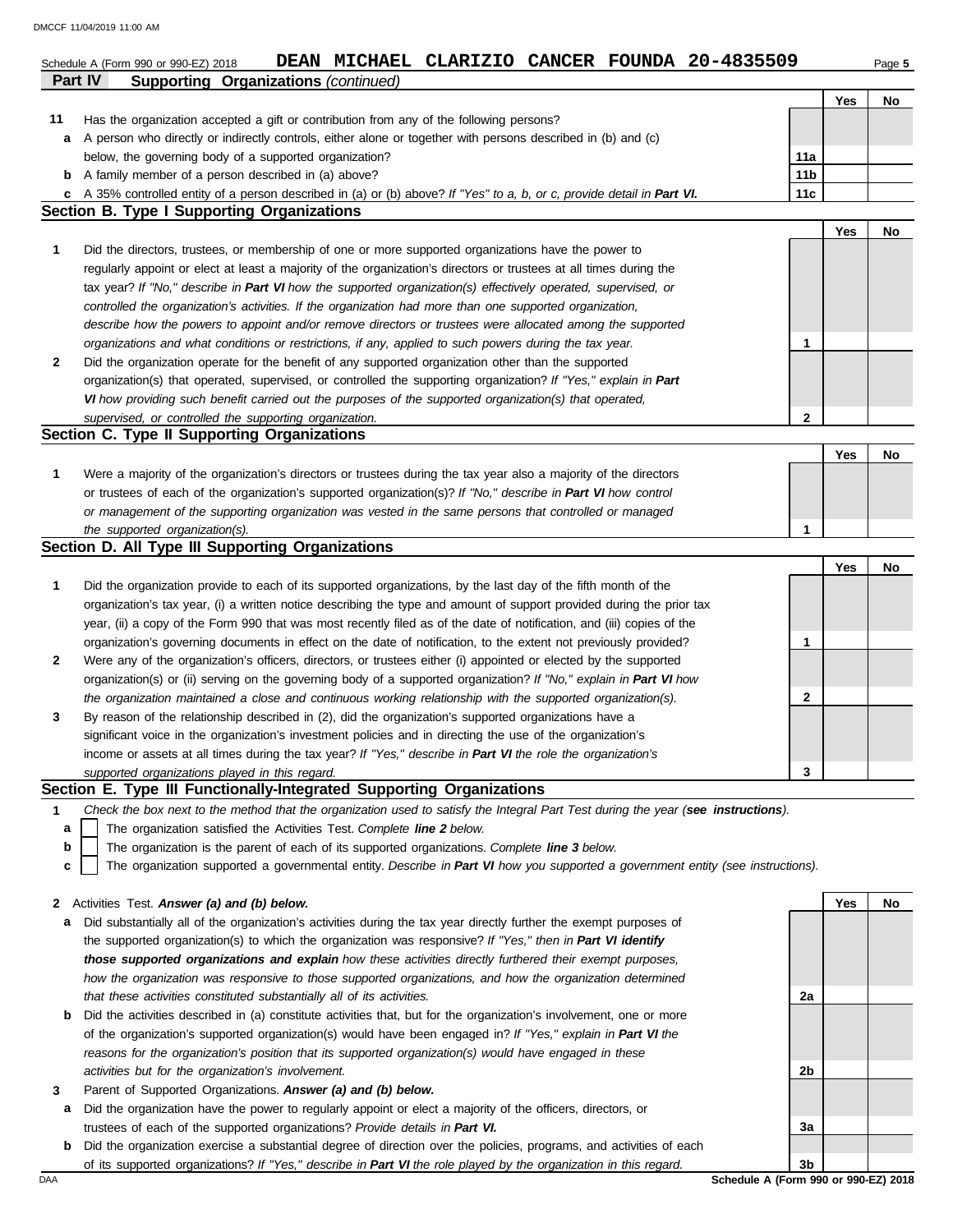|               | DEAN MICHAEL CLARIZIO CANCER FOUNDA 20-4835509<br>Schedule A (Form 990 or 990-EZ) 2018                                           |                |                | Page 6                         |
|---------------|----------------------------------------------------------------------------------------------------------------------------------|----------------|----------------|--------------------------------|
| <b>Part V</b> | Type III Non-Functionally Integrated 509(a)(3) Supporting Organizations                                                          |                |                |                                |
| $\mathbf{1}$  | Check here if the organization satisfied the Integral Part Test as a qualifying trust on Nov. 20, 1970 (explain in Part VI). See |                |                |                                |
|               | <b>instructions.</b> All other Type III non-functionally integrated supporting organizations must complete Sections A through E. |                |                |                                |
|               | Section A - Adjusted Net Income                                                                                                  |                | (A) Prior Year | (B) Current Year               |
|               |                                                                                                                                  |                |                | (optional)                     |
| 1             | Net short-term capital gain                                                                                                      | $\mathbf{1}$   |                |                                |
| $\mathbf{2}$  | Recoveries of prior-year distributions                                                                                           | $\mathbf{2}$   |                |                                |
| 3             | Other gross income (see instructions)                                                                                            | 3              |                |                                |
| 4             | Add lines 1 through 3.                                                                                                           | 4              |                |                                |
| 5             | Depreciation and depletion                                                                                                       | 5              |                |                                |
| 6             | Portion of operating expenses paid or incurred for production or                                                                 |                |                |                                |
|               | collection of gross income or for management, conservation, or                                                                   |                |                |                                |
|               | maintenance of property held for production of income (see instructions)                                                         | 6              |                |                                |
| 7             | Other expenses (see instructions)                                                                                                | 7              |                |                                |
| 8             | Adjusted Net Income (subtract lines 5, 6, and 7 from line 4)                                                                     | 8              |                |                                |
|               | Section B - Minimum Asset Amount                                                                                                 |                | (A) Prior Year | (B) Current Year<br>(optional) |
| 1             | Aggregate fair market value of all non-exempt-use assets (see                                                                    |                |                |                                |
|               | instructions for short tax year or assets held for part of year):                                                                |                |                |                                |
|               | <b>a</b> Average monthly value of securities                                                                                     | 1a             |                |                                |
|               | Average monthly cash balances<br>b                                                                                               | 1b             |                |                                |
|               | c Fair market value of other non-exempt-use assets                                                                               | 1c             |                |                                |
|               | Total (add lines 1a, 1b, and 1c)<br>d                                                                                            | 1d             |                |                                |
|               | <b>Discount</b> claimed for blockage or other<br>e –                                                                             |                |                |                                |
|               | factors (explain in detail in <b>Part VI)</b> :                                                                                  |                |                |                                |
| $\mathbf{2}$  | Acquisition indebtedness applicable to non-exempt-use assets                                                                     | $\mathbf{2}$   |                |                                |
| 3             | Subtract line 2 from line 1d.                                                                                                    | 3              |                |                                |
| 4             | Cash deemed held for exempt use. Enter 1-1/2% of line 3 (for greater amount,                                                     |                |                |                                |
|               | see instructions).                                                                                                               | 4              |                |                                |
| 5             | Net value of non-exempt-use assets (subtract line 4 from line 3)                                                                 | 5              |                |                                |
| 6             | Multiply line 5 by .035.                                                                                                         | 6              |                |                                |
| 7             | Recoveries of prior-year distributions                                                                                           | $\overline{7}$ |                |                                |
| 8             | Minimum Asset Amount (add line 7 to line 6)                                                                                      | 8              |                |                                |
|               | Section C - Distributable Amount                                                                                                 |                |                | <b>Current Year</b>            |
| 1             | Adjusted net income for prior year (from Section A, line 8, Column A)                                                            | 1              |                |                                |
| $\mathbf{2}$  | Enter 85% of line 1.                                                                                                             | $\mathbf 2$    |                |                                |
| 3             | Minimum asset amount for prior year (from Section B, line 8, Column A)                                                           | 3              |                |                                |
| 4             | Enter greater of line 2 or line 3.                                                                                               | 4              |                |                                |
| 5             | Income tax imposed in prior year                                                                                                 | 5              |                |                                |
| 6             | <b>Distributable Amount.</b> Subtract line 5 from line 4, unless subject to                                                      |                |                |                                |
|               | emergency temporary reduction (see instructions).                                                                                | 6              |                |                                |

**7** | Check here if the current year is the organization's first as a non-functionally integrated Type III supporting organization (see instructions).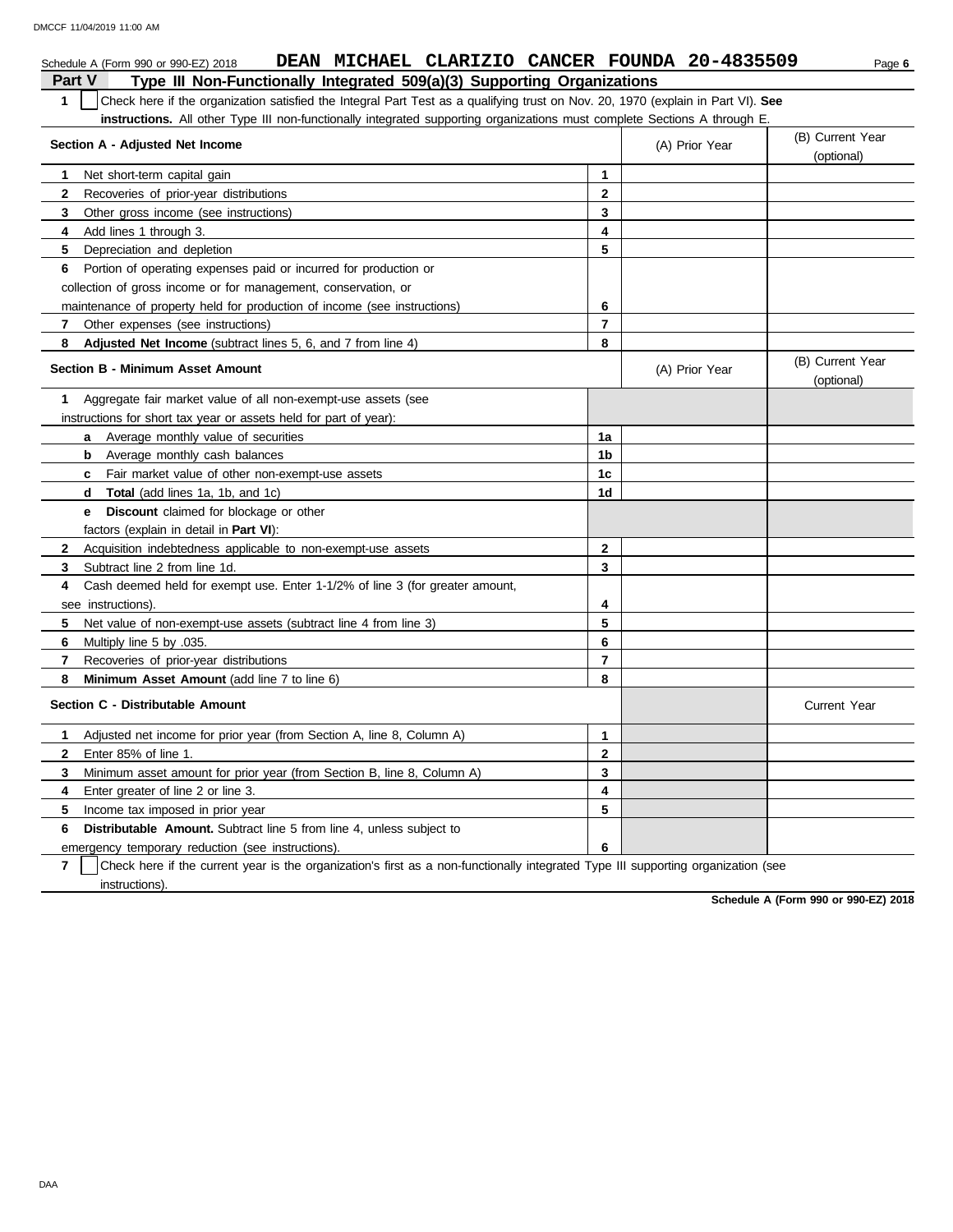### Schedule A (Form 990 or 990-EZ) 2018 **DEAN MICHAEL CLARIZIO CANCER FOUNDA 20-4835509** Page 7 **Part V Type III Non-Functionally Integrated 509(a)(3) Supporting Organizations** *(continued)* **Section D - Distributions Current Year 1 2 3 4 5 6 7 8 9 10** Amounts paid to supported organizations to accomplish exempt purposes Amounts paid to perform activity that directly furthers exempt purposes of supported organizations, in excess of income from activity Administrative expenses paid to accomplish exempt purposes of supported organizations Amounts paid to acquire exempt-use assets Qualified set-aside amounts (prior IRS approval required) Other distributions (describe in **Part VI**). See instructions. **Total annual distributions.** Add lines 1 through 6. Distributions to attentive supported organizations to which the organization is responsive (provide details in **Part VI**). See instructions. Distributable amount for 2018 from Section C, line 6 Line 8 amount divided by line 9 amount **Section E - Distribution Allocations** (see instructions) **Excess Distributions (i) (ii) Underdistributions Pre-2018 (iii) Distributable Amount for 2018 8 7 6 5 4 3 2 1 a** From 2013 . . . . . . . . . . . . . . . . . . . . . . . . . . . . . . . . . . **b** From 2014 . . . . . . . . . . . . . . . . . . . . . . . . . . . . . . . . . . **c** From 2015 . . . . . . . . . . . . . . . . . . . . . . . . . . . . . . . . . . **d** From 2016 . . . . . . . . . . . . . . . . . . . . . . . . . . . . . . . . . . . **e** From 2017 . . . . . . . . . . . . . . . . . . . . . . . . . . . . . . . . . . . **f Total** of lines 3a through e **g** Applied to underdistributions of prior years **h** Applied to 2018 distributable amount **i** Carryover from 2013 not applied (see instructions) **j** Remainder. Subtract lines 3g, 3h, and 3i from 3f. **a** Applied to underdistributions of prior years **b** Applied to 2018 distributable amount **c** Remainder. Subtract lines 4a and 4b from 4. **a** Excess from 2014 . . . . . . . . . . . . . . . . . . . . . . . . . . **b** Excess from 2015 . . . . . . . . . . . . . . . . . . . . . . . . . . **c** Excess from 2016 . . . . . . . . . . . . . . . . . . . . . . . . . . . **d** Excess from 2017 . . . . . . . . . . . . . . . . . . . . . . . . . . . Distributable amount for 2018 from Section C, line 6 Underdistributions, if any, for years prior to 2018 (reasonable cause required-explain in **Part VI**). See Excess distributions carryover, if any, to 2018 Distributions for 2018 from Section D, line 7: \$ Remaining underdistributions for years prior to 2018, if any. Subtract lines 3g and 4a from line 2. For result greater than zero, explain in **Part VI**. See instructions. Remaining underdistributions for 2018. Subtract lines 3h and 4b from line 1. For result greater than zero, explain in **Part VI**. See instructions. **Excess distributions carryover to 2019.** Add lines 3j and 4c. Breakdown of line 7: instructions.

**Schedule A (Form 990 or 990-EZ) 2018**

**e** Excess from 2018 . . . . . . . . . . . . . . . . . . . . . . . . . . .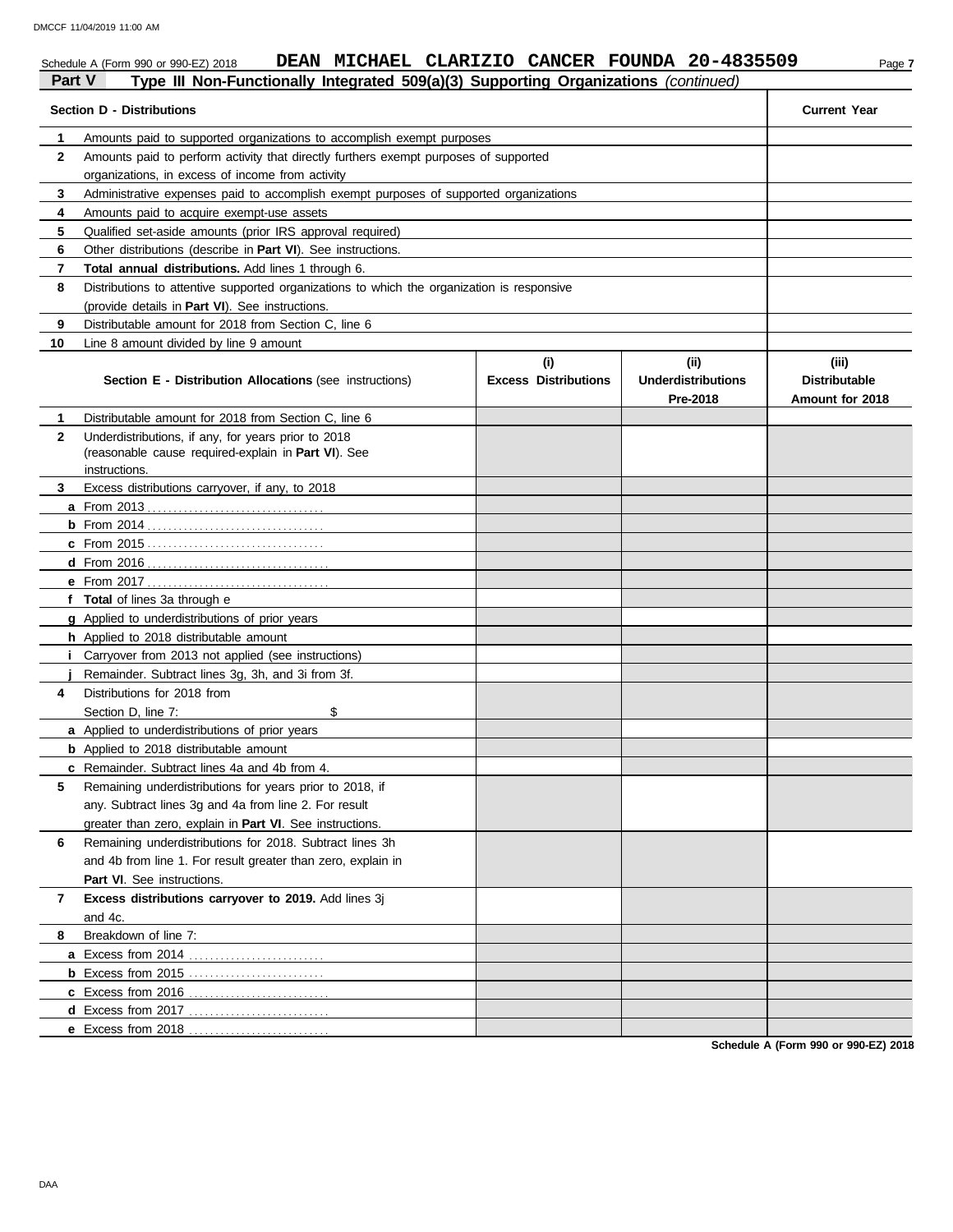|         | Schedule A (Form 990 or 990-EZ) 2018                                                           |  |  | DEAN MICHAEL CLARIZIO CANCER FOUNDA 20-4835509                                                                                                                                                                                                                                                                                                                                                                                                                                            | Page 8 |
|---------|------------------------------------------------------------------------------------------------|--|--|-------------------------------------------------------------------------------------------------------------------------------------------------------------------------------------------------------------------------------------------------------------------------------------------------------------------------------------------------------------------------------------------------------------------------------------------------------------------------------------------|--------|
| Part VI | lines 2, 5, and 6. Also complete this part for any additional information. (See instructions.) |  |  | Supplemental Information. Provide the explanations required by Part II, line 10; Part II, line 17a or 17b; Part<br>III, line 12; Part IV, Section A, lines 1, 2, 3b, 3c, 4b, 4c, 5a, 6, 9a, 9b, 9c, 11a, 11b, and 11c; Part IV, Section<br>B, lines 1 and 2; Part IV, Section C, line 1; Part IV, Section D, lines 2 and 3; Part IV, Section E, lines 1c, 2a, 2b,<br>3a, and 3b; Part V, line 1; Part V, Section B, line 1e; Part V, Section D, lines 5, 6, and 8; and Part V, Section E, |        |
|         |                                                                                                |  |  |                                                                                                                                                                                                                                                                                                                                                                                                                                                                                           |        |
|         |                                                                                                |  |  |                                                                                                                                                                                                                                                                                                                                                                                                                                                                                           |        |
|         |                                                                                                |  |  |                                                                                                                                                                                                                                                                                                                                                                                                                                                                                           |        |
|         |                                                                                                |  |  |                                                                                                                                                                                                                                                                                                                                                                                                                                                                                           |        |
|         |                                                                                                |  |  |                                                                                                                                                                                                                                                                                                                                                                                                                                                                                           |        |
|         |                                                                                                |  |  |                                                                                                                                                                                                                                                                                                                                                                                                                                                                                           |        |
|         |                                                                                                |  |  |                                                                                                                                                                                                                                                                                                                                                                                                                                                                                           |        |
|         |                                                                                                |  |  |                                                                                                                                                                                                                                                                                                                                                                                                                                                                                           |        |
|         |                                                                                                |  |  |                                                                                                                                                                                                                                                                                                                                                                                                                                                                                           |        |
|         |                                                                                                |  |  |                                                                                                                                                                                                                                                                                                                                                                                                                                                                                           |        |
|         |                                                                                                |  |  |                                                                                                                                                                                                                                                                                                                                                                                                                                                                                           |        |
|         |                                                                                                |  |  |                                                                                                                                                                                                                                                                                                                                                                                                                                                                                           |        |
|         |                                                                                                |  |  |                                                                                                                                                                                                                                                                                                                                                                                                                                                                                           |        |
|         |                                                                                                |  |  |                                                                                                                                                                                                                                                                                                                                                                                                                                                                                           |        |
|         |                                                                                                |  |  |                                                                                                                                                                                                                                                                                                                                                                                                                                                                                           |        |
|         |                                                                                                |  |  |                                                                                                                                                                                                                                                                                                                                                                                                                                                                                           |        |
|         |                                                                                                |  |  |                                                                                                                                                                                                                                                                                                                                                                                                                                                                                           |        |
|         |                                                                                                |  |  |                                                                                                                                                                                                                                                                                                                                                                                                                                                                                           |        |
|         |                                                                                                |  |  |                                                                                                                                                                                                                                                                                                                                                                                                                                                                                           |        |
|         |                                                                                                |  |  |                                                                                                                                                                                                                                                                                                                                                                                                                                                                                           |        |
|         |                                                                                                |  |  |                                                                                                                                                                                                                                                                                                                                                                                                                                                                                           |        |
|         |                                                                                                |  |  |                                                                                                                                                                                                                                                                                                                                                                                                                                                                                           |        |
|         |                                                                                                |  |  |                                                                                                                                                                                                                                                                                                                                                                                                                                                                                           |        |
|         |                                                                                                |  |  |                                                                                                                                                                                                                                                                                                                                                                                                                                                                                           |        |
|         |                                                                                                |  |  |                                                                                                                                                                                                                                                                                                                                                                                                                                                                                           |        |
|         |                                                                                                |  |  |                                                                                                                                                                                                                                                                                                                                                                                                                                                                                           |        |
|         |                                                                                                |  |  |                                                                                                                                                                                                                                                                                                                                                                                                                                                                                           |        |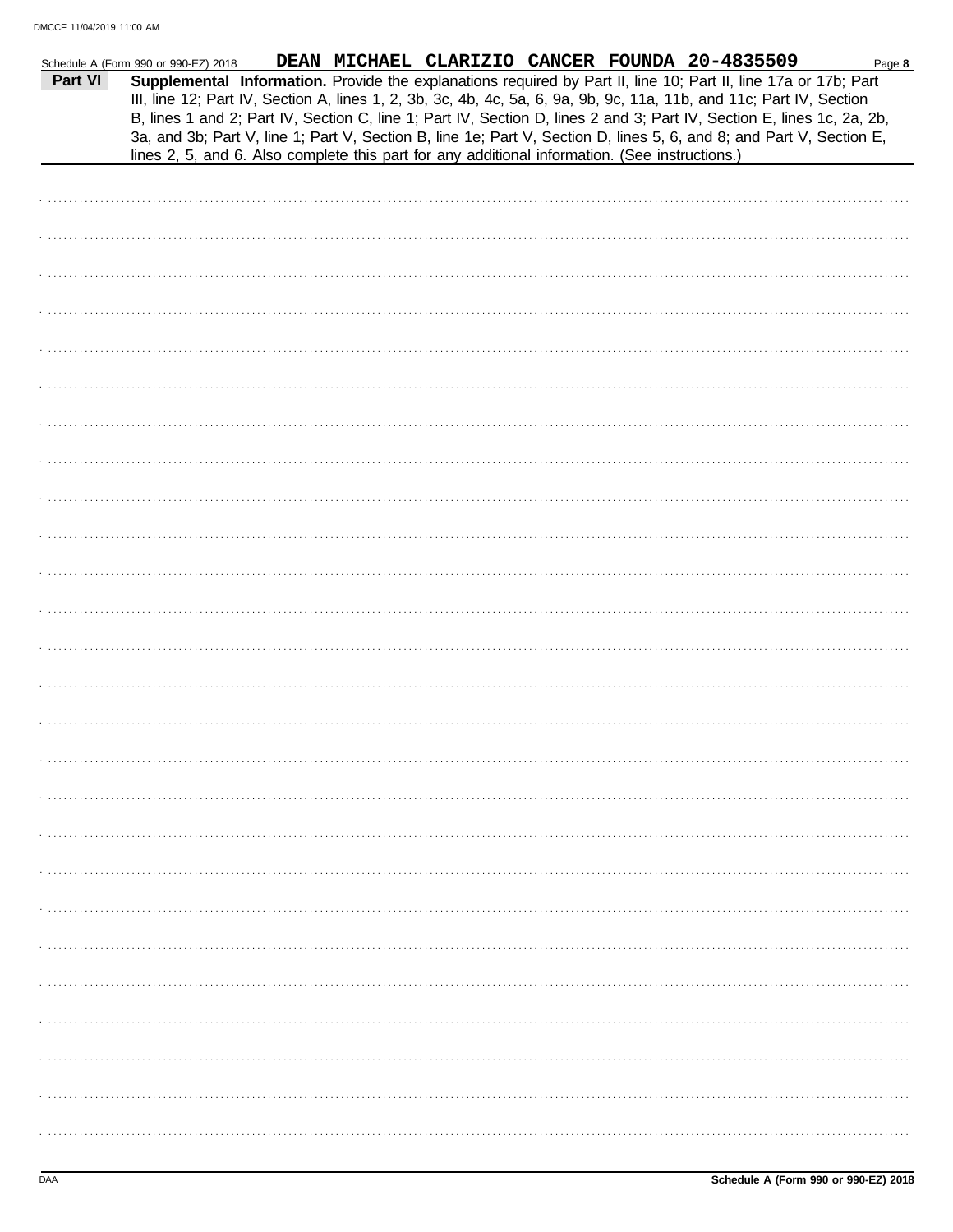| <b>Schedule B</b><br>(Form 990, 990-EZ,<br>or 990-PF)<br>Department of the Treasury<br>Internal Revenue Service | <b>Schedule of Contributors</b><br>u Attach to Form 990, Form 990-EZ, or Form 990-PF.<br>u Go to www.irs.gov/Form990 for the latest information.                                                            |            | OMB No. 1545-0047<br>2018      |
|-----------------------------------------------------------------------------------------------------------------|-------------------------------------------------------------------------------------------------------------------------------------------------------------------------------------------------------------|------------|--------------------------------|
| Name of the organization<br>CLARIZIO<br>CHRIS<br><b>Organization type (check one):</b>                          | DEAN MICHAEL CLARIZIO CANCER FOUNDA                                                                                                                                                                         | 20-4835509 | Employer identification number |
| Filers of:                                                                                                      | Section:                                                                                                                                                                                                    |            |                                |
| Form 990 or 990-EZ                                                                                              | $ \mathbf{X} $ 501(c)(<br>3 ) (enter number) organization                                                                                                                                                   |            |                                |
|                                                                                                                 | $4947(a)(1)$ nonexempt charitable trust not treated as a private foundation                                                                                                                                 |            |                                |
|                                                                                                                 | 527 political organization                                                                                                                                                                                  |            |                                |
| Form 990-PF                                                                                                     | 501(c)(3) exempt private foundation                                                                                                                                                                         |            |                                |
|                                                                                                                 | 4947(a)(1) nonexempt charitable trust treated as a private foundation                                                                                                                                       |            |                                |
|                                                                                                                 | 501(c)(3) taxable private foundation                                                                                                                                                                        |            |                                |
|                                                                                                                 |                                                                                                                                                                                                             |            |                                |
| instructions.                                                                                                   | Check if your organization is covered by the General Rule or a Special Rule.<br>Note: Only a section 501(c)(7), (8), or (10) organization can check boxes for both the General Rule and a Special Rule. See |            |                                |

### **General Rule**

For an organization filing Form 990, 990-EZ, or 990-PF that received, during the year, contributions totaling \$5,000 **X** or more (in money or property) from any one contributor. Complete Parts I and II. See instructions for determining a contributor's total contributions.

### **Special Rules**

| For an organization described in section 501(c)(3) filing Form 990 or 990-EZ that met the $33^{1/3\%}$ support test of the  |
|-----------------------------------------------------------------------------------------------------------------------------|
| regulations under sections 509(a)(1) and 170(b)(1)(A)(vi), that checked Schedule A (Form 990 or 990-EZ), Part II, line      |
| 13, 16a, or 16b, and that received from any one contributor, during the year, total contributions of the greater of (1)     |
| \$5,000; or (2) 2% of the amount on (i) Form 990, Part VIII, line 1h; or (ii) Form 990-EZ, line 1. Complete Parts I and II. |

literary, or educational purposes, or for the prevention of cruelty to children or animals. Complete Parts I (entering) For an organization described in section  $501(c)(7)$ ,  $(8)$ , or  $(10)$  filing Form 990 or 990-EZ that received from any one contributor, during the year, total contributions of more than \$1,000 *exclusively* for religious, charitable, scientific, "N/A" in column (b) instead of the contributor name and address), II, and III.

For an organization described in section 501(c)(7), (8), or (10) filing Form 990 or 990-EZ that received from any one contributor, during the year, contributions *exclusively* for religious, charitable, etc., purposes, but no such contributions totaled more than \$1,000. If this box is checked, enter here the total contributions that were received during the year for an *exclusively* religious, charitable, etc., purpose. Don't complete any of the parts unless the **General Rule** applies to this organization because it received *nonexclusively* religious, charitable, etc., contributions totaling \$5,000 or more during the year . . . . . . . . . . . . . . . . . . . . . . . . . . . . . . . . . . . . . . . . . . . . . . . . . . . . . . . . . . . . . . . . . . . . . . . . . . . . . . . .

990-EZ, or 990-PF), but it **must** answer "No" on Part IV, line 2, of its Form 990; or check the box on line H of its Form 990-EZ or on its Form 990-PF, Part I, line 2, to certify that it doesn't meet the filing requirements of Schedule B (Form 990, 990-EZ, or 990-PF). **Caution:** An organization that isn't covered by the General Rule and/or the Special Rules doesn't file Schedule B (Form 990,

**For Paperwork Reduction Act Notice, see the instructions for Form 990, 990-EZ, or 990-PF.**

\$ . . . . . . . . . . . . . . . . . . . . . . . . . . .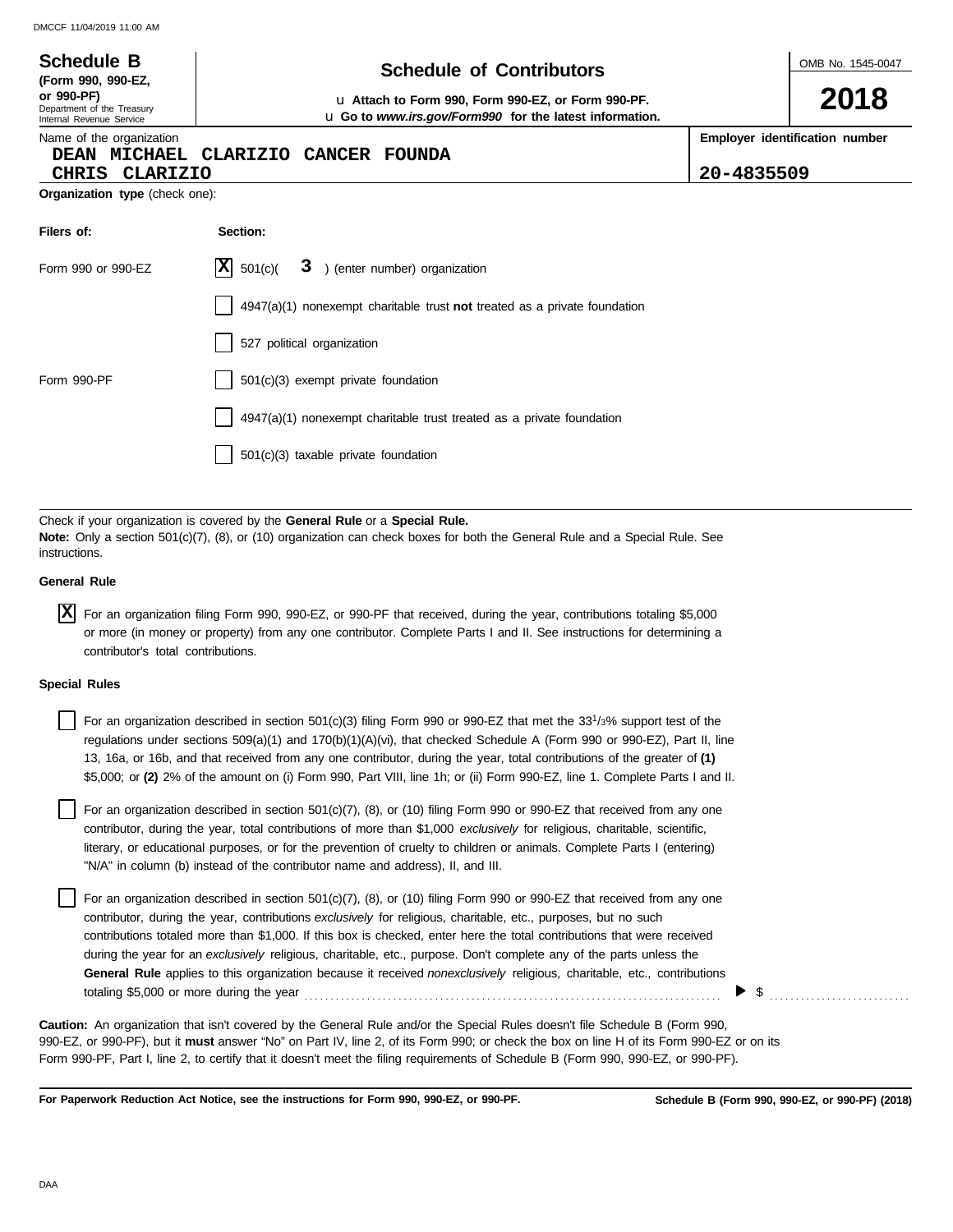| Schedule B (Form 990, 990-EZ, or 990-PF) (2018) | PAGE 1 OF  |  | Page 2                                |
|-------------------------------------------------|------------|--|---------------------------------------|
| Name of organization                            |            |  | <b>Employer identification number</b> |
| <b>DEAN</b><br>MICHAEL CLARIZIO CANCER FOUNDA   | 20-4835509 |  |                                       |
|                                                 |            |  |                                       |

**Part I Contributors** (see instructions). Use duplicate copies of Part I if additional space is needed.

| (a) | (b)                                                                              | (c)                        | (d)                                                                                     |
|-----|----------------------------------------------------------------------------------|----------------------------|-----------------------------------------------------------------------------------------|
| No. | Name, address, and ZIP + 4                                                       | <b>Total contributions</b> | Type of contribution                                                                    |
| 1   | FRANCES FOUNDATION FOR KIDS FIGHTING<br>8 BRYCE RD<br>NJ 07733<br><b>HOLMDEL</b> | 10,708<br>\$               | Person<br>Payroll<br><b>Noncash</b><br>(Complete Part II for<br>noncash contributions.) |
| (a) | (b)                                                                              | (c)                        | (d)                                                                                     |
| No. | Name, address, and ZIP + 4                                                       | <b>Total contributions</b> | Type of contribution                                                                    |
|     |                                                                                  | \$                         | Person<br>Payroll<br><b>Noncash</b><br>(Complete Part II for<br>noncash contributions.) |
| (a) | (b)                                                                              | (c)                        | (d)                                                                                     |
| No. | Name, address, and ZIP + 4                                                       | <b>Total contributions</b> | Type of contribution                                                                    |
|     |                                                                                  | \$                         | Person<br>Payroll<br><b>Noncash</b><br>(Complete Part II for<br>noncash contributions.) |
| (a) | (b)                                                                              | (c)                        | (d)                                                                                     |
| No. | Name, address, and ZIP + 4                                                       | <b>Total contributions</b> | Type of contribution                                                                    |
|     |                                                                                  | \$                         | Person<br>Payroll<br><b>Noncash</b><br>(Complete Part II for<br>noncash contributions.) |
| (a) | (b)                                                                              | (c)                        | (d)                                                                                     |
| No. | Name, address, and ZIP + 4                                                       | <b>Total contributions</b> | Type of contribution                                                                    |
| .   |                                                                                  | \$                         | Person<br>Payroll<br><b>Noncash</b><br>(Complete Part II for<br>noncash contributions.) |
| (a) | (b)                                                                              | (c)                        | (d)                                                                                     |
| No. | Name, address, and ZIP + 4                                                       | <b>Total contributions</b> | Type of contribution                                                                    |
| .   |                                                                                  | \$                         | Person<br>Payroll<br><b>Noncash</b><br>(Complete Part II for<br>noncash contributions.) |

**Schedule B (Form 990, 990-EZ, or 990-PF) (2018)**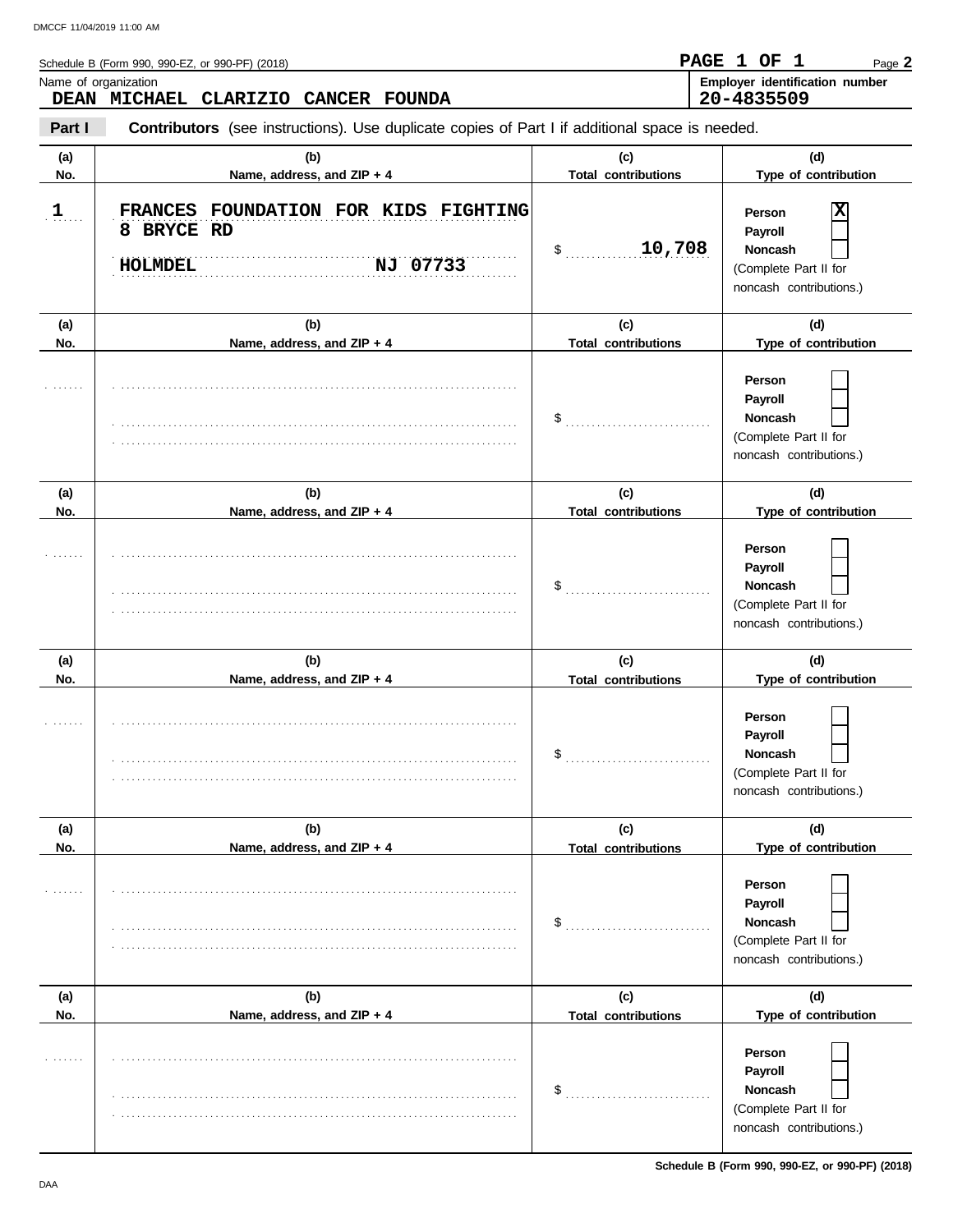| <b>SCHEDULE I</b>          |                                                                                                                                                                                                                                                                                                                                                 |           |                                                                                                                                       | Grants and Other Assistance to Organizations,           |                                       |                                                             |                                          |                                              | OMB No. 1545-0047                     |          |
|----------------------------|-------------------------------------------------------------------------------------------------------------------------------------------------------------------------------------------------------------------------------------------------------------------------------------------------------------------------------------------------|-----------|---------------------------------------------------------------------------------------------------------------------------------------|---------------------------------------------------------|---------------------------------------|-------------------------------------------------------------|------------------------------------------|----------------------------------------------|---------------------------------------|----------|
| (Form 990)                 |                                                                                                                                                                                                                                                                                                                                                 |           | Governments, and Individuals in the United States<br>Complete if the organization answered "Yes" on Form 990, Part IV, line 21 or 22. |                                                         |                                       |                                                             |                                          |                                              |                                       |          |
| Department of the Treasury | La Attach to Form 990.                                                                                                                                                                                                                                                                                                                          |           |                                                                                                                                       |                                                         |                                       |                                                             |                                          |                                              | <b>Open to Public</b>                 |          |
| Internal Revenue Service   |                                                                                                                                                                                                                                                                                                                                                 |           |                                                                                                                                       | u Go to www.irs.gov/Form990 for the latest information. |                                       |                                                             |                                          |                                              | Inspection                            |          |
| Name of the organization   | DEAN MICHAEL CLARIZIO CANCER FOUNDA<br>CHRIS CLARIZIO                                                                                                                                                                                                                                                                                           |           |                                                                                                                                       |                                                         |                                       |                                                             |                                          | Employer identification number<br>20-4835509 |                                       |          |
| Part I                     | <b>General Information on Grants and Assistance</b>                                                                                                                                                                                                                                                                                             |           |                                                                                                                                       |                                                         |                                       |                                                             |                                          |                                              |                                       |          |
| $\mathbf 1$                | Does the organization maintain records to substantiate the amount of the grants or assistance, the grantees' eligibility for the grants or assistance, and<br>the selection criteria used to award the grants or assistance?<br>2 Describe in Part IV the organization's procedures for monitoring the use of grant funds in the United States. |           |                                                                                                                                       |                                                         |                                       |                                                             |                                          |                                              | Yes                                   | $ X $ No |
| Part II                    | Grants and Other Assistance to Domestic Organizations and Domestic Governments. Complete if the organization answered "Yes" on Form 990,<br>Part IV, line 21, for any recipient that received more than \$5,000. Part II can be duplicated if additional space is needed.                                                                       |           |                                                                                                                                       |                                                         |                                       |                                                             |                                          |                                              |                                       |          |
| -1                         | (a) Name and address of organization<br>or government                                                                                                                                                                                                                                                                                           | $(b)$ EIN | $(c)$ IRC<br>section<br>(if applicable)                                                                                               | (d) Amount of cash<br>grant                             | (e) Amount of non-<br>cash assistance | (f) Method of valuation<br>(book, FMV, appraisal,<br>other) | (q) Description of<br>noncash assistance |                                              | (h) Purpose of grant<br>or assistance |          |
| (1)                        |                                                                                                                                                                                                                                                                                                                                                 |           |                                                                                                                                       |                                                         |                                       |                                                             |                                          |                                              |                                       |          |
|                            |                                                                                                                                                                                                                                                                                                                                                 |           |                                                                                                                                       |                                                         |                                       |                                                             |                                          |                                              |                                       |          |
| (2)                        |                                                                                                                                                                                                                                                                                                                                                 |           |                                                                                                                                       |                                                         |                                       |                                                             |                                          |                                              |                                       |          |
|                            |                                                                                                                                                                                                                                                                                                                                                 |           |                                                                                                                                       |                                                         |                                       |                                                             |                                          |                                              |                                       |          |
| (3)                        |                                                                                                                                                                                                                                                                                                                                                 |           |                                                                                                                                       |                                                         |                                       |                                                             |                                          |                                              |                                       |          |
| (4)                        |                                                                                                                                                                                                                                                                                                                                                 |           |                                                                                                                                       |                                                         |                                       |                                                             |                                          |                                              |                                       |          |
|                            |                                                                                                                                                                                                                                                                                                                                                 |           |                                                                                                                                       |                                                         |                                       |                                                             |                                          |                                              |                                       |          |
| (5)                        |                                                                                                                                                                                                                                                                                                                                                 |           |                                                                                                                                       |                                                         |                                       |                                                             |                                          |                                              |                                       |          |
| (6)                        |                                                                                                                                                                                                                                                                                                                                                 |           |                                                                                                                                       |                                                         |                                       |                                                             |                                          |                                              |                                       |          |
|                            |                                                                                                                                                                                                                                                                                                                                                 |           |                                                                                                                                       |                                                         |                                       |                                                             |                                          |                                              |                                       |          |
| (7)                        |                                                                                                                                                                                                                                                                                                                                                 |           |                                                                                                                                       |                                                         |                                       |                                                             |                                          |                                              |                                       |          |
| (8)                        |                                                                                                                                                                                                                                                                                                                                                 |           |                                                                                                                                       |                                                         |                                       |                                                             |                                          |                                              |                                       |          |
|                            |                                                                                                                                                                                                                                                                                                                                                 |           |                                                                                                                                       |                                                         |                                       |                                                             |                                          |                                              |                                       |          |
| (9)                        |                                                                                                                                                                                                                                                                                                                                                 |           |                                                                                                                                       |                                                         |                                       |                                                             |                                          |                                              |                                       |          |
|                            |                                                                                                                                                                                                                                                                                                                                                 |           |                                                                                                                                       |                                                         |                                       |                                                             |                                          | u                                            |                                       |          |
| 3                          |                                                                                                                                                                                                                                                                                                                                                 |           |                                                                                                                                       |                                                         |                                       |                                                             |                                          | <b>u</b>                                     |                                       |          |
|                            | For Paperwork Reduction Act Notice, see the Instructions for Form 990.                                                                                                                                                                                                                                                                          |           |                                                                                                                                       |                                                         |                                       |                                                             |                                          |                                              | Schedule I (Form 990) (2018)          |          |

DAA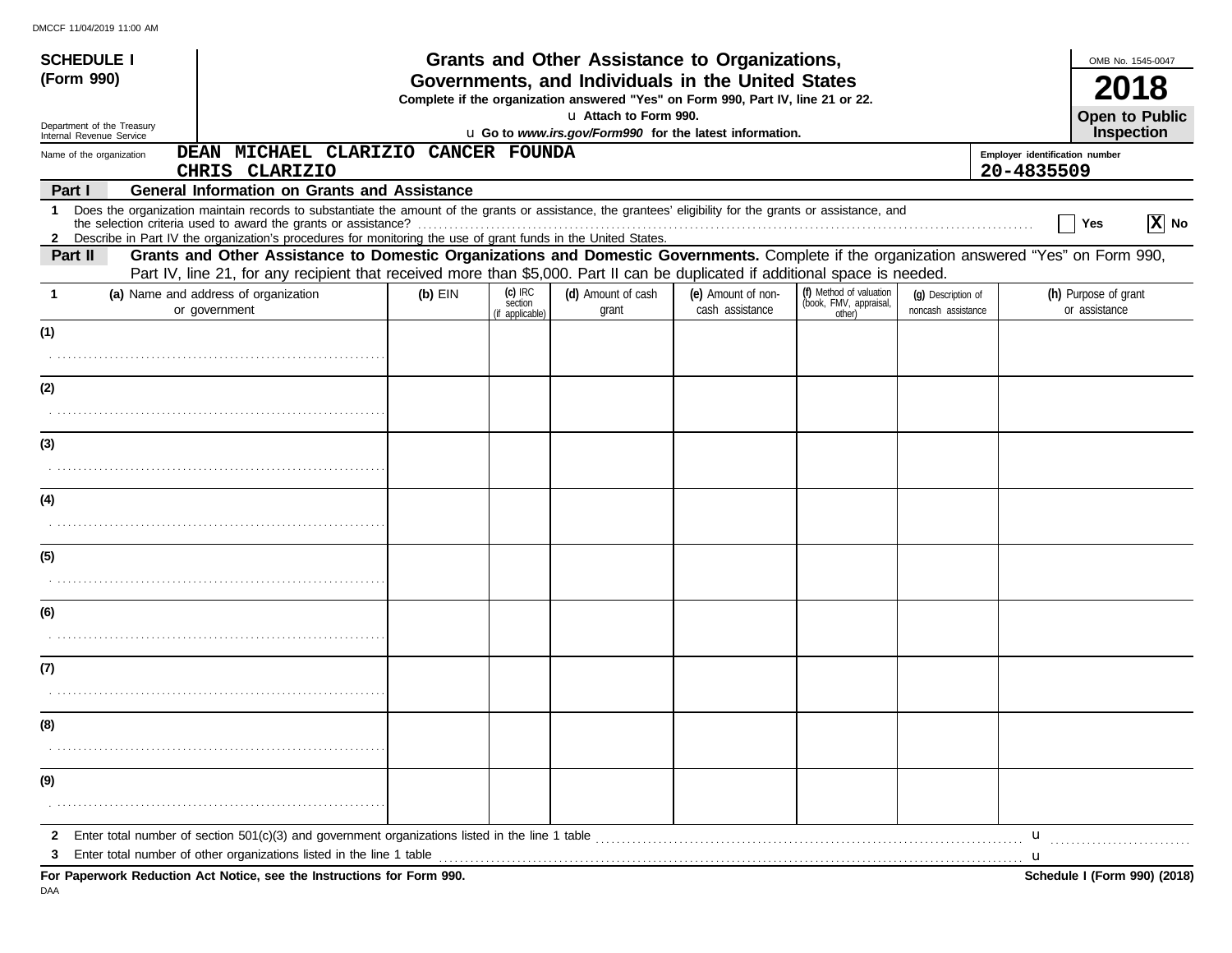### Schedule I (Form 990) (2018) DEAN MICHAEL CLARIZIO CANCER FOUNDA 20-4835509

Grants and Other Assistance to Domestic Individuals. Complete if the organization answered "Yes" on Form 990, Part IV, line 22. Part III

### Part III can be duplicated if additional space is needed.

| (a) Type of grant or assistance                                                                                                                                        | (b) Number of<br>recipients | (c) Amount of<br>cash grant | (d) Amount of<br>noncash assistance | (e) Method of valuation (book,<br>FMV, appraisal, other) | (f) Description of noncash assistance |
|------------------------------------------------------------------------------------------------------------------------------------------------------------------------|-----------------------------|-----------------------------|-------------------------------------|----------------------------------------------------------|---------------------------------------|
| 1 SCHOLARSHIPS                                                                                                                                                         | $\overline{\mathbf{4}}$     | 6,000                       |                                     |                                                          |                                       |
| 2 DONATIONS                                                                                                                                                            | 60                          | 253,136                     |                                     |                                                          |                                       |
| $\mathbf{3}$                                                                                                                                                           |                             |                             |                                     |                                                          |                                       |
| 4                                                                                                                                                                      |                             |                             |                                     |                                                          |                                       |
| -5                                                                                                                                                                     |                             |                             |                                     |                                                          |                                       |
| 6                                                                                                                                                                      |                             |                             |                                     |                                                          |                                       |
|                                                                                                                                                                        |                             |                             |                                     |                                                          |                                       |
| $\overline{7}$<br>Part IV<br>Supplemental Information. Provide the information required in Part I, line 2; Part III, column (b); and any other additional information. |                             |                             |                                     |                                                          |                                       |
|                                                                                                                                                                        |                             |                             |                                     |                                                          |                                       |
|                                                                                                                                                                        |                             |                             |                                     |                                                          |                                       |
|                                                                                                                                                                        |                             |                             |                                     |                                                          |                                       |
|                                                                                                                                                                        |                             |                             |                                     |                                                          |                                       |
|                                                                                                                                                                        |                             |                             |                                     |                                                          |                                       |
|                                                                                                                                                                        |                             |                             |                                     |                                                          |                                       |
|                                                                                                                                                                        |                             |                             |                                     |                                                          |                                       |
|                                                                                                                                                                        |                             |                             |                                     |                                                          |                                       |
|                                                                                                                                                                        |                             |                             |                                     |                                                          |                                       |
|                                                                                                                                                                        |                             |                             |                                     |                                                          |                                       |

Page 2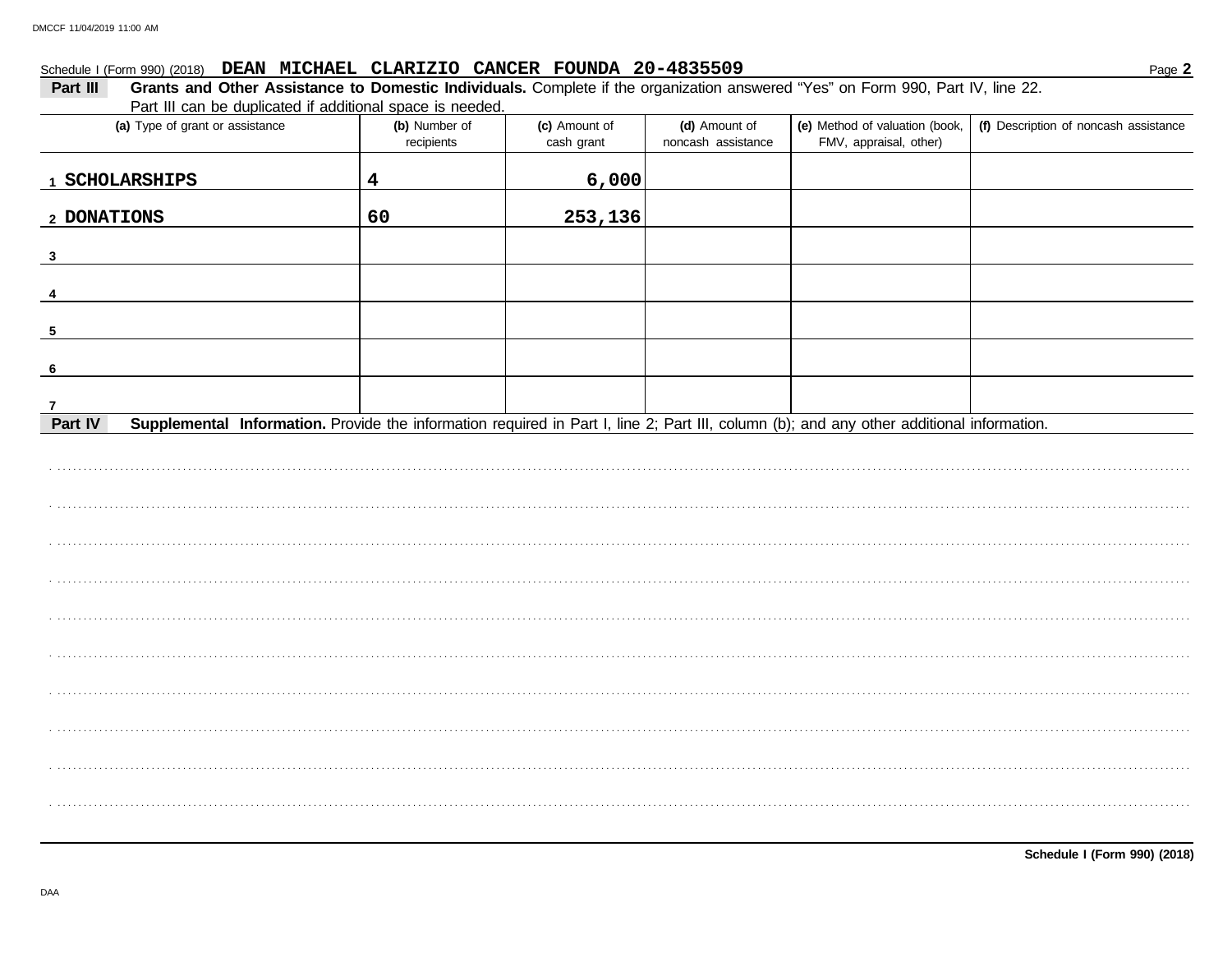| <b>SCHEDULE O</b>                                      |                                                                                                                                        | Supplemental Information to Form 990 or 990-EZ                          |                                      |                                 |            | OMB No. 1545-0047                                   |  |  |
|--------------------------------------------------------|----------------------------------------------------------------------------------------------------------------------------------------|-------------------------------------------------------------------------|--------------------------------------|---------------------------------|------------|-----------------------------------------------------|--|--|
| (Form 990 or 990-EZ)                                   | Complete to provide information for responses to specific questions on<br>Form 990 or 990-EZ or to provide any additional information. |                                                                         |                                      |                                 |            |                                                     |  |  |
| Department of the Treasury<br>Internal Revenue Service | u Attach to Form 990 or 990-EZ.<br>u Go to www.irs.gov/Form990 for the latest information.                                             |                                                                         |                                      |                                 |            |                                                     |  |  |
| Name of the organization                               | <b>DEAN</b>                                                                                                                            | MICHAEL CLARIZIO CANCER FOUNDA                                          |                                      |                                 |            | <b>Inspection</b><br>Employer identification number |  |  |
|                                                        | <b>CHRIS</b>                                                                                                                           | <b>CLARIZIO</b>                                                         |                                      |                                 | 20-4835509 |                                                     |  |  |
| FORM 990 -                                             |                                                                                                                                        | ORGANIZATION'S MISSION                                                  |                                      |                                 |            |                                                     |  |  |
| THE                                                    |                                                                                                                                        | ORGANIZATION PROVIDES                                                   | SUPPORT FOR CANCER PATIENTS,         |                                 |            | THEIR FAMILIES AND                                  |  |  |
| THEIR CARE-GIVERS.                                     |                                                                                                                                        | THEY PROMOTE RESEARCH AND DEVELOPMENT                                   |                                      |                                 | AND        | <b>EDUCATION</b><br>TО                              |  |  |
| <b>RAISE THE</b>                                       |                                                                                                                                        | LEVEL OF AWARENESS AND KNOWLEDGE ABOUT THE CAUSES, PREVENTION AND       |                                      |                                 |            |                                                     |  |  |
| TREATMENT OF CANCER.                                   |                                                                                                                                        |                                                                         |                                      |                                 |            |                                                     |  |  |
|                                                        |                                                                                                                                        |                                                                         |                                      |                                 |            |                                                     |  |  |
|                                                        |                                                                                                                                        | FORM 990, PART III, LINE 4D - ALL OTHER ACCOMPLISHMENTS                 |                                      |                                 |            |                                                     |  |  |
| PROVIDED SUPPORT                                       |                                                                                                                                        | TO CANCER PATIENTS,                                                     |                                      | THEIR FAMILIES AND CARE-GIVERS. |            |                                                     |  |  |
|                                                        |                                                                                                                                        |                                                                         |                                      |                                 |            |                                                     |  |  |
|                                                        |                                                                                                                                        | FORM 990, PART VI, LINE 11B - ORGANIZATION'S PROCESS TO REVIEW FORM 990 |                                      |                                 |            |                                                     |  |  |
|                                                        |                                                                                                                                        |                                                                         |                                      |                                 |            |                                                     |  |  |
|                                                        |                                                                                                                                        | NO REVIEW WAS OR WILL BE CONDUCTED.                                     |                                      |                                 |            |                                                     |  |  |
|                                                        |                                                                                                                                        |                                                                         |                                      |                                 |            |                                                     |  |  |
|                                                        |                                                                                                                                        | FORM 990, PART VI, LINE 19 - GOVERNING DOCUMENTS DISCLOSURE EXPLANATION |                                      |                                 |            |                                                     |  |  |
| ALL OF                                                 |                                                                                                                                        | <b>THE ORGANIZATIONS</b>                                                | INFORMATION/FINANCIALS AND ETC.      |                                 |            | <b>ARE AVAILABLE FOR</b>                            |  |  |
| <b>PITRT.TC</b>                                        |                                                                                                                                        | INSPECTION LOCATED AT                                                   | THE ORGANIZATIONS OFFICE AND WEBSITE |                                 |            |                                                     |  |  |
|                                                        |                                                                                                                                        |                                                                         |                                      |                                 |            |                                                     |  |  |
|                                                        |                                                                                                                                        | FORM 990, PART IX, LINE 11G - OTHER FEES FOR SERVICES                   |                                      |                                 |            |                                                     |  |  |
| <b>DESCRIPTION</b>                                     |                                                                                                                                        |                                                                         |                                      |                                 |            |                                                     |  |  |
|                                                        |                                                                                                                                        | TOT/PROG SERVICE                                                        |                                      | MGT & GENERAL                   |            | <b>FUNDRAISING</b>                                  |  |  |
| EVENT EXPENSES                                         |                                                                                                                                        |                                                                         |                                      |                                 |            |                                                     |  |  |
|                                                        |                                                                                                                                        | 76,472                                                                  | \$                                   | $\mathbf 0$                     | \$         | 0                                                   |  |  |
|                                                        |                                                                                                                                        |                                                                         |                                      |                                 |            |                                                     |  |  |
|                                                        |                                                                                                                                        |                                                                         |                                      |                                 |            |                                                     |  |  |
|                                                        |                                                                                                                                        |                                                                         |                                      |                                 |            |                                                     |  |  |
|                                                        |                                                                                                                                        |                                                                         |                                      |                                 |            |                                                     |  |  |
|                                                        |                                                                                                                                        |                                                                         |                                      |                                 |            |                                                     |  |  |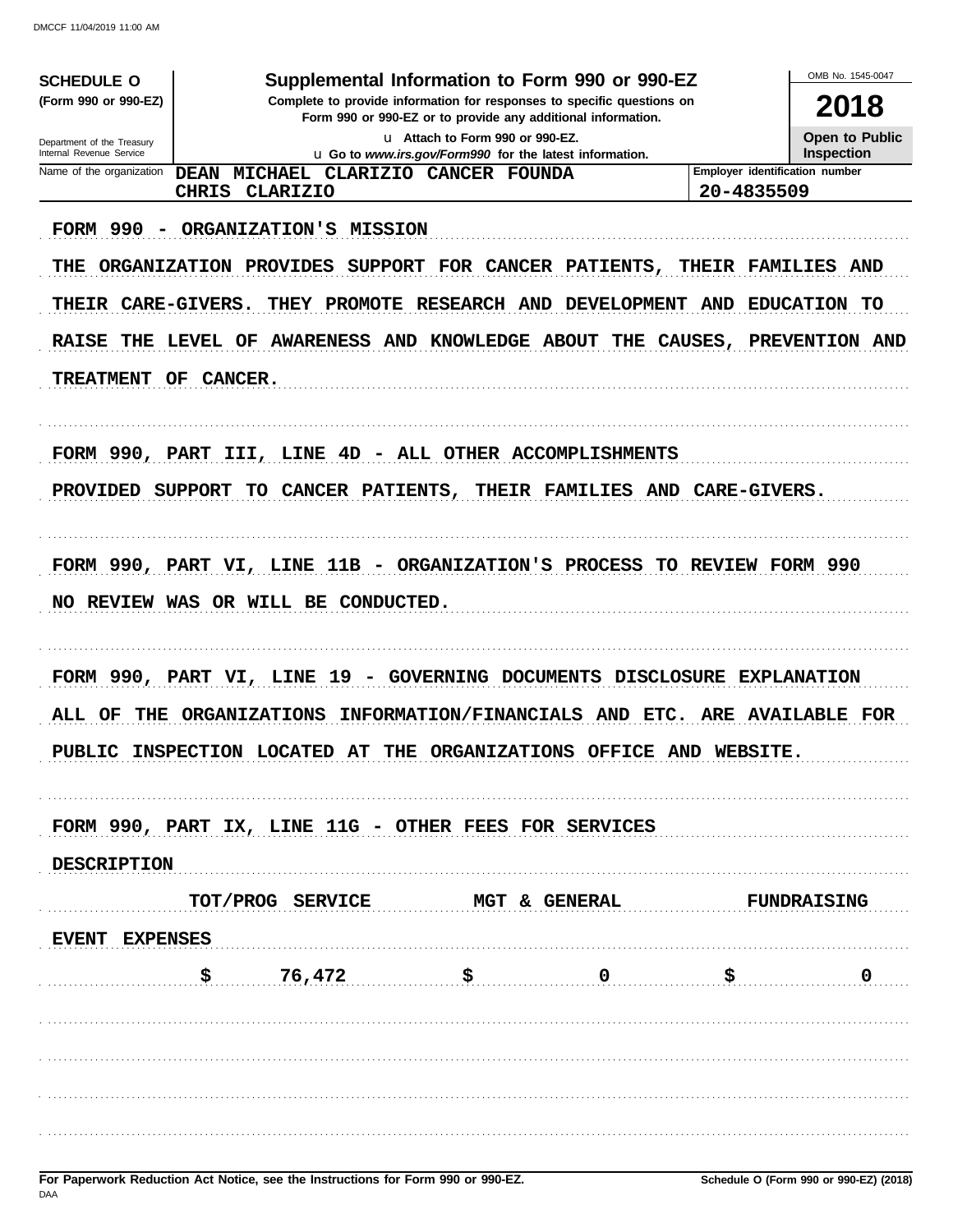### DMCCF 11/04/2019 11:00 AM**Two Year Comparison Report 2017 & 2018** Form **990** For calendar year 2018, or tax year beginning and the set of the set of the set of the set of the set of the set of the set of the set of the set of the set of the set of the set of the set of the set of the set of the set Name Taxpayer Identification Number **DEAN MICHAEL CLARIZIO CANCER FOUNDA CHRIS CLARIZIO 20-4835509 2017 2018 Differences 55,795 124,647 68,852 1. 1.** Contributions, gifts, grants . . . . . . . . . . . . . . . . . . . . . . . . . . . . . . . . . . . . . . . **2. 2.** Membership dues and assessments . . . . . . . . . . . . . . . . . . . . . . . . . . . . . **3. 3.** Government contributions and grants **......................... 152,531 227,508 74,977 R e v e n u e 4. 4.** Program service revenue . . . . . . . . . . . . . . . . . . . . . . . . . . . . . . . . . . . . . . . . . **5. 5.** Investment income . . . . . . . . . . . . . . . . . . . . . . . . . . . . . . . . . . . . . . . . . . . . . . . **6. 6.** Proceeds from tax exempt bonds . . . . . . . . . . . . . . . . . . . . . . . . . . . . . . . . **7. 7.** Net gain or (loss) from sale of assets other than inventory  $\ldots$ **8. 8.** Net income or (loss) from fundraising events .................... **9.** Net income or (loss) from gaming . . . . . . . . . . . . . . . . . . . . . . . . . . . . . . . . **9. 10. 10.** Net gain or (loss) on sales of inventory ............................ **11.** Other revenue . . . . . . . . . . . . . . . . . . . . . . . . . . . . . . . . . . . . . . . . . . . . . . . . . . . . **11. 208,326 352,155 143,829 12. Total revenue.** Add lines 1 through 11 **12. 146,817 259,136 112,319 13.** Grants and similar amounts paid . . . . . . . . . . . . . . . . . . . . . . . . . . . . . . . . . **13. 14. 14.** Benefits paid to or for members . . . . . . . . . . . . . . . . . . . . . . . . . . . . . . . . . . s, **15. E x p e n s e s 15.** Compensation of officers, directors, trustees, etc. . . . . . . . . . . . . . . . pense **16. 16.** Salaries, other compensation, and employee benefits *.........*... **17. 17.** Professional fundraising fees . . . . . . . . . . . . . . . . . . . . . . . . . . . . . . . . . . . . **69,244 76,472 7,228 18. 18.** Other professional fees . . . . . . . . . . . . . . . . . . . . . . . . . . . . . . . . . . . . . . . . . .  $\tilde{E}$  X **19. 19.** Occupancy, rent, utilities, and maintenance *...................*... **20. 20.** Depreciation and Depletion . . . . . . . . . . . . . . . . . . . . . . . . . . . . . . . . . . . . . . . **5,203 4,423 -780 21. 21.** Other expenses . . . . . . . . . . . . . . . . . . . . . . . . . . . . . . . . . . . . . . . . . . . . . . . . . . **221,264 340,031 118,767 22. Total expenses.** Add lines 13 through 21 . . . . . . . . . . . . . . . . . . . . . . . **22. 23. -12,938 12,124 25,062 Excess or (Deficit).** Subtract line 22 from line 12 **23. 208,326 352,155 143,829 24. 24.** Total exempt revenue . . . . . . . . . . . . . . . . . . . . . . . . . . . . . . . . . . . . . . . . . . **25. 25.** Total unrelated revenue . . . . . . . . . . . . . . . . . . . . . . . . . . . . . . . . . . . . . . . . . . Information **152,531 227,508 74,977 Other Information 26.** Total excludable revenue . . . . . . . . . . . . . . . . . . . . . . . . . . . . . . . . . . . . . . . . . **26. 27.** Total assets **172 12,296 12,124 27.** Total liabilities . . . . . . . . . . . . . . . . . . . . . . . . . . . . . . . . . . . . . . . . . . . . . . . . . . . . **28. 28. 172 12,296 12,124** Retained earnings . . . . . . . . . . . . . . . . . . . . . . . . . . . . . . . . . . . . . . . . . . . . . . . . **29. 29.** Other **30.** Number of voting members of governing body ................... **5 5 30. 31. 0 5 31.** Number of independent voting members of governing body  $\ldots$ **32.** Number of employees . . . . . . . . . . . . . . . . . . . . . . . . . . . . . . . . . . . . . . . . . . . . **0 0 32.**

**15**

**33.** Number of volunteers **33.**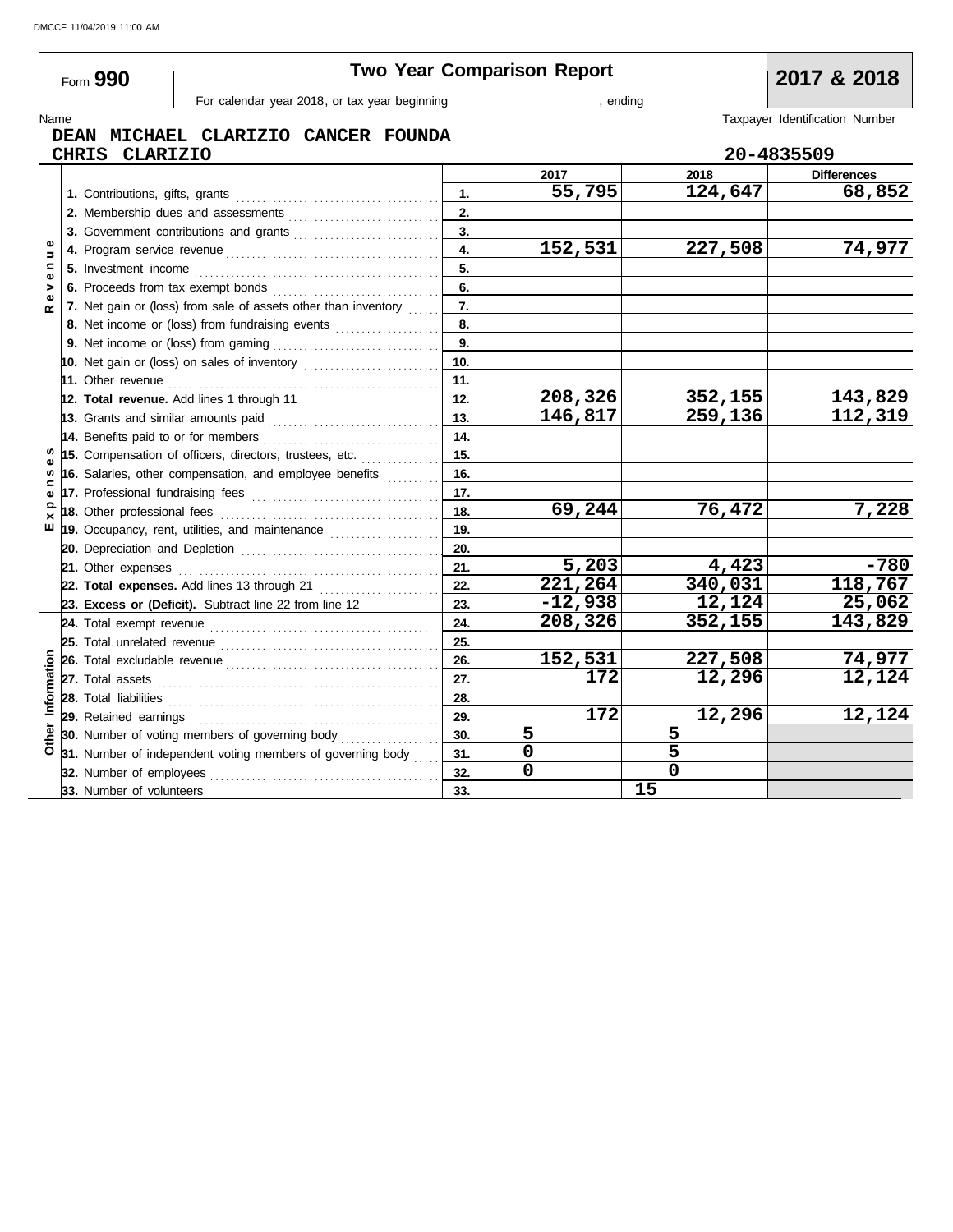| Form 990                                                                                                                                                                                                                            |                                                   |         | <b>Tax Return History</b> |           |         | 2018                                         |
|-------------------------------------------------------------------------------------------------------------------------------------------------------------------------------------------------------------------------------------|---------------------------------------------------|---------|---------------------------|-----------|---------|----------------------------------------------|
| <b>DEAN</b><br>Name<br><b>CHRIS</b>                                                                                                                                                                                                 | MICHAEL CLARIZIO CANCER FOUNDA<br><b>CLARIZIO</b> |         |                           |           |         | Employer Identification Number<br>20-4835509 |
|                                                                                                                                                                                                                                     |                                                   |         |                           |           |         |                                              |
|                                                                                                                                                                                                                                     | 2014                                              | 2015    | 2016                      | 2017      | 2018    | 2019                                         |
|                                                                                                                                                                                                                                     | 27,500                                            | 6,370   | 6,663                     | 55,795    | 124,647 |                                              |
|                                                                                                                                                                                                                                     | 80,273                                            | 127,699 |                           |           |         |                                              |
| Program service revenue                                                                                                                                                                                                             |                                                   |         | 174,563                   | 152,531   | 227,508 |                                              |
|                                                                                                                                                                                                                                     |                                                   |         |                           |           |         |                                              |
|                                                                                                                                                                                                                                     |                                                   |         |                           |           |         |                                              |
| Fundraising revenue (income/loss)  _____________                                                                                                                                                                                    |                                                   |         |                           |           |         |                                              |
|                                                                                                                                                                                                                                     |                                                   |         |                           |           |         |                                              |
|                                                                                                                                                                                                                                     | 107,773                                           | 134,069 | 181,226                   | 208,326   | 352,155 |                                              |
|                                                                                                                                                                                                                                     | 66,027                                            | 69,560  | 113,408                   | 146,817   | 259,136 |                                              |
|                                                                                                                                                                                                                                     |                                                   |         |                           |           |         |                                              |
|                                                                                                                                                                                                                                     |                                                   |         |                           |           |         |                                              |
|                                                                                                                                                                                                                                     |                                                   |         |                           |           |         |                                              |
|                                                                                                                                                                                                                                     |                                                   |         | 67,542                    | 69,244    | 76,472  |                                              |
|                                                                                                                                                                                                                                     | 39,704                                            | 52,664  |                           |           |         |                                              |
|                                                                                                                                                                                                                                     |                                                   |         |                           |           |         |                                              |
|                                                                                                                                                                                                                                     | 1,442                                             | 1,945   | 382                       | 5,203     | 4,423   |                                              |
|                                                                                                                                                                                                                                     | 107,173                                           | 124,169 | 181,332                   | 221,264   | 340,031 |                                              |
|                                                                                                                                                                                                                                     | 600                                               | 9,900   | $-106$                    | $-12,938$ | 12,124  |                                              |
|                                                                                                                                                                                                                                     |                                                   |         |                           |           |         |                                              |
| Total exempt revenue <i>manual</i> contains a series and a series of the series and a series of the series of the series of the series of the series of the series of the series of the series of the series of the series of the s | 107,773                                           | 134,069 | 181,226                   | 208,326   | 352,155 |                                              |
|                                                                                                                                                                                                                                     |                                                   |         |                           |           |         |                                              |
|                                                                                                                                                                                                                                     | 80,273                                            | 127,699 | 174,563                   | 152,531   | 227,508 |                                              |
|                                                                                                                                                                                                                                     | 3,316                                             | 13,216  | 13,110                    | 172       | 12,296  |                                              |
|                                                                                                                                                                                                                                     |                                                   |         |                           |           |         |                                              |
| Net Fund Balances                                                                                                                                                                                                                   | 3,316                                             | 13,216  | 13,110                    | 172       | 12,296  |                                              |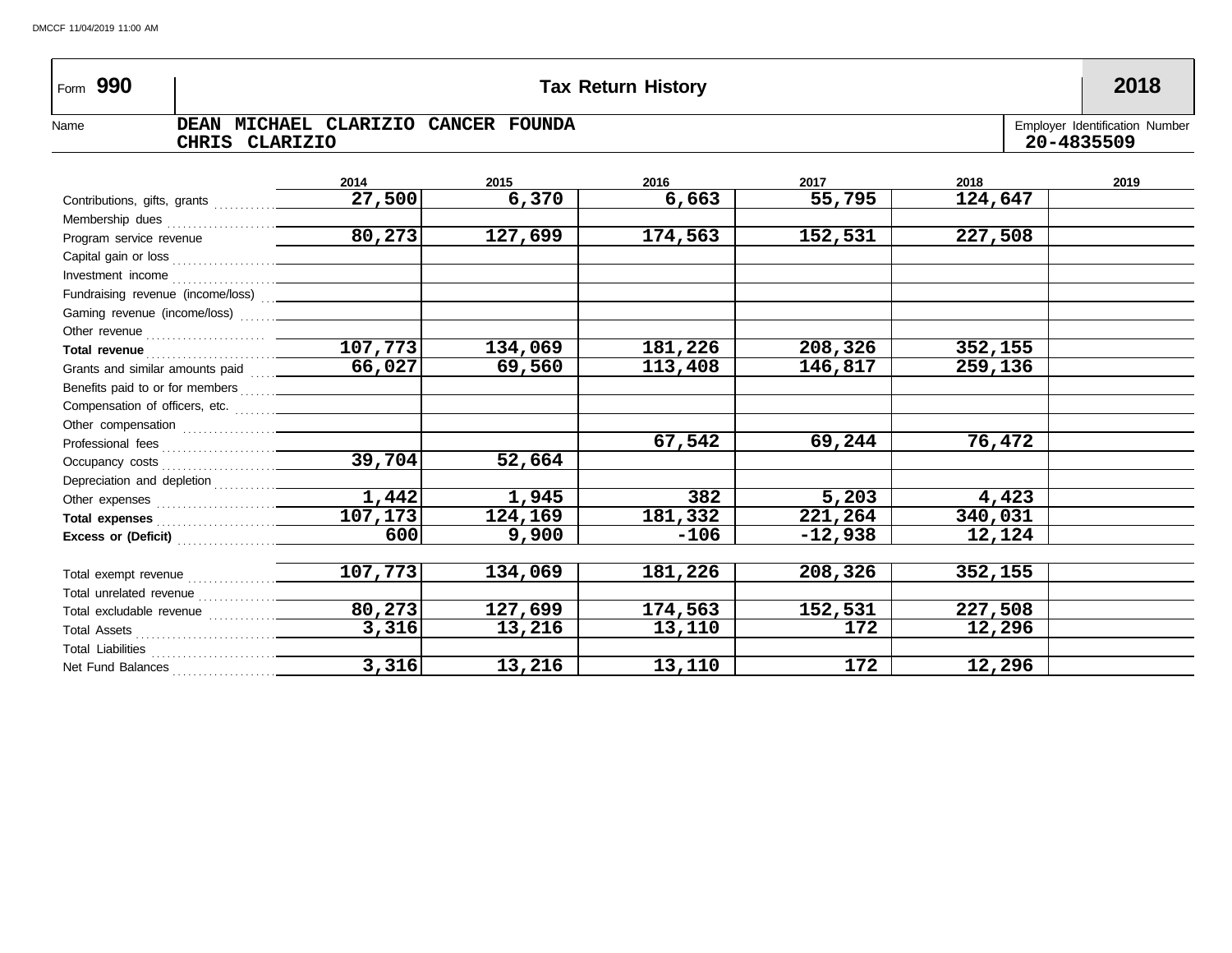# DMCCF DEAN MICHAEL CLARIZIO CANCER FOUNDA 11/4/2019 11:00 AM 20-4835509 **Federal Statements** FYE: 12/31/2018 **Form 990, Part IX, Line 11g - Other Fees for Service (Non-employee)**

| <b>Description</b> | Total<br>∟xpenses | Program<br>Service | Management &<br>Seneral <sup>-</sup> | - | ⊢und<br>Raising |
|--------------------|-------------------|--------------------|--------------------------------------|---|-----------------|
| EXPENSES<br>EVENT  | 76,472            | 472<br>76.         |                                      |   |                 |
| TOTAL              | 76,472            | .472<br>76.        |                                      |   |                 |